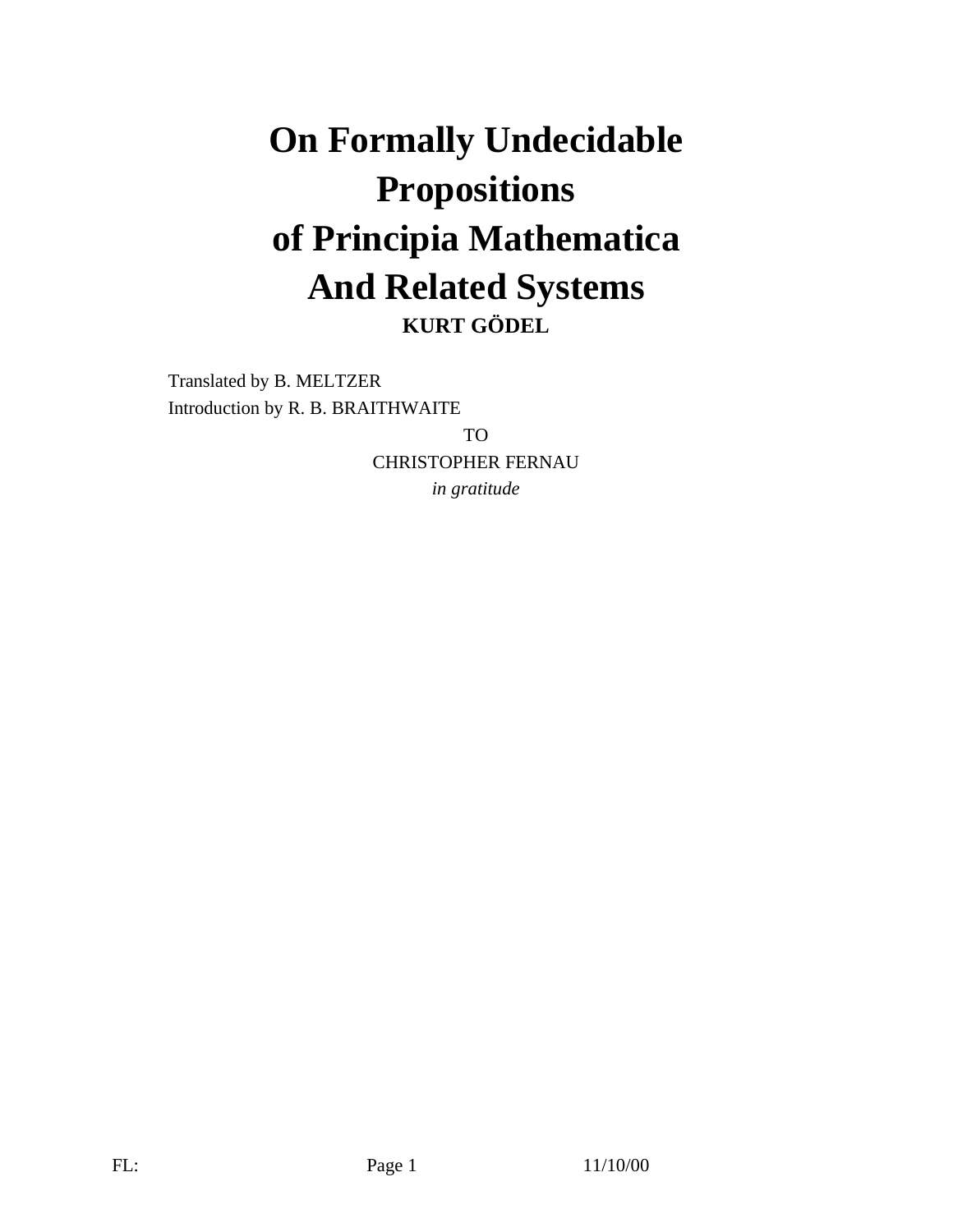# PREFACE

Kurt Gödel's astonishing discovery and proof, published in 1931, that even in elementary parts of arithmetic there exist propositions which cannot be proved or disproved within the system, is one of the most important contributions to logic since Aristotle. Any formal logical system which disposes of sufficient means to compass the addition and multiplication of positive integers and zero is subject to this limitation, so that one must consider this kind of incompleteness an inherent characteristic of formal mathematics as a whole, which was before this customarily considered the unequivocal intellectual discipline par excellence.

No English translation of Gödel's paper, which occupied twenty-five pages of the *Monatshefte für Mathematik und Physik*, has been generally available, and even the original German text is not everywhere easily accessible. The argument, which used a notation adapted from that of Whitehead and Russell's *Principia Mathematica*, is a closely reasoned one and the present translation—besides being a long overdue act of piety—should make it more easily intelligible and much more widely read. In the former respect the reader will be greatly aided by the Introduction contributed by the Knightbridge Professor of Moral Philosophy in the University of Cambridge; for this is an excellent work of scholarship in its own right, not only pointing out the significance of Gödel's work, but illuminating it by a paraphrase of the major part of the whole great argument.

I proposed publishing a translation after a discussion meeting on "Gödel's Theorem and its bearing on the philosophy of science", held in 1959 by the Edinburgh Philosophy

vii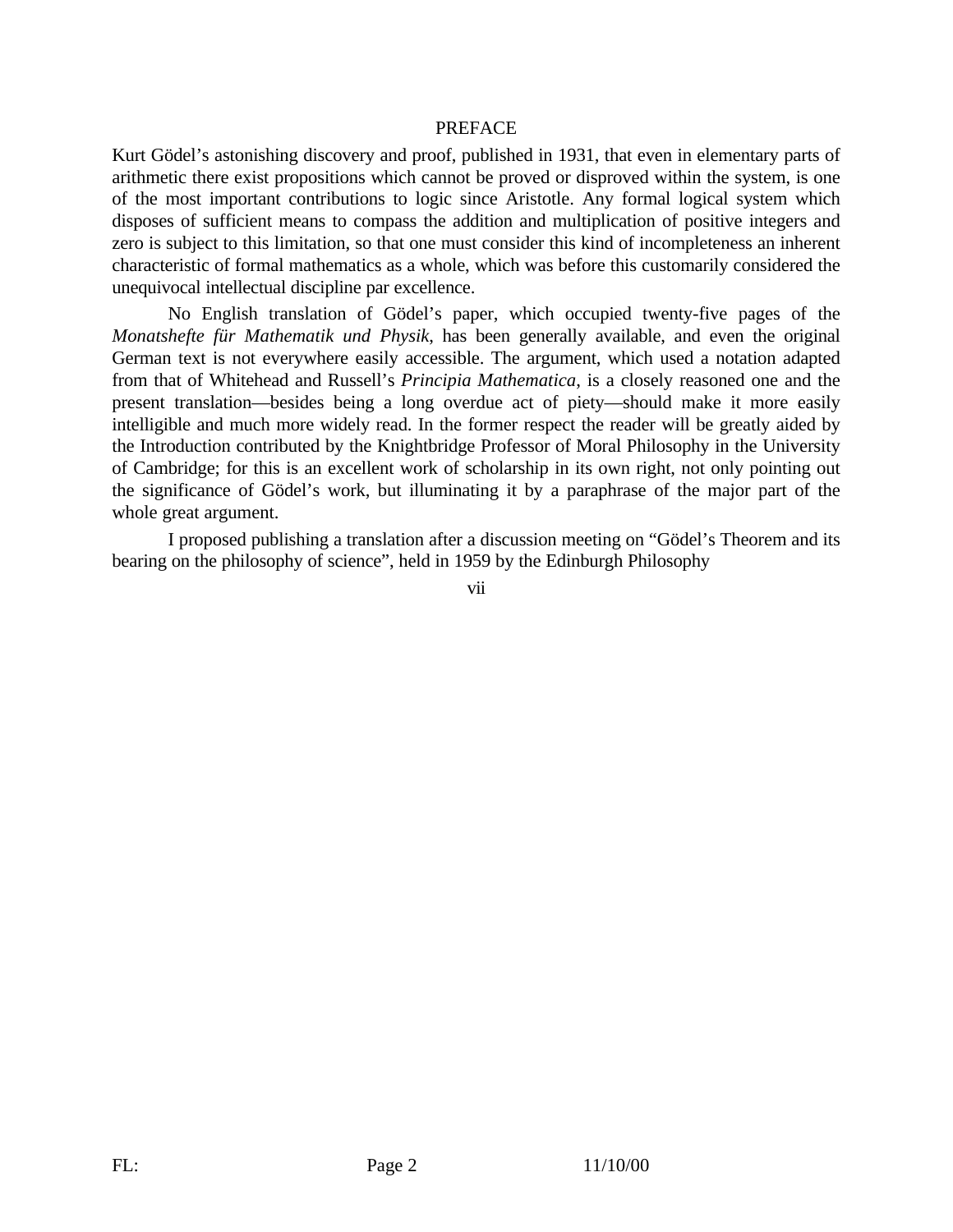# viii PREFACE

of Science Group. I wish to thank this society for providing the stimulus, the publishers for their ready co-operation on the proposal, and Professor Braithwaite not only for the Introduction but also for meticulous assistance in translation and proof-reading of a typographically intricate text. It may be noted here that the pagination of the original article is shown in the margins of the translation, while the footnotes retain their original numbers.

B. MELTZER

*University of Edinburgh January*, 1962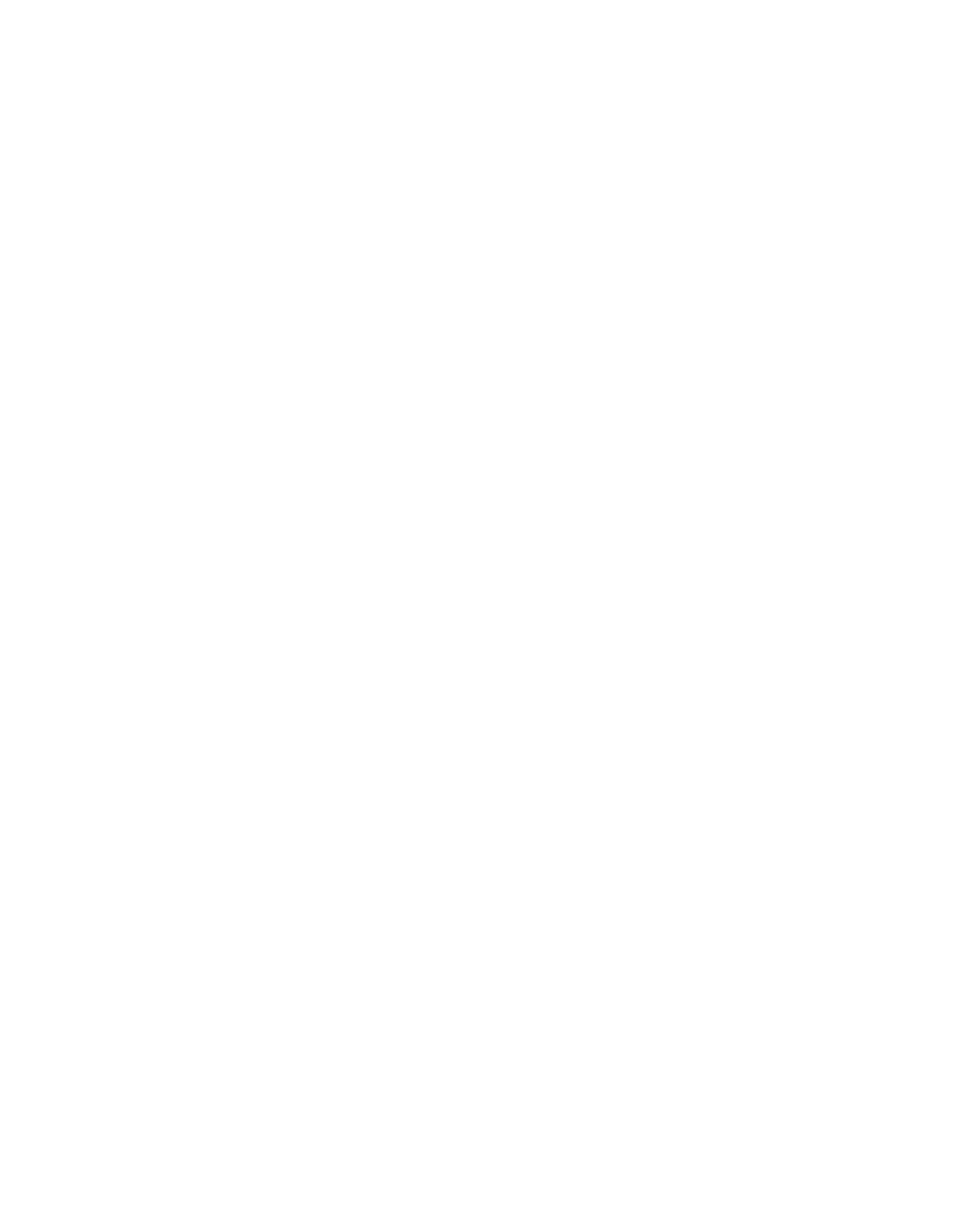#### *by*

## R. B. BRAITHWAITE

Every system of arithmetic contains arithmetical propositions, by which is meant propositions concerned solely with relations between whole numbers, which can neither be proved nor be disproved within the system. This epoch-making discovery by Kurt Gödel a young Austrian mathematician, was announced by him to the Vienna Academy of Sciences in 1930 and was published, with a detailed proof, in a paper in the *Monatshefte für Mathematik und Physik* Volume 38 pp. 173-198 (Leipzig: 1931). This paper, entitled "*Über formal unentscheidbare Sätze der Principia Mathematica und verwandter Systeme I*" ("On formally undecidable propositions of Principia Mathematica and related systems I"), is translated in this book. Gödel intended to write a second part to the paper but this has never been published.

Gödel's Theorem, as a simple corollary of Proposition VI (p. 57) is frequently called, proves that there are arithmetical propositions which are undecidable (i.e. neither provable nor disprovable) within their arithmetical system, and the proof proceeds by actually specifying such a proposition, namely the proposition *g* expressed by the formula to which "17 Gen *r*" refers (p. 58). *g* is an arithmetical proposition; but the proposition that *g* is undecidable within the system is not an arithmetical proposition, since it is concerned with provability within an arithmetical system, and this is a meta-arithmetical and not an arithmetical notion. Gödel's Theorem is thus a result which belongs not to mathematics

1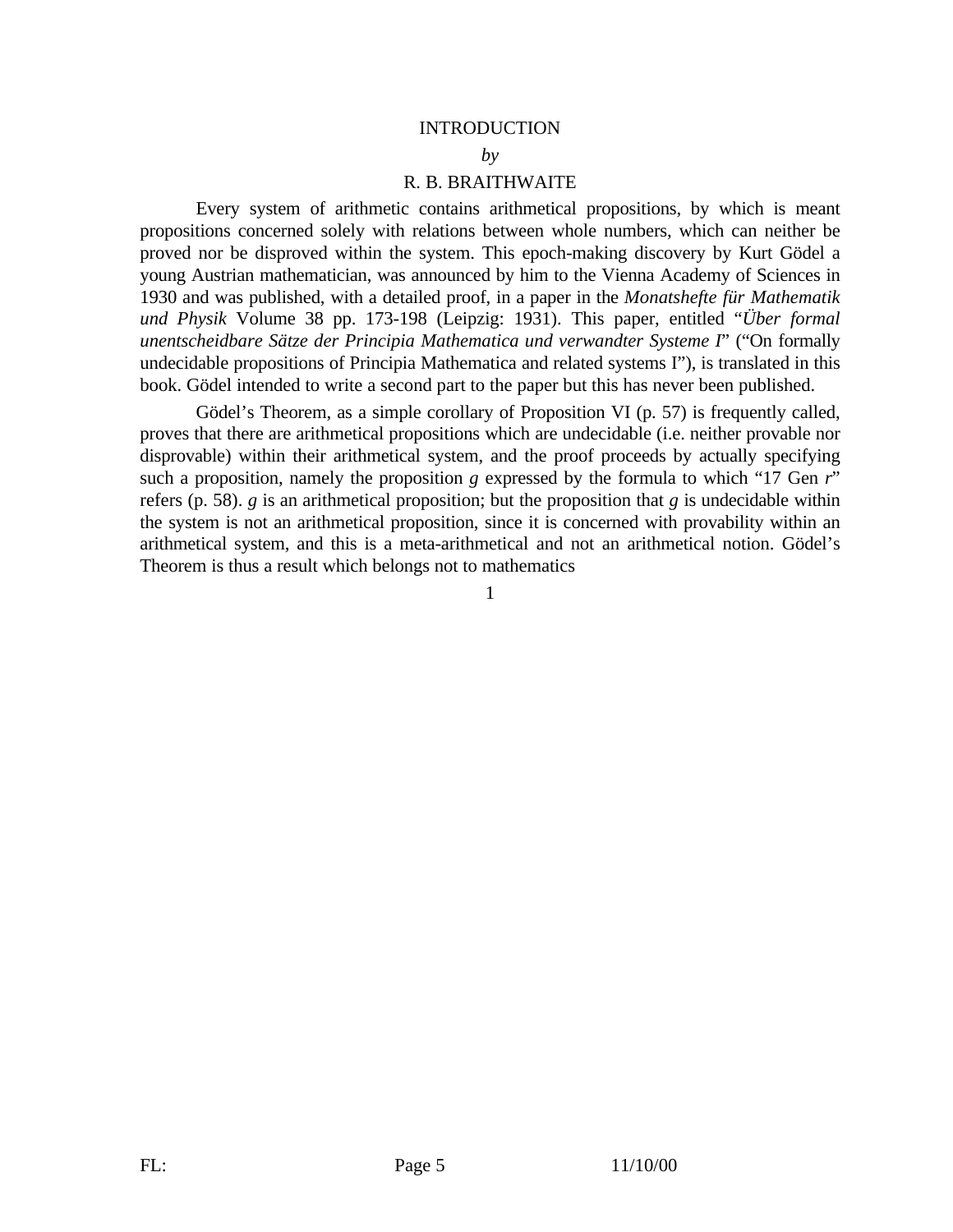but to metamathematics, the name given by Hilbert to the study of rigorous proof in mathematics and symbolic logic.

METAMATHEMATICS. Gödel's paper presupposes some knowledge of the state of metamathematics in 1930, which therefore I shall briefly explain. Following on the work of Frege and Peano, Whitehead and Russell's *Principia Mathematica* (1910-13) had exhibited the fundamental parts of mathematics, including arithmetic, as a deductive system starting from a limited number of axioms, in which each theorem is shown to follow logically from the axioms and theorems which precede it according to a limited number of rules of inference. And other mathematicians had constructed other deductive systems which included arithmetic (see p. 37, n. 3). In order to show that in a deductive system every theorem follows from the axioms according to the rules of inference it is necessary to consider the formulae which are used to express the axioms and theorems of the system, and to represent the rules of inference by rules Gödel calls them "mechanical" rules, p. 37) according to which from one or more formulae another formula may be obtained by a manipulation of symbols. Such a representation of a deductive system will consist of a sequence of formulae (a calculus) in which the initial formulae express the axioms of the deductive system and each of the other formulae, which express the theorems, are obtained from the initial formulae by a chain of symbolic manipulations. The chain of symbolic manipulations in the calculus corresponds to and represents the chain of deductions in the deductive system.

But this correspondence between calculus and deductive system may be viewed in reverse, and by looking at it the other way round Hilbert originated metamathematics. Here a calculus is constructed, independently of any interpretation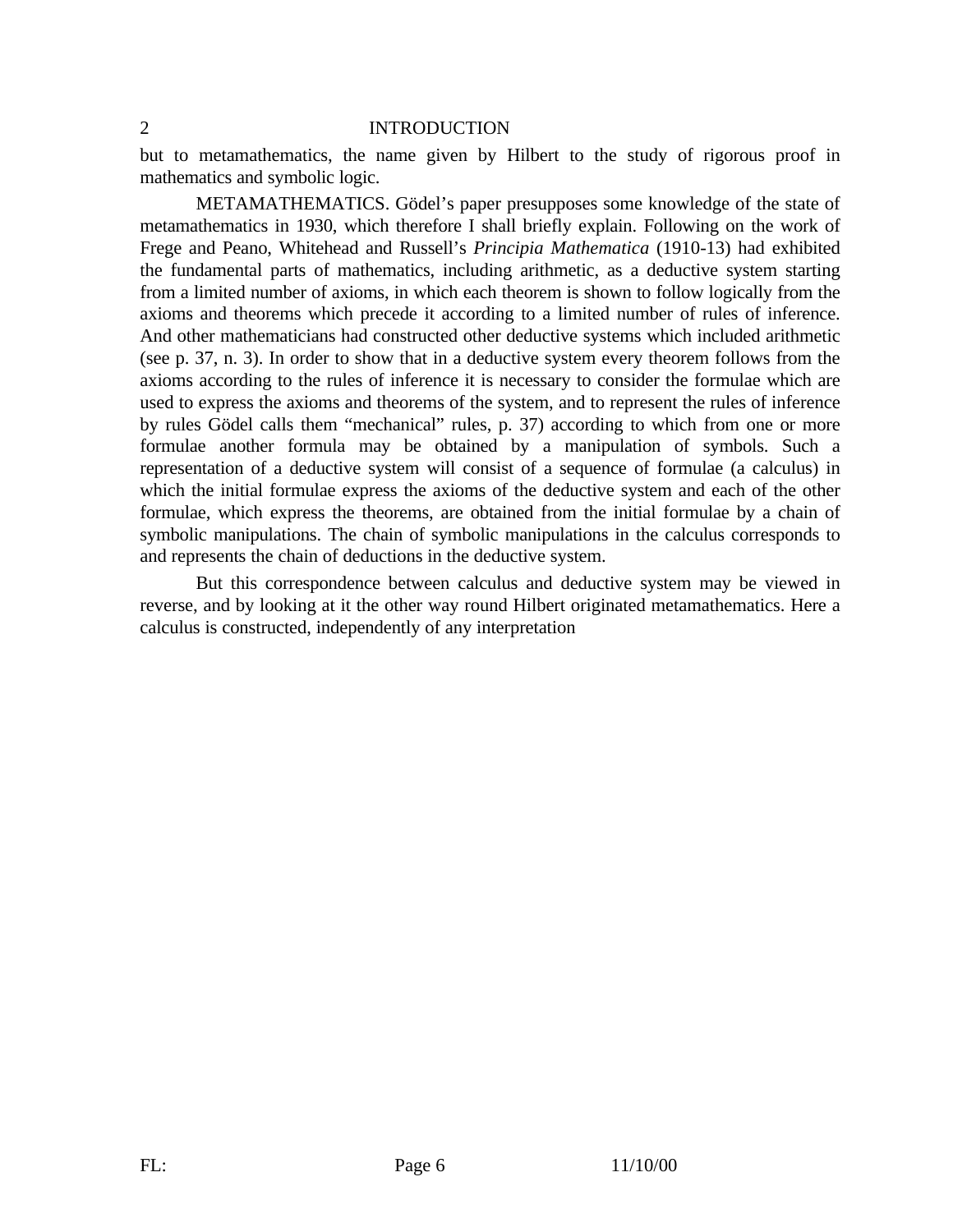of it, as a sequence of formulae which starts with a few initial formulae and in which every other formula is obtained from preceding formulae by symbolic manipulations. The calculus can then be interpreted as representing a deductive system if the initial formulae can be interpreted as expressing the axioms of the system and if the rules of symbolic manipulation can be interpreted as representing the logical rules of inference of the system. If this can be done, a proof that a formula (other than one of the initial formulae) occurs in the sequence of formulae of the calculus yields a proof that the proposition which is the interpretation of this formula is a theorem of the deductive system, i.e. can be deduced from the axioms of the system by the system's rules of inference. Metamathematicians in the 1920's established many important results about deductive systems by converting proofs of what formulae can be obtained by symbolic manipulations within a calculus into proofs of what theorems can be proved within a deductive system which could be represented by the calculus. Frequently consideration of symbolic manipulations provided a "decision procedure" by which whole classes of theorems could actually be proved. Thus Presburger in 1930 published a decision procedure applicable to every proposition of a mutilated system of arithmetic which uses the operation of addition but not that of multiplication; he proved that every one of its propositions is decidable, i.e. either provable or disprovable, within this system.

Gödel's paper established the opposite of this for an arithmetical system which uses multiplication as well as addition—"the theory of ordinary whole numbers" (p. 38). And this is the piece of mathematics which is oldest in the history of civilization and which is of such practical importance that we make all our children learn a great deal of it at an early age. Gödel was the first to prove any unprovability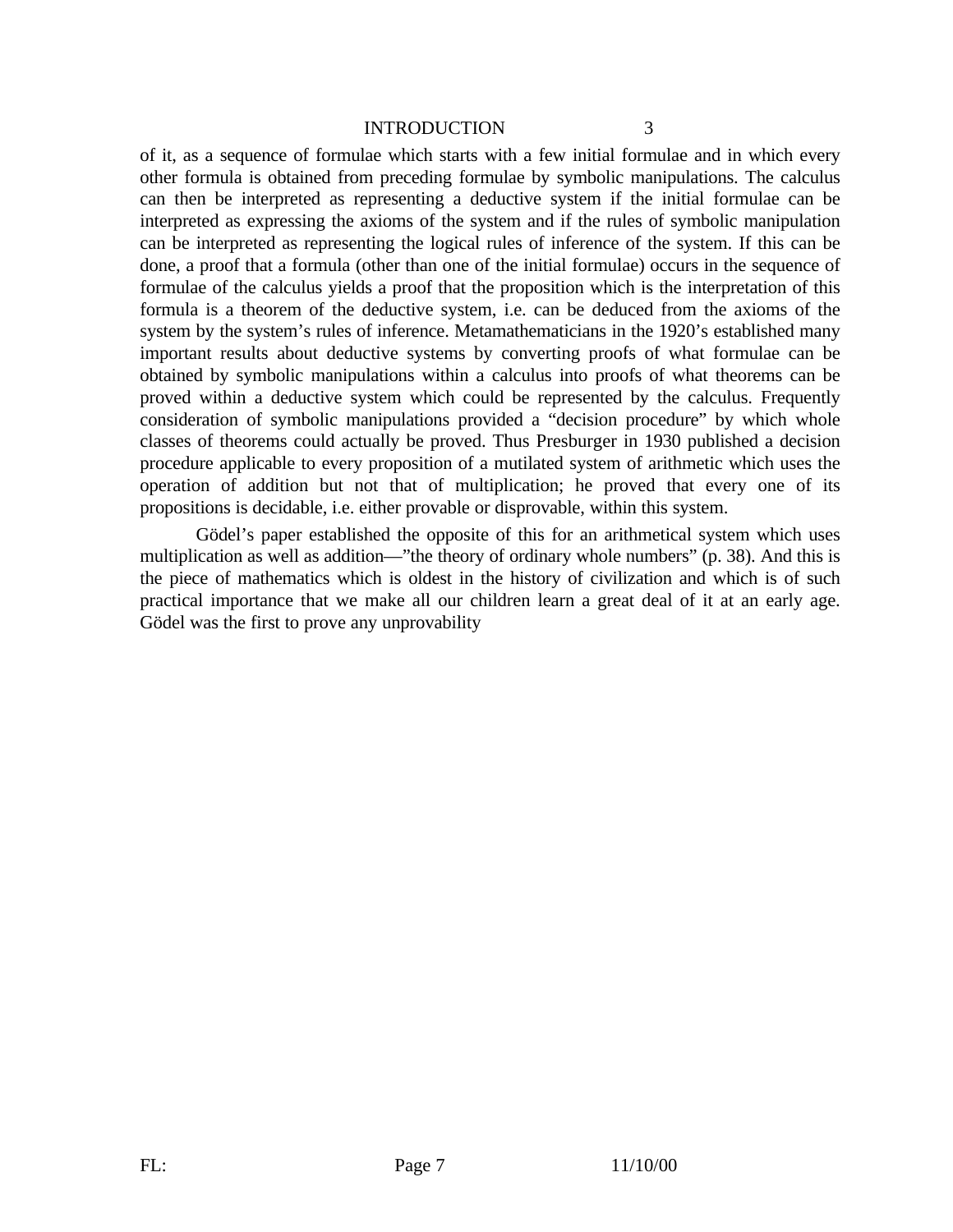theorem for arithmetic, and his way of proof was subtler and deeper than the metamathematical methods previously employed. Either of these facts would have ranked this paper high in the development of metamathematics. But it was the fact that it was a proposition of whole-number arithmetic which he showed to be undecidable that created such a scandal.

GÖDEL'S 'FORMAL SYSTEM' P. In order rigorously to prove the undecidability of some arithmetical propositions it is necessary to be precise about the exact deductive system of arithmetic which is being considered. As is indicated in the title of his paper, Gödel takes for his arithmetical deductive system that part of the system of Principia Mathematica required to establish the theorems of whole-number arithmetic. Since his proof is metamathematical he is concerned with a calculus representing his arithmetical system: what he proves in Proposition VI (p. 57) is a result about the calculus and not about what the calculus represents, for what it directly establishes is that neither of two particular formulae—the first referred to by "17 Gen *r*", the second by "Neg (17 Gen *r*)" (p. 59)—can be obtained from the initial formulae of the calculus by the rules of symbolic manipulation of the calculus. If the calculus is interpreted (as it can be interpreted) so that it represents the arithmetical part of the Principia Mathematica deductive system, with the second formula expressing the contradictory of the arithmetical proposition expressed by the first formula, then the theorem about the deductive system which corresponds to the calculus-theorem states that the proposition *g* to which "17 Gen *r*" refers is such that neither it nor its contradictory is provable within the system. Hence within the system *g* is neither provable nor disprovable. An unprovability theorem for the arithmetical deductive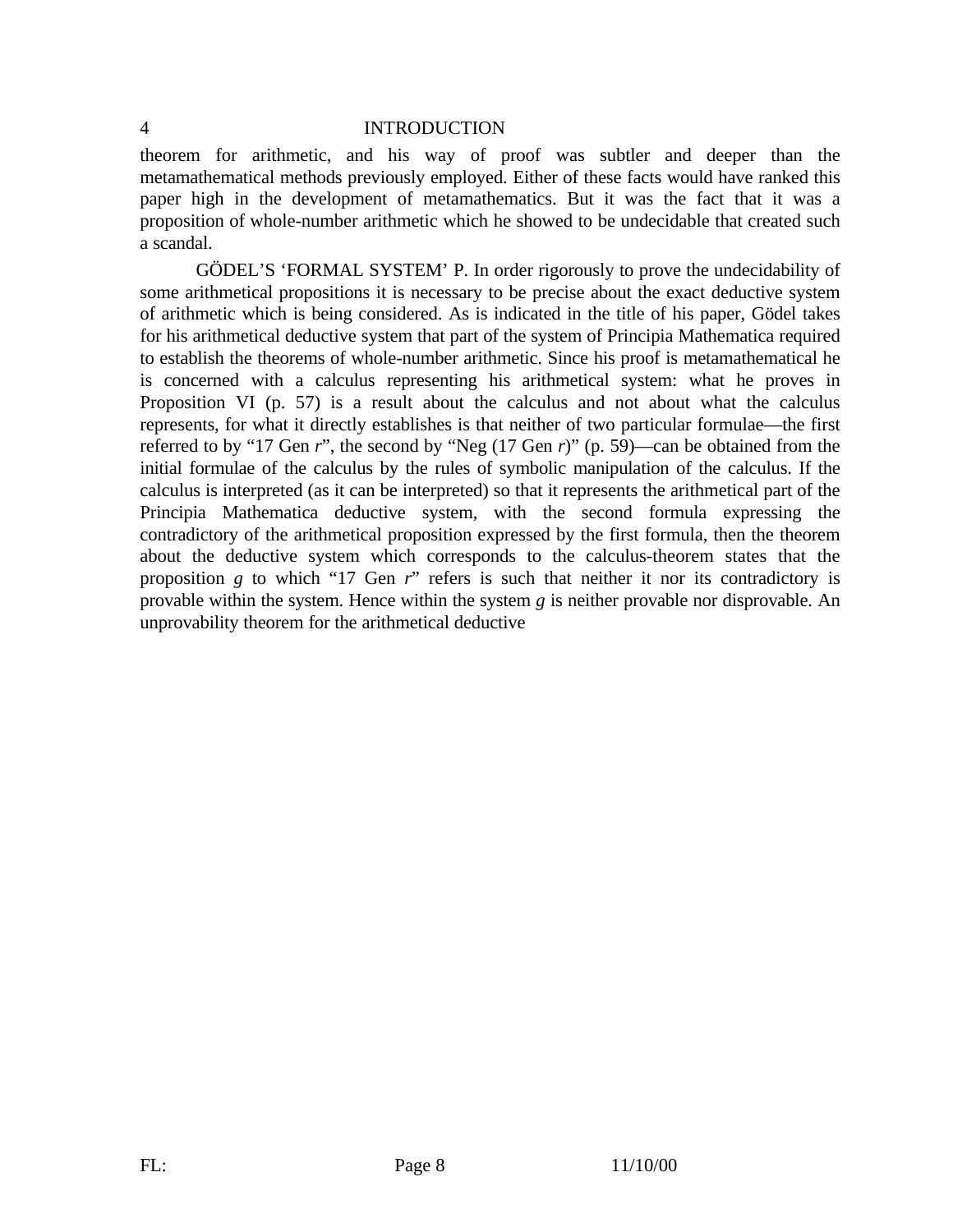system which Gödel is considering is a simple corollary of Proposition VI about his calculus. Thus the paper is concerned with what formulae can (or, rather, cannot) be obtained within a particular calculus, although of course the calculus would have little general interest if it could not be interpreted as representing a deductive system of whole-number arithmetic.

Gödel's attention solely to his calculus will explain some features of his terminology which may puzzle philosophical logicians. He transfers many epithets which are applied more naturally to deductive systems than to calculi, using them to refer to features of his *formal system* (his term for what I have called his calculus). He employs formula in the way in which I have used it so that a formula is a "finite series of basic signs", but he goes on to say that "it is easy to state precisely just which series of basic signs are meaningful formulae and which are not" (p. 38). "Meaningful" is a misnomer, since it is the formal system that is being considered and not an interpretation of it. When he specifies on p. 43 precisely which series of basic signs are to be *well*-*formed formulae* (to use the modern term)—Gödel calls them formulae without a qualifying adjective—he makes no reference to meaning. A formula for him is a series of signs which either is an elementary formula (a concatenation of signs of specified sorts) or is built up out of elementary formulae together with some or all of three specified signs by the use, or repeated use, of three specified rules of construction. When Gödel speaks, in connexion with a formal system, of 'rules of inference', he is referring to the rules according to which one formula can be obtained from other formulae within the formal system. In his system he uses two 'rules of inference', which he specifies by giving one condition for a formula being an 'immediate consequence' of two formulae and one condition for its being an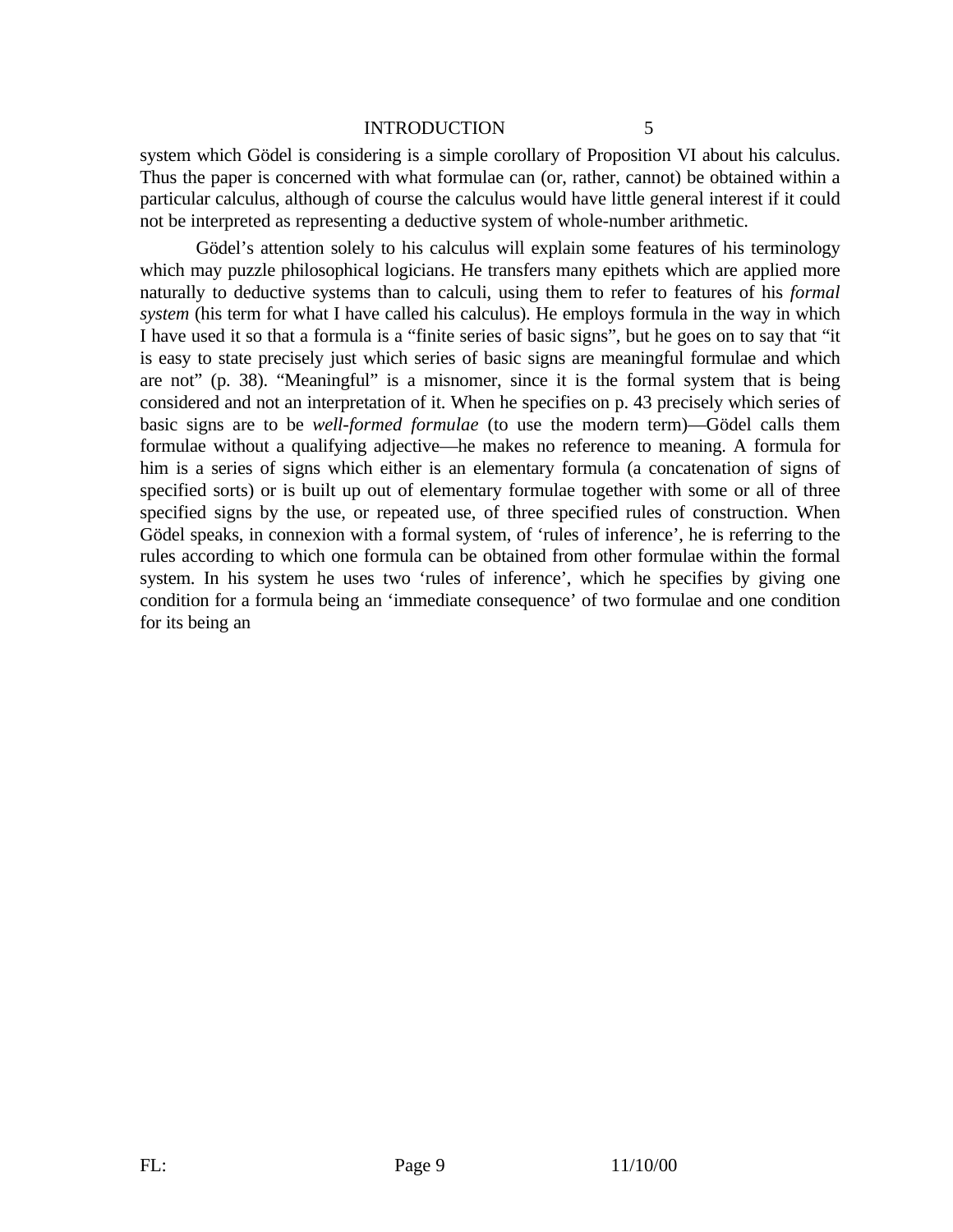'immediate consequence' of one formula (p. 45). A 'proof-schema', for him, is a series of formulae in which each formula (except the initial formulae, which he calls 'axioms') is an 'immediate consequence' of one or of two of the formulae preceding it in the series. A 'proof-schema' is a 'proof' of the last formula in it; and a formula is 'provable' if there is a 'proof' of it. Gödel gives his precise definition of the class of 'provable' formulae in language familiar to mathematicians as "the smallest class of formulae which contains the axioms and is closed with respect to the relation 'immediate consequence of' " (p. 45), i.e. the smallest class which contains the axioms and which contains the 'immediate consequence' of every formula, and of every pair of formulae, contained in the class. For the benefit of philosophical logicians [ shall continue the practice followed in this paragraph of putting single quotation marks round terms which without quotation marks refer to features of deductive systems, when I am using them, in Gödel's manner, with reference to a formal system, i.e. to a calculus.

Gödel gives an "exact description" of his formal system P on pp. 42ff. by specifying (1) its basic signs, (2) its formulae (i.e. its well-formed formulae), (3) its 'axioms' (initial formulae), (4) the relation of being an 'immediate consequence' of. He says that P is "essentially the system obtained by superimposing on the Peano axioms [for whole-number arithmetic] the logic of PM [Principia Mathematica]" (p. 41). Since the Peano axioms are 'provable' (and indeed 'proved') in the calculus of PM, Gödel's system P is virtually that part of the calculus of PM required to lead up to whole-number arithmetic: as Gödel says, "the addition of the Peano axioms, like all the other changes made in the system PM, serves only to simplify the proof and can in principle be dispensed with" (p. 41, n. 16). GÖDEL states his rules of symbolic construction and manipulation more precisely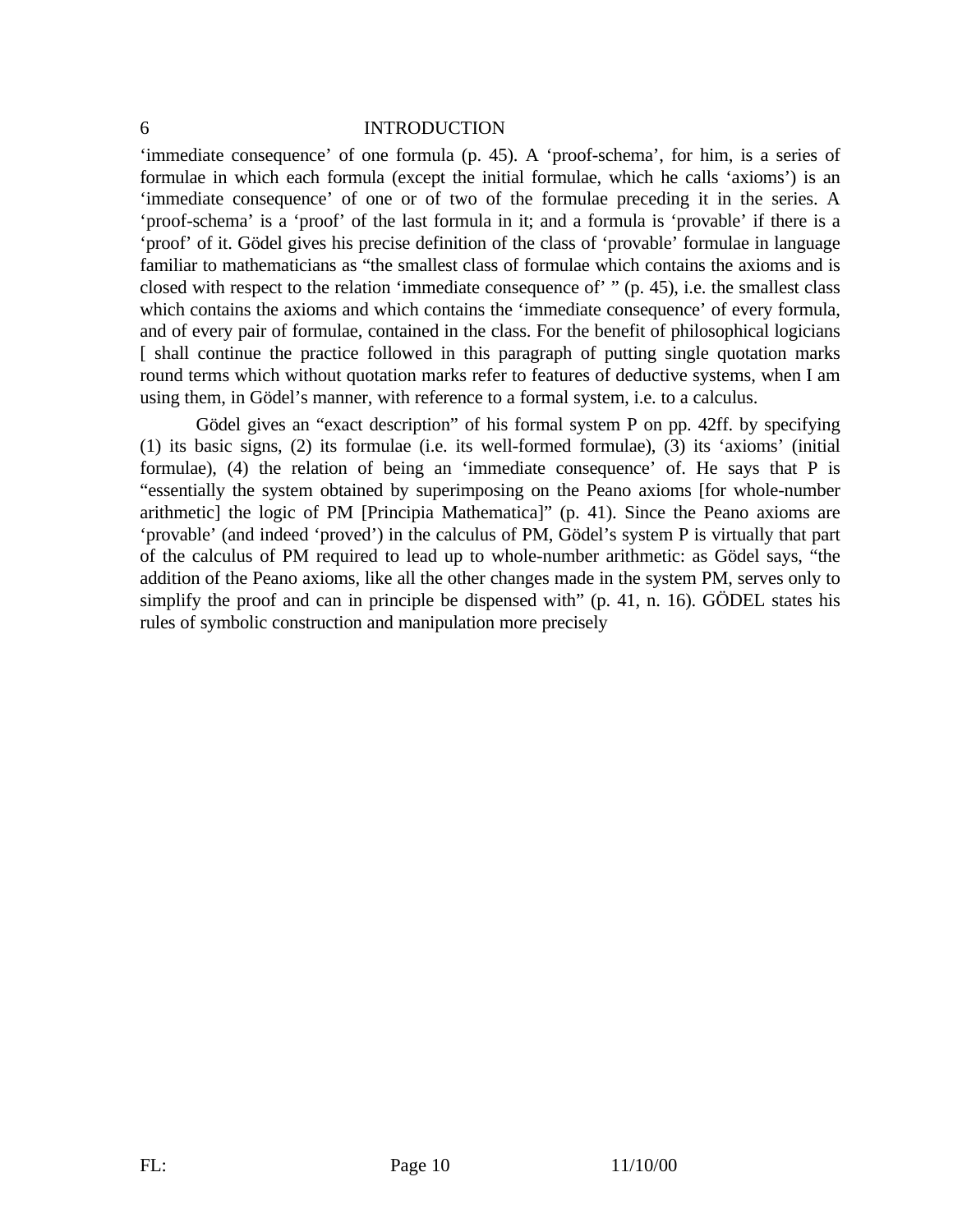than do Whitehead and Russell. His only noteworthy divergence from them is that, instead of employing a limited number of 'axioms', he follows the example of von Neumann in using, besides three of Peano's 'axioms', eight 'axiom-schemata' each covering an unlimited number of cases (p. 44): by doing this he is able to manage with only two 'rules of inference' (see p. 45, n. 24). Gödel specifies the formal system P in the way he does in order to simplify his proof of the undecidability of some of the formulae of P. Since, as he explains, this undecidability is not due to "the special nature of the systems set up, but holds for a very extensive class of formal systems" (p. 38), the exact form he has chosen for P is of no intrinsic importance. What is essential is that P should be an appropriate subject for the exhibition of a method of metamathematical proof which Gödel invented, a method so powerful that it can establish an 'unprovability' result for every formal system capable of representing arithmetic.

THE METHOD OF "ARITHMETIZATION". Gödel's novel metamathematical method is that of attaching numbers to the signs, to the series of signs (formulae) and to the series of series of signs ('proof-schemata') which occur in his formal system. Just as Descartes invented co-ordinate geometry by assigning number-pairs to the points of plane Euclidean geometry, so Gödel invented what might be called co-ordinate metamathematics by assigning numbers to the basic signs, series of basic signs, series of series of basic signs (all of which I shall for convenience lump together under the generic term string) which form an essential part of the subject-matter of metamathematics. Descartes proved geometrical theorems about points by proving algebraic theorems about numbers; Gödel established metamathematical results about the strings of his formal system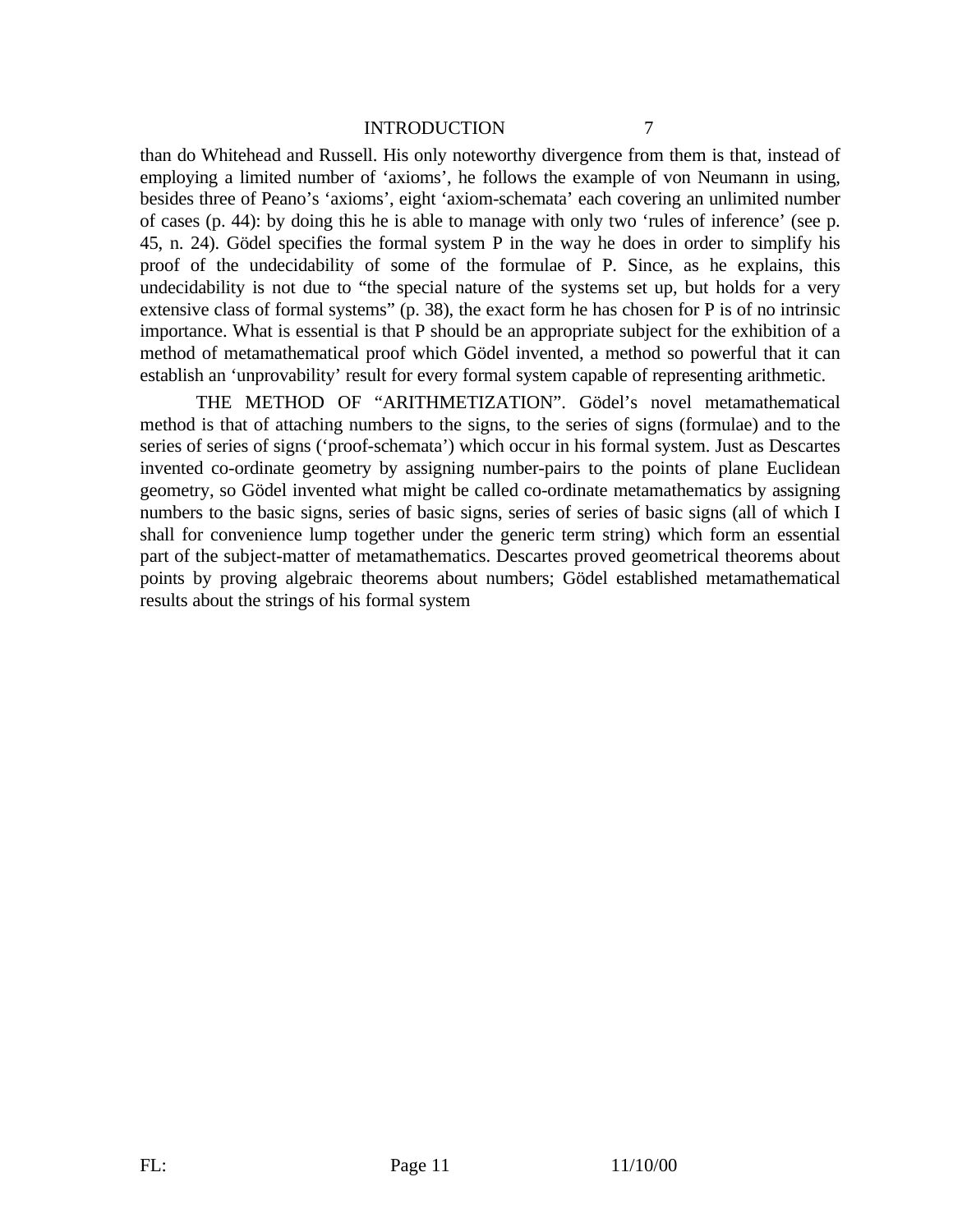by considering numbers co-ordinated with the strings. The difference between the co-ordinate systems of co-ordinate geometry and of co-ordinate metamathematics is that the former uses number-pairs for two-dimensional geometry, number-triads for three-dimensional geometry, and so on, and the numbers used are not confined to integers. whereas co-ordinate metamathematics is one-dimensional, using only single numbers, and these (in Gödel's paper) are restricted to being "natural numbers", i.e. 0, 1, 2, 3, etc.

Gödel explains what is now called his "arithmetization" method on p. 45. What he does is to provide a co-ordinating rule according to which a different number (which I shall call a *Gödel number*) is assigned to each string in his formal system. The rule also works in reverse: of every number 0, 1, 2, 3, etc. the rule determines whether the number is the Gödel number of a basic sign, or of a series of basic signs, or of a series of series of basic signs, or is not a Gödel number at all (i.e. there is no string of which it is the Gödel number); and if the number is a Gödel number, the rule specifies uniquely which string it is of which it is the Gödel number. In his account Gödel speaks of his rule as establishing a "one-to-one correspondence". Not all numbers are Gödel numbers: the one-to-one correspondence established by the rule is between the members of a specific sub-class of the class of natural numbers, namely those which are Gödel numbers, and the members of the class of strings, which class is the union (logical sum) of three exclusive classes—the class of basic signs, the class of series of these signs, the class of series of series of these signs. The Gödel number of a series of series of signs is not explicitly mentioned in Gödel account of his method of arithmetization, but he uses the notion in the definitions (from 22 onwards, pp. 52ff.) which form an essential preliminary to the proof of his Theorem. This Gödel number is the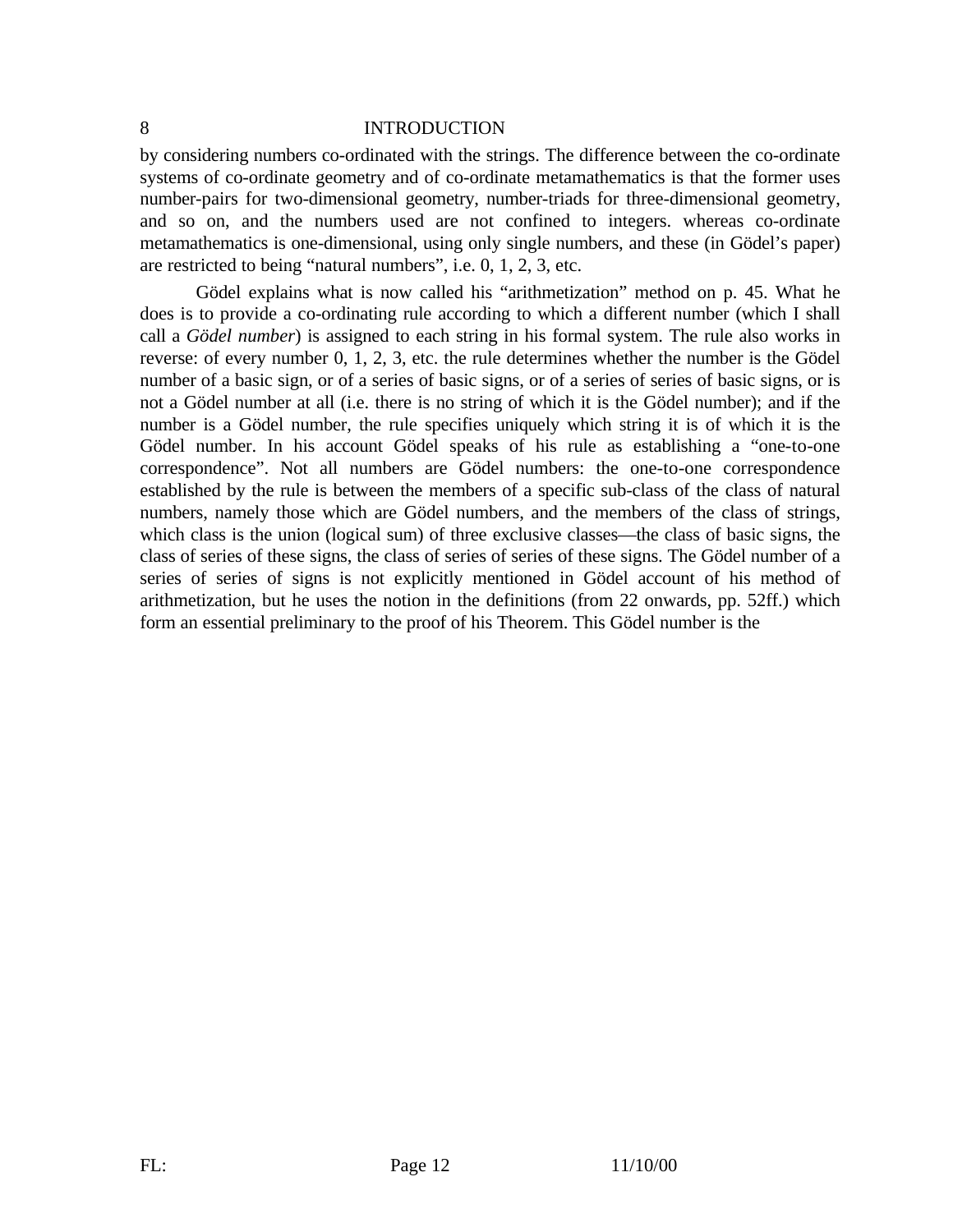number constructed out of the Gödel numbers of the elements of the series of series of signs in exactly the same way as the Gödel number of a series of signs is constructed out of the Gödel numbers of the signs which are the elements of this series of signs (p. 45). Thus the Gödel number of a series of *k* elements, whether these elements are signs or are series of signs, is constructed out of the elements' Gödel numbers  $n_1, n_2, \ldots, n_k$  as the number  $2^{n_1} \cdot 3^{n_2} \cdot \ldots \cdot p_k^{n_k}$ , a product whose prime factors are the first *k* prime numbers (1 not being counted as a prime number) with the 1<sup>st</sup>, 2<sup>nd</sup>, ...  $k^{\text{th}}$  prime number occurring respectively  $n_1, n_2, \ldots, n_k$  times in the product. The one-to-one correspondence between Gödel numbers defined in this way and the strings of which they are Gödel numbers is a consequence of the "fundamental theorem of arithmetic", namely that every natural number greater than 1 which is not itself a prime has a unique resolution into prime factors.

Gödel's rule of arithmetization ensures that to every class of strings there corresponds a unique class of Gödel numbers, and vice versa. And that to any relation *R* between strings there corresponds a unique relation *R*' between Gödel numbers, and *vice versâ* : i.e. the *n*-adic relation *R'* holds between *n* Gödel numbers if and only if the *n*-adic relation *R* holds between the *n* strings. For example, the metamathematical statement that the series *s* of formulae is a 'proof' of the formula *f* is true if and only if a certain arithmetical relation holds between the Gödel numbers of *s* and of *f* which corresponds to the relation: being a 'proof' of. Gödel uses the same language to refer to the arithmetical properties of, and relation between, Gödel numbers as he uses to refer to the corresponding properties of, and relations between, strings (see p. 39, n. 9), printing the terms in italics when they refer to arithmetical concepts applicable to Gödel numbers (p. 46). In a sequence of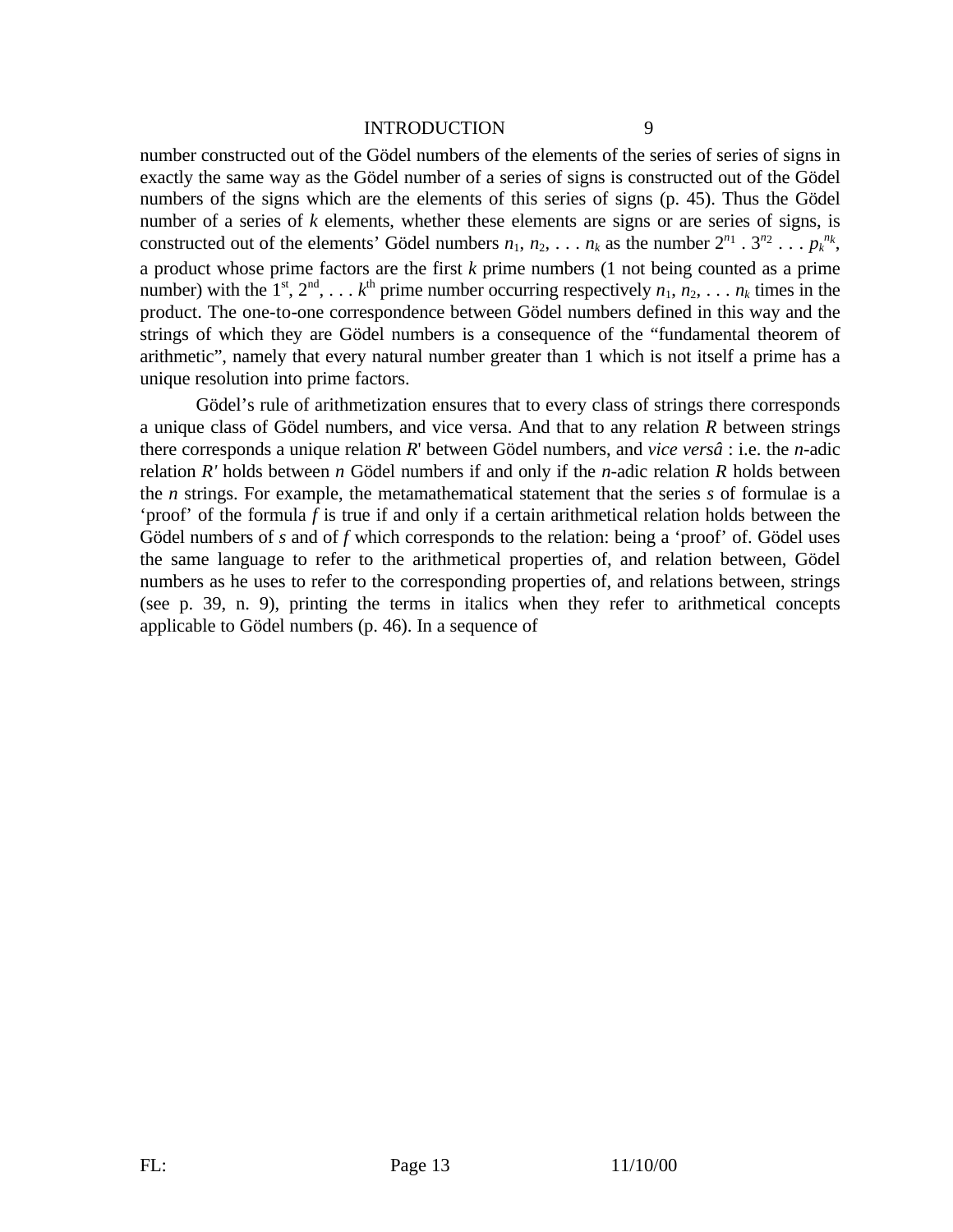definitions 6-46 (pp. 50-55) he defines, step by step, a sequence of arithmetical concepts which correspond, according to his rule of arithmetization, to the metamathematical concepts expressed by the same words. [Definitions 1-5 define the ancillary arithmetical concepts (being the  $n<sup>th</sup>$  prime number, etc.) used in his method of arithmetization.] As examples, definition 8 (p. 50) defines the arithmetical operation \* upon two numbers *x* and *y* in such a way that the number  $x * y$  which is the result of performing this operation is the Gödel number of the string obtained by taking the string whose Gödel number is *x* and placing the string whose Gödel number is *y* immediately after it. And definition 45 (p. 55) defines the arithmetical relation *B* between x and y so that the proposition  $x B y$  is the same as the conjunction of the proposition that *x* is the Gödel number of a series of series of signs forming a 'proof-schema' with the proposition that the series of signs whose Gödel number is *y* is the last series of signs in this 'proof-schema' i.e. this 'proof-schema' is a 'proof' of the last formula in it. For the sake of clarity I shall not follow Gödel's abbreviating practice of using italicized words and phrases to refer to arithmetical concepts applicable to Gödel numbers, and shall use italics only in the ordinary way for emphasis. For example, while Gödel paraphrases the *x B y* of definition 45 (p. 55) as: *x* is a proof of the formula *y*, I paraphrase it as: *x* is the Gödel number of a 'proof' of the formula whose Gödel number is *y*.

The interpreted symbolism used in these definitions, as in all Gödel's metamathematical statements (see p. 47, n. 29), is that of Hilbert and Ackermann's *Grundzuge der theoretischen Logik* (1928: English translation, 1950). The only deviations from the symbolism of Principia Mathematica are:  $\overline{p}$  " to stand for Not *p*, "*p* & *q*" for Both *p* and *q*, " $p \rightarrow q$ " for Not both *p* and Not *q* (the " $p \supset q$ " of PM),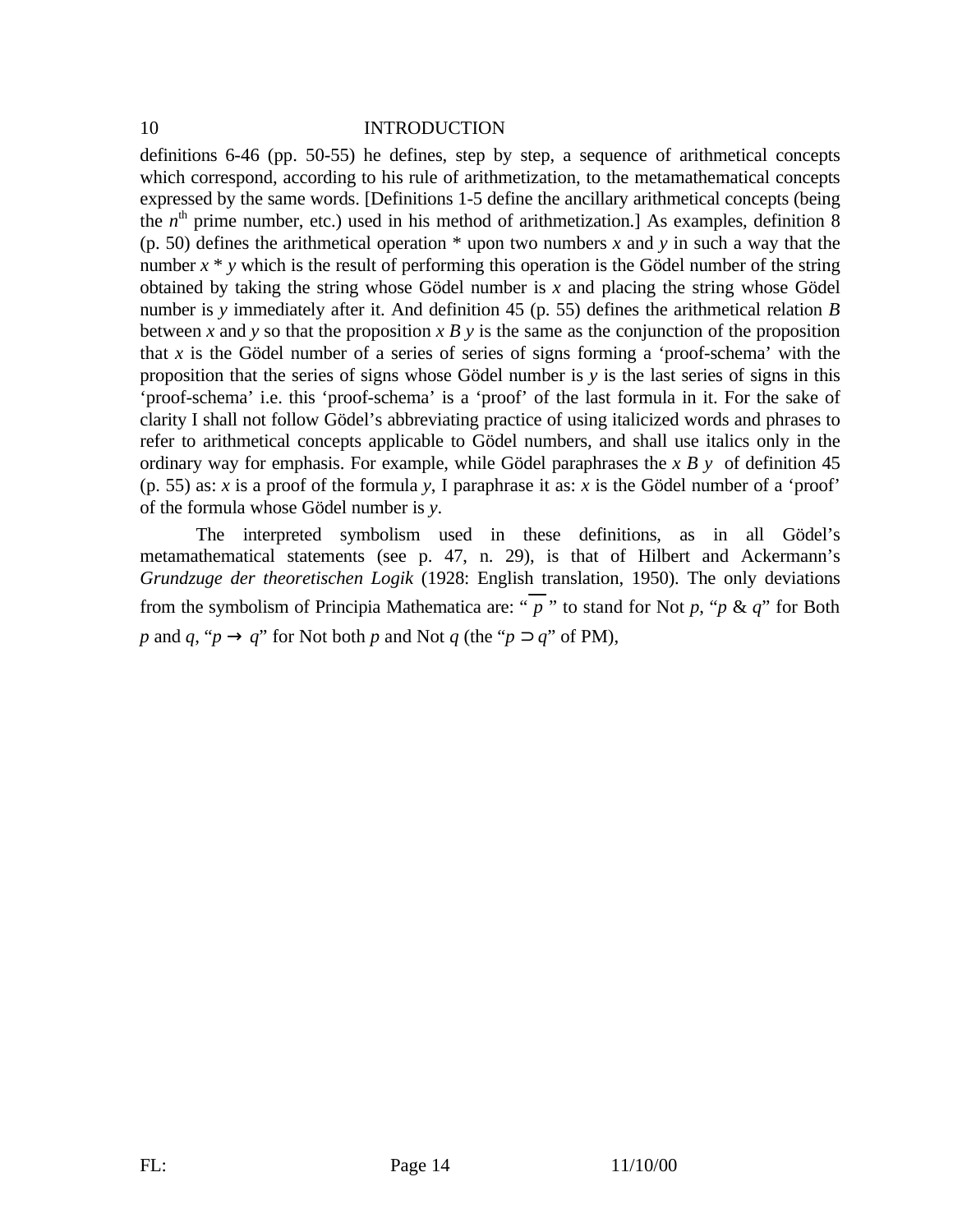Except for these purely logical concepts, all the concepts involved in Gödel's definitions 1-46 (pp. 49-55), and also those in  $(5)$ ,  $(6)$ ,  $(6.1)$ ,  $(8.1)$  of pp. 57f., are arithmetical concepts (properties, relations, operations) which apply to natural numbers, i.e. the substitution values for the variables "*x*", "*y*", "*z*", "*n*", etc. occurring in the definitions are "0", "1", "2",  $\dots$  And the logical concepts are restricted so that they apply to only a finite number of entities. Whenever a universal or existential quantifier occurs in any of the definitions 1-45, a clause is inserted within the quantification which ensures that the quantification is only over a finite number of values. For example, the first definition (p. 49) defines "*x* is divisible by *y*" as There is a *z less than or equal to x* which is such that  $x = y.z$ , the phrase which I have italicized being inserted so as to restrict the quantification to numbers not greater than *x*. This makes the definiens equivalent to:  $x = y.0$  or  $x = y.1$  or. . . or  $x = y.x$ , a truth-function of a finite number  $(x + 1)$  of equalities. This restriction upon the quantifiers (except in definition 46) secures that all the arithmetical concepts employed (except Bew) are *recursive* in a sense of this word which Gödel defines and discusses in an excursus from his main argument (pp. 46-49).

RECURSIVENESS. The notion of recursiveness has played a central part in metamathematics since Gödel's work on it, but little more will be said about it here than is necessary for an understanding of Gödel's proof of his Theorem.

The method of recursive definition is an extension of the method of definition by "mathematical induction" by which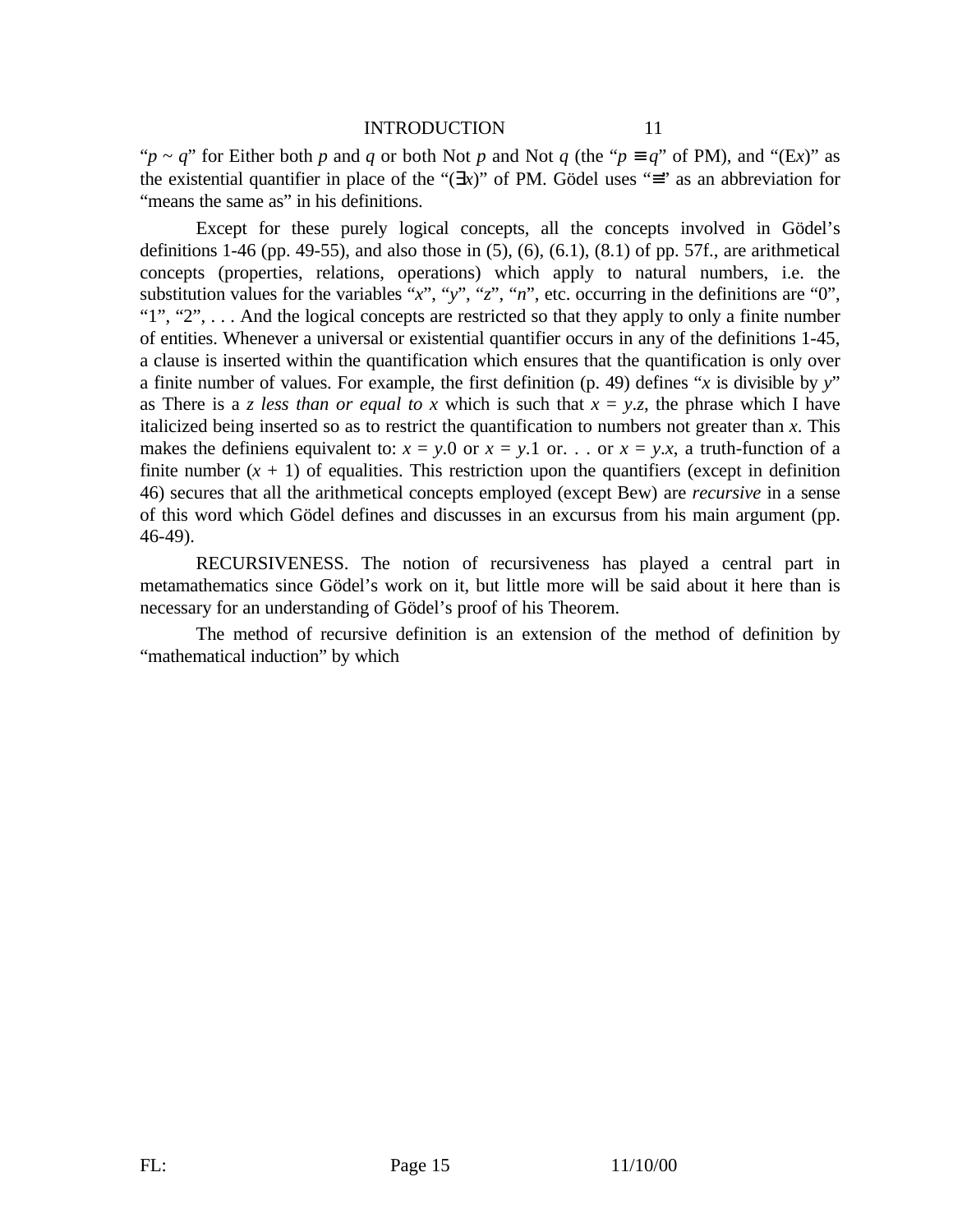the natural numbers are, step by step, defined. Starting with 0, 1 is defined as the immediate successor of 0, 2 as the immediate successor of 1, and so on. A recursive definition (a "primitive recursive definition", as it is now called) is the specification of each number in a sequence of numbers by means of a specification of the first number and of a rule which specifies the  $(k + 1)$ -th number in terms of the *k*-th number and of *k* itself. [This is a paraphrase of Gödel's definition of a recursively defined arithmetical function, where this function is of only one numerical variable: see (2) of p. 46.] An arithmetical function is recursive if it is the last term in a finite sequence of functions in which each function is recursively defined by a rule involving two functions preceding it in the sequence (or is the successor function or a constant or obtained by substitution from a preceding function); and the recursiveness of other arithmetical concepts is defined by means of the notion of recursive function. The essential feature of a recursive concept—a dyadic relation *R*. for example—is that whether or not *R* holds between *m* and *n*, i.e. whether *R*  $(m, n)$  is true or false, can be decided by a step-by-step procedure working upwards from *R* (0, 0) with the use of a limited number of recursive definitions.

The importance of recursiveness for metamathematics in general lies in the fact that recursive definition enables every number in a recursively defined infinite sequence to be constructed according to a rule, so that a remark about the infinite sequence can be construed as a remark about the rule of construction and not as a remark about a given infinite totality. For this reason the use of only such mathematical concepts as are recursive is favoured by mathematical thinkers of both the finitist and intuitionist schools of metamathematics, and is accepted (although with extensions made by Gödel and others to the notion of recursiveness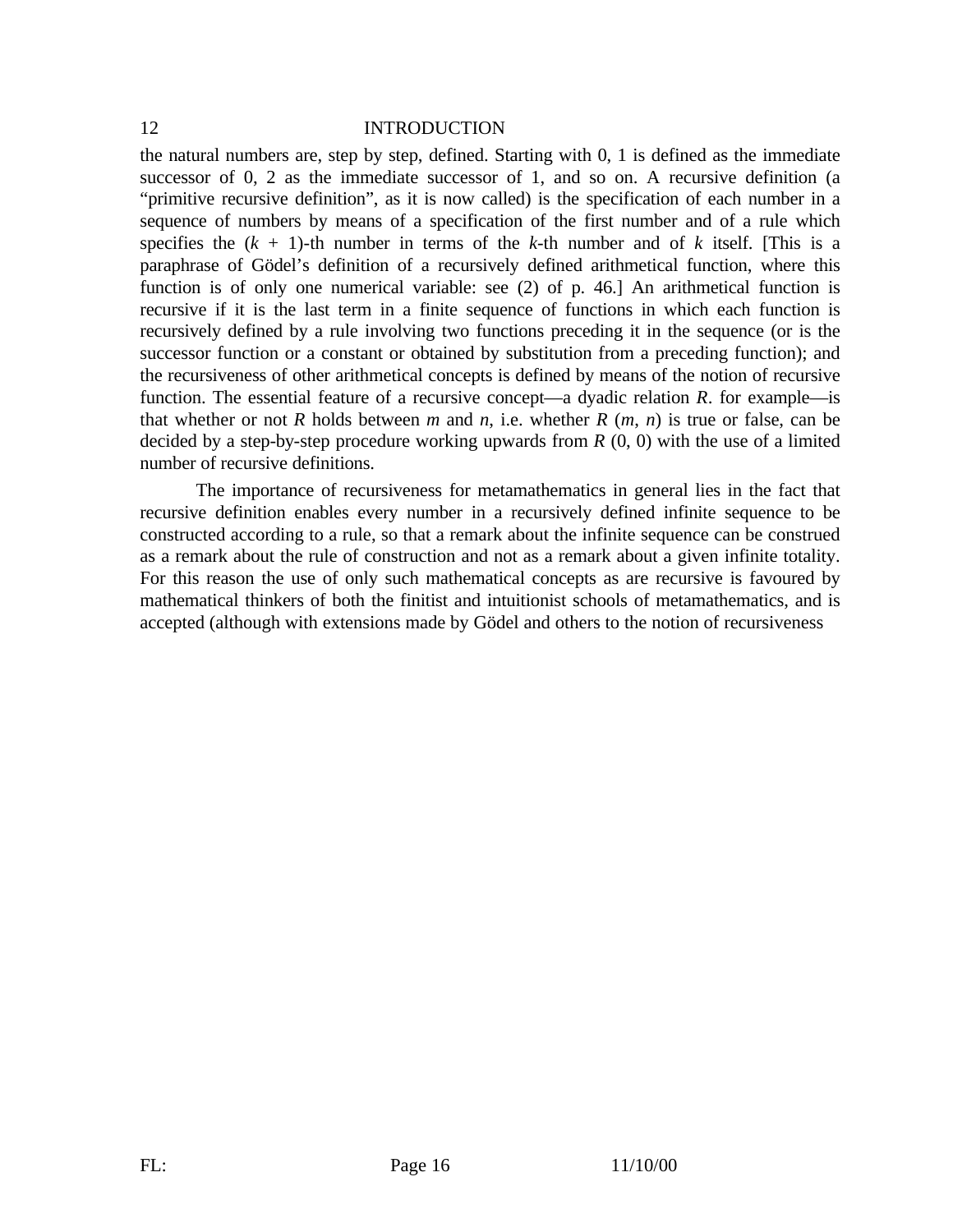in this paper) by present-day constructivists who decline to talk about any mathematical entities that cannot be recursively constructed.

For the proof of Gödel's 'Unprovability' Theorem the importance of recursiveness lies in the fact (Proposition V, p. 55) that every statement of a recursive relationship holding between given numbers  $x_1, x_2, \ldots, x_n$  is expressible by a formula f of the formal system P which is 'provable' within P if the statement is true and 'disprovable' within P (i.e. the 'negation' of *f*, written as Neg *f*, is 'provable' within P) if the statement is false. Gödel only outlines a proof of this proposition, since it "offers no difficulties of principle and is somewhat involved" (p. 56); so I will expand what he says in his footnote (p. 56, n. 39). Since the relation *R* in question is recursive, then if  $R$  ( $x_1, x_2, \ldots, x_n$ ) is true,  $R$  ( $x_1, x_2, \ldots, x_n$ ) can be proved in a *deductive system for arithmetic* by constructing a finite sequence of propositions starting with the axioms and ending with *R* ( $x_1, x_2, \ldots, x_n$ ); and if  $R(x_1, x_2, \ldots, x_n)$  is false, Not  $R(x_1, x_2, \ldots, x_n)$  can similarly be proved. The calculus or formal system P was designed by Gödel to represent this deductive system; so the finite sequence of propositions which constitutes a proof of  $R(x_1, x_2, \ldots, x_n)$  or of Not  $R(x_1, x_2, \ldots, x_n)$  will be expressed in P by a finite series of formulae ending in a formula *f* in the one case and in the formula Neg *f* in the other. To express in P the step-by-step definitional procedure by which the truth or falsity of the recursive relationship is established is to construct either a 'proof' off or a 'proof' of Neg *f*: *f* or Neg *f* will only appear in the formal system accompanied by a 'proof-schema' of which it is the last formula. So if  $R(x_1, x_2, \ldots, x_n)$  is true, there is a 'proof' of *f*, and *f* is a 'provable' formula (definition 46, p. 55); and if *R*  $(x_1, x_2, \ldots, x_n)$  is false, Neg *f* is a 'provable' formula within the system P.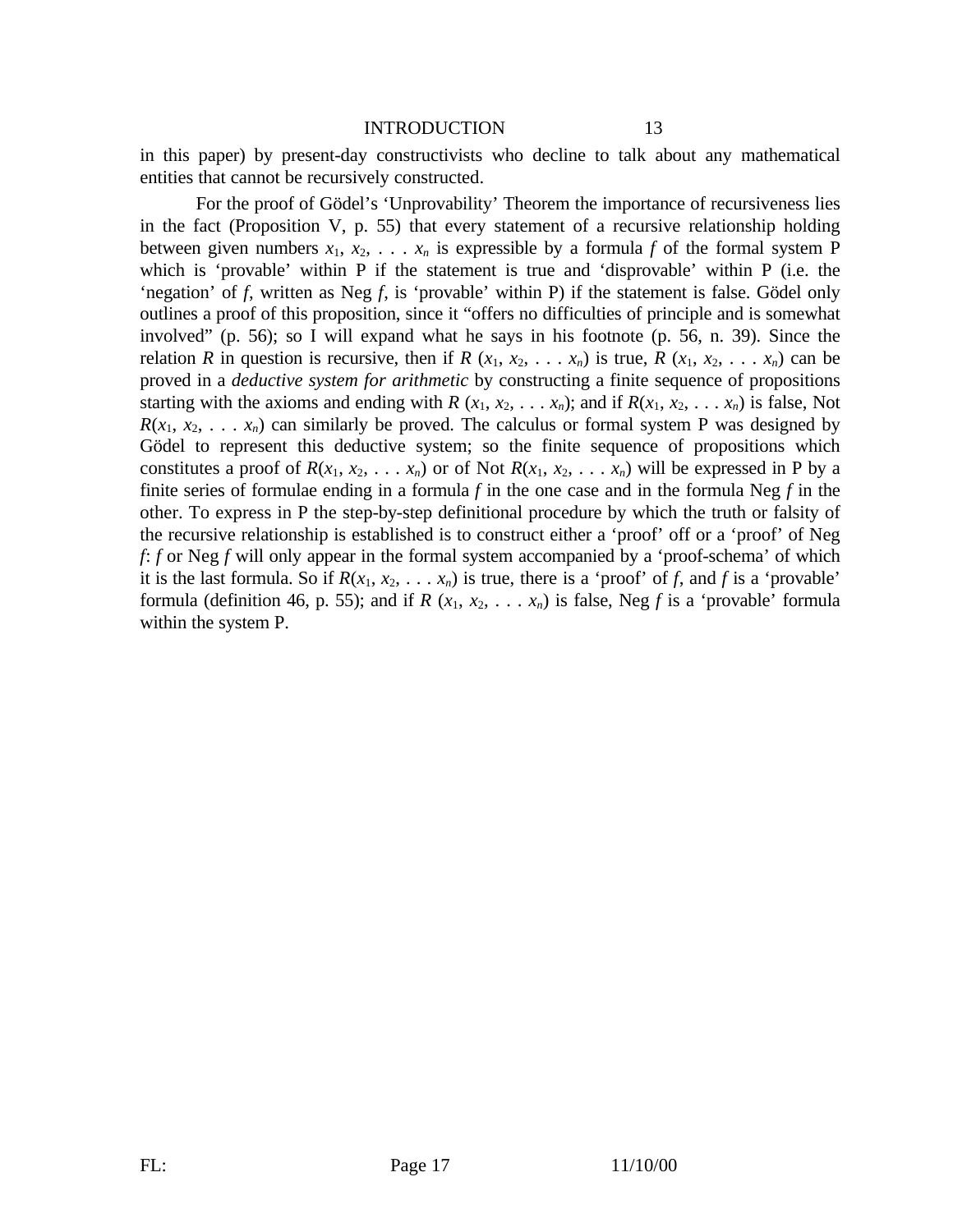Define a *class*-*sign* as a series of signs which is a formula and which contains exactly one free variable (which may occur at several places in the formula) (p. 43). [In Gödel's system P there is no distinction between a class-sign and a property-sign, since 'axiom-schema' V (p. 44) may be regarded as expressing the axioms that two properties (of the same type) which always go together are identical—"axioms of extensionality".] A class-sign is recursive if it can be interpreted as expressing a recursive arithmetical class, in which case the formula resulting from the substitution for its variable of a number-sign will be 'provable' or 'disprovable' according as the number represented by the number-sign in the interpretation of the system is or is not a member of this recursive class. A recursive relation-sign is defined similarly (p. 43: see also p. 47, n. 28). Note that neither a class-sign nor a relation-sign is a basic sign, since the former contains one and the latter several free variables.

THE 'UNPROVABILITY' THEOREM FOR P. "We now come", as Gödel says (p. 56), "to the object of our exercises"—the proof of the 'Unprovability' Theorem. To prove this he establishes Proposition VI which is more general than is necessary for proving that there are undecidable formulae in the formal system P, since it is concerned not only with 'proofs' within P but also with 'deductions' within P from formulae not included among the 'axioms' of P. i.e. with 'proofs' within a formal system P*'* obtained from P by adding these formulae as additional 'axioms'. Gödel requires this subtlety later on in his paper, but it complicates the proof of Proposition VI, which I shall discuss in the simplified form in which the class *c* of added formulae is the null class (i.e. no formulae are added to the axioms), so that a '*c*-provable' formula within P (p. 59) is the same as a 'provable' formula within P, and the argument is concerned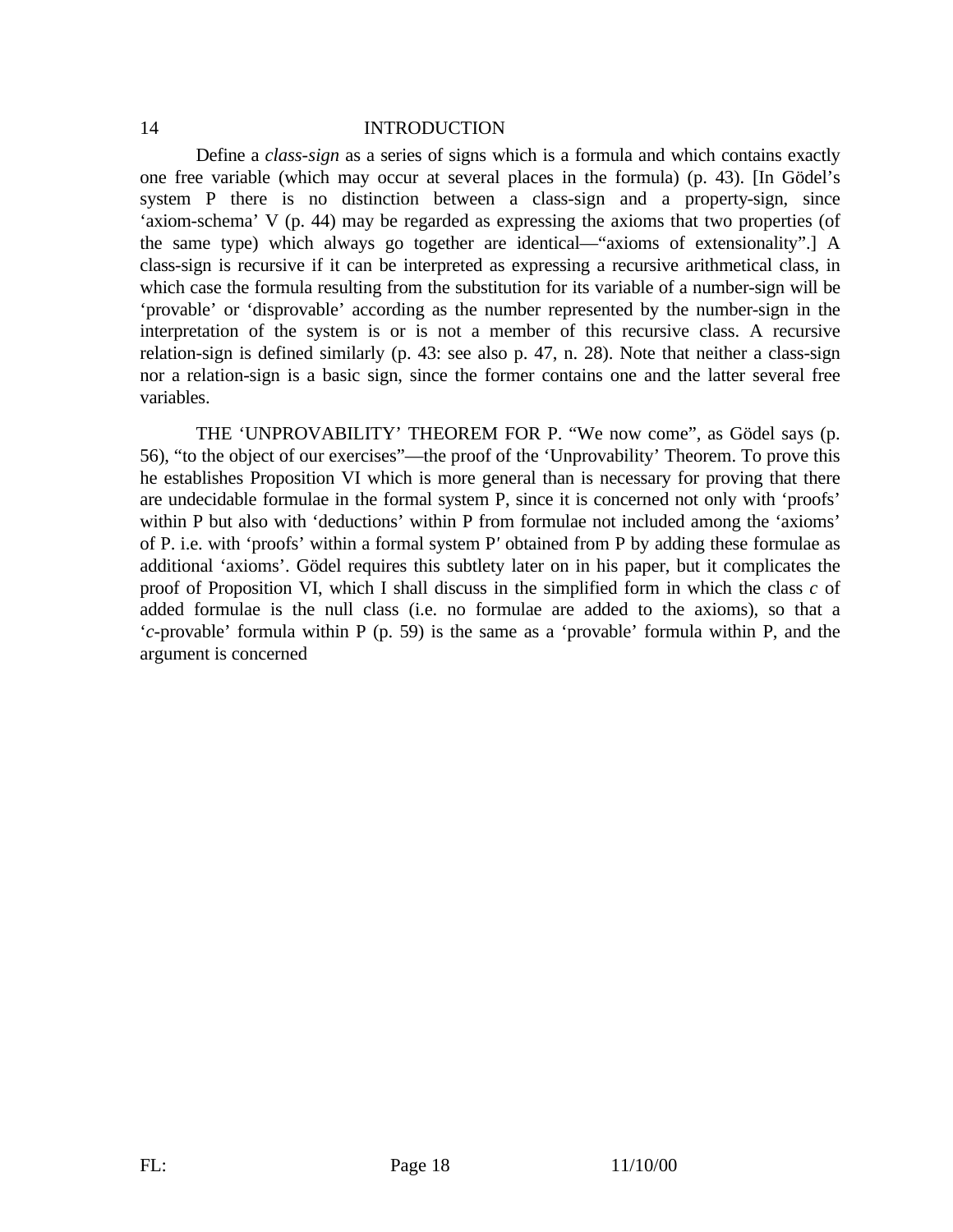solely with 'proofs' within P. Gödel's *Bc* is thus taken as equivalent to his relation *B*, and Bew<sub>c</sub> as equivalent to his property Bew.

Proposition VI simplified in this way may be stated as follows: *If the formal system* P *satisfies a certain condition of* '*consistency'*, *then there is at least one recursive class*-*sign r in* P *such that neither v* Gen *r nor* Neg (*v* Gen *r*) *is* '*provable' within* P, *where v* Gen *r is the generalization of r with respect to its free variable v*.

The undecidability of  $v$  Gen  $r$  within P depends upon P's satisfying a certain 'consistency' condition. Since this condition is only relevant to the last stage of the proof, and itself raises important questions, consideration of 'consistency' will be deferred until the main part of the proof has been discussed.

This main part is given in pp. 58f. from (8.1) to (16). Gödel states his argument in terms of Gödel numbers and of relations between Gödel numbers; and when the expressions *relation*-*sign*, *free variable*, *class*-*sign*, *provable* are used they are italicized to show that they refer to arithmetical concepts applicable to Gödel numbers. Because of the correspondence between these concepts as applied to Gödel numbers and metamathematical concepts as applied to the strings which have these Gödel numbers, Gödel's whole argument applies equally well if his symbols are interpreted as strings and the terms relation-sign, free variable, etc. are taken in their usual sense. Since Gödel's argument, though couched in terms of numbers, is a metamathematical argument, it may be convenient for philosophical logicians if I give it wholly in metamathematical terms. This will have the additional advantage that interpretations of the formulae can be inserted parenthetically at appropriate places, on the assumption that the calculus Gödel's formal system P) is to be interpreted as representing a deductive system which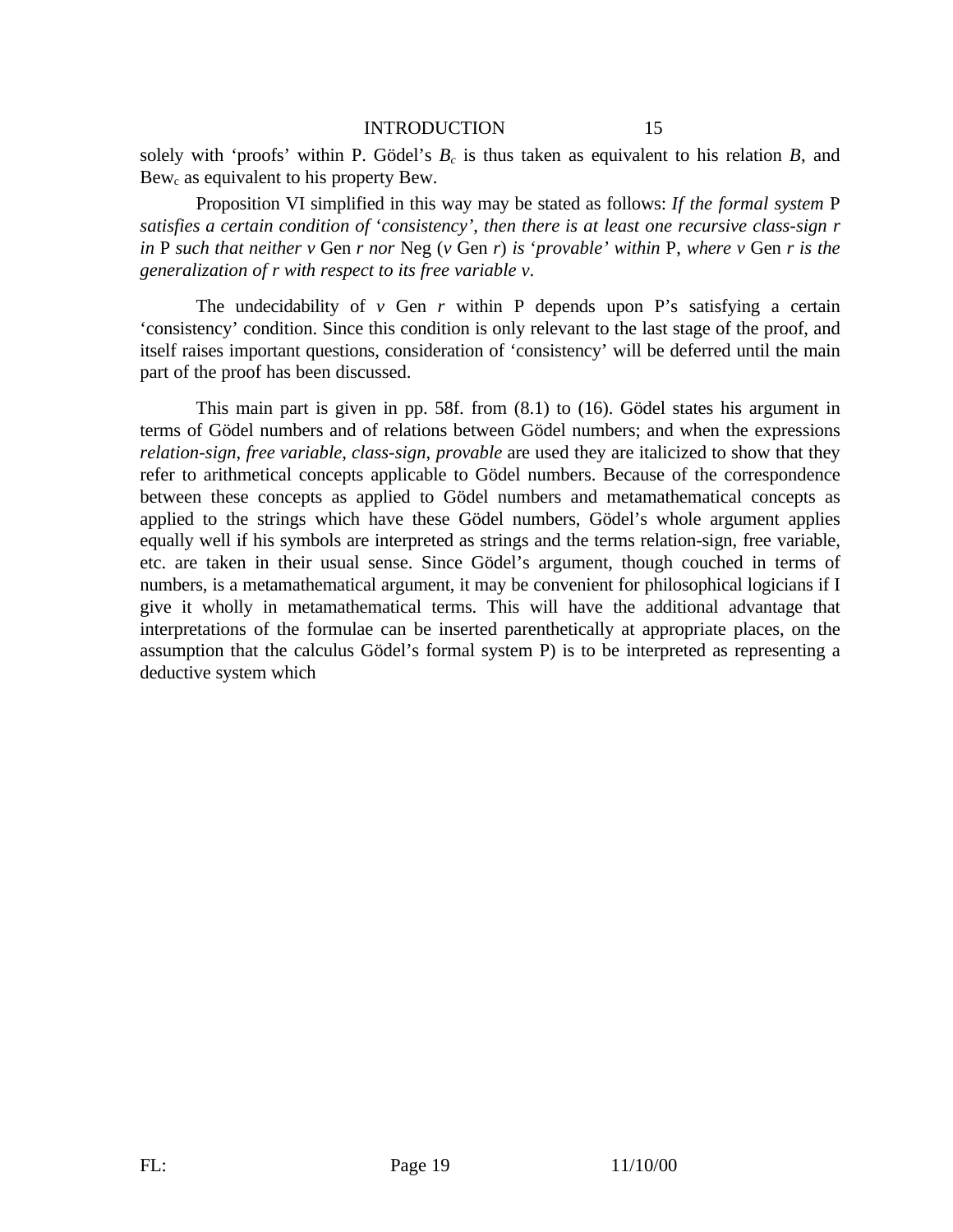includes propositional and first-order predicate logic—though, strictly speaking, any actual interpretation is irrelevant to the argument.

However, a recasting of Gödel's argument in metamathematical terms makes one unimportant modification necessary. For the part of his argument which establishes the 'unprovability' of Neg (*v* Gen *r*) requires at one point considering a statement about all numbers, whether or not they are Gödel numbers; and this statement cannot be construed without change as a statement about all strings, since a number which is not a Gödel number does not correspond to any string. But it is easy to close the gap in the recasting by considering the numbers which are Gödel numbers as arranged in a sequence of increasing magnitude, and then using, instead of a Gödel number itself, the number which gives the place of this Gödel number in the sequence. To be precise, if *n* is the (*m* + 1)-th Gödel number in increasing order, call *m* the G-*number* of the string of which *n* is the Gödel number, and use the G-number *m* wherever Gödel in his argument uses the Gödel number *n*. Then every natural number 0, 1, 2, etc. will be the G-number of some string; and there will be a recursive one-to-one correspondence between natural numbers and strings. So arithmetical statements about all numbers can be construed as metamathematical statements about all strings. Of course Gödel's sequence of definitions 6-46 defines arithmetical concepts which correspond to metamathematical concepts according to the Gödel-number method of arithmetization. But the purpose of his definitions is to establish that all the arithmetical concepts concerned (except Bew) are recursive and so are also all the corresponding metamathematical concepts. Consequently any proposition about them is expressible in P by a formula which is 'provable' or 'disprovable' according as the proposition is true or false.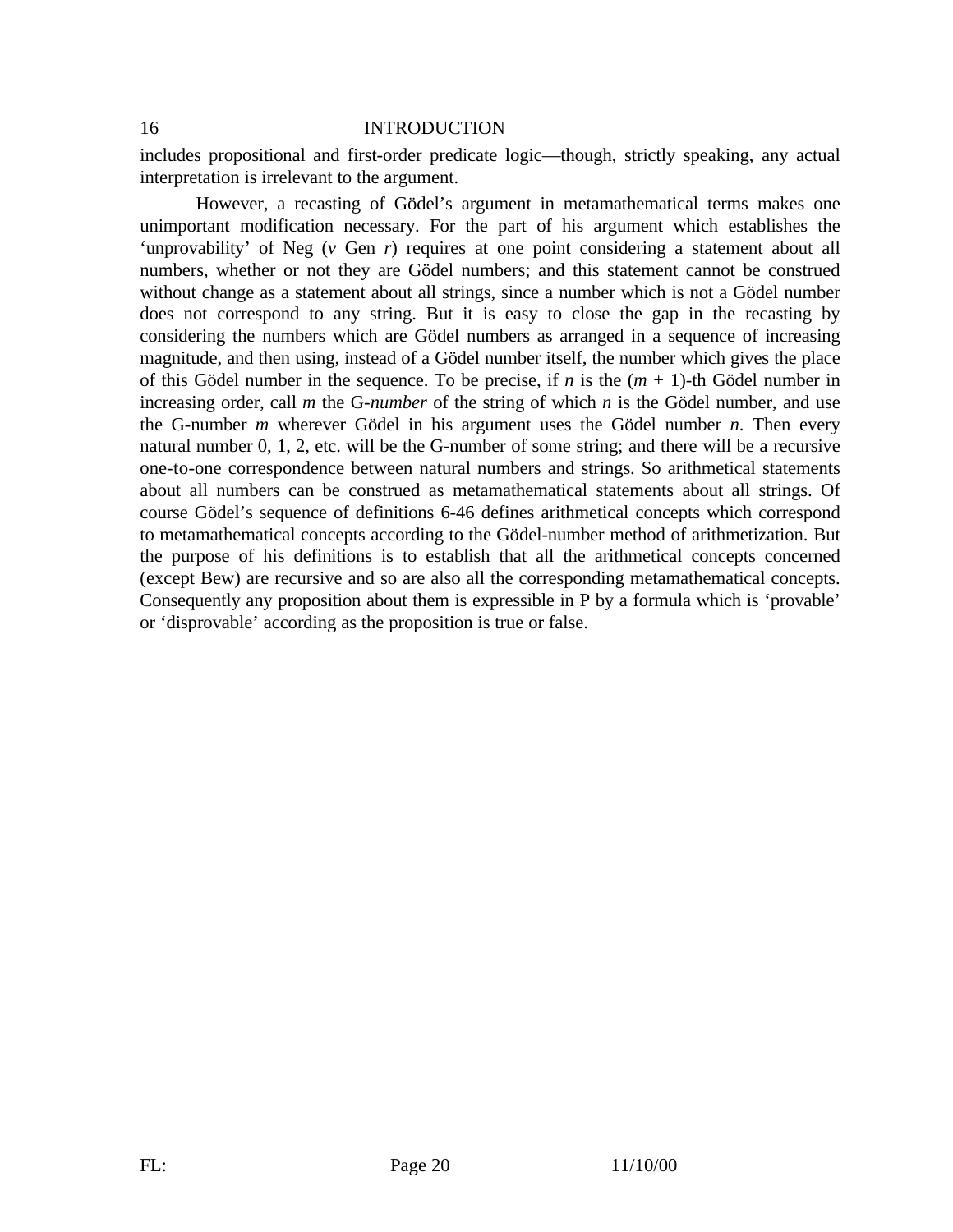Having proved this (by Proposition V, p. 55) Gödel makes no further use in his argument for the 'Unprovability' Theorem of his particular method of arithmetization. All that is necessary is that there should be a unique number assigned to every string. So no harm will result from continuing the argument using G-numbers instead of the corresponding Gödel numbers; and this use of G-numbers I shall call the "modified arithmetization".

To facilitate comparison with Gödel's text, I shall use Gödel's symbols, except that, as well as single small italic letters denoting numbers, I shall in future use the same letters in bold type to stand for the strings of which these numbers are G-numbers. Thus *x* will be the string whose G-number is *x*. Gödel writes  $Z(x)$  for the Gödel number of the number-sign for the number x in his formal system P (see definition 17, p. 51). This number-sign is "0" preceded by *x* "*f*" s; e.g. the number-sign for 3 is "*fff* O" (see p. 42). I shall call these number-signs numerals; and shall write G**x** (or, if **x** is a complex expression, G[**x**]) for the numeral for the G-number of **x** and call G**x** the G-numeral of **x**. Since every number is a G-number, every numeral is a G-numeral; and there is a recursive one-to-one correspondence between the members of the class of numerals "0", "f 0", "ff 0", etc. and the members of the class of strings (which, of course, includes the class of numerals as a sub-class).

A class-sign will be written in the form a(*v*) and a dyadic relation-sign in the form **b** (**v**, **w**) with **v** or **v**, **w**, the free variables (of first type) concerned, mentioned explicitly. [But the G-numerals of **a**(**v**) and of **b** (**v**, **w**) will be abbreviated to G**a** and to G**b**.] Since we are concerned with the formal system P whose "individuals" are natural numbers (p. 42) the substitution values for **v** and **w** will always be numerals, and thus always G-numerals. The result of substituting G**x**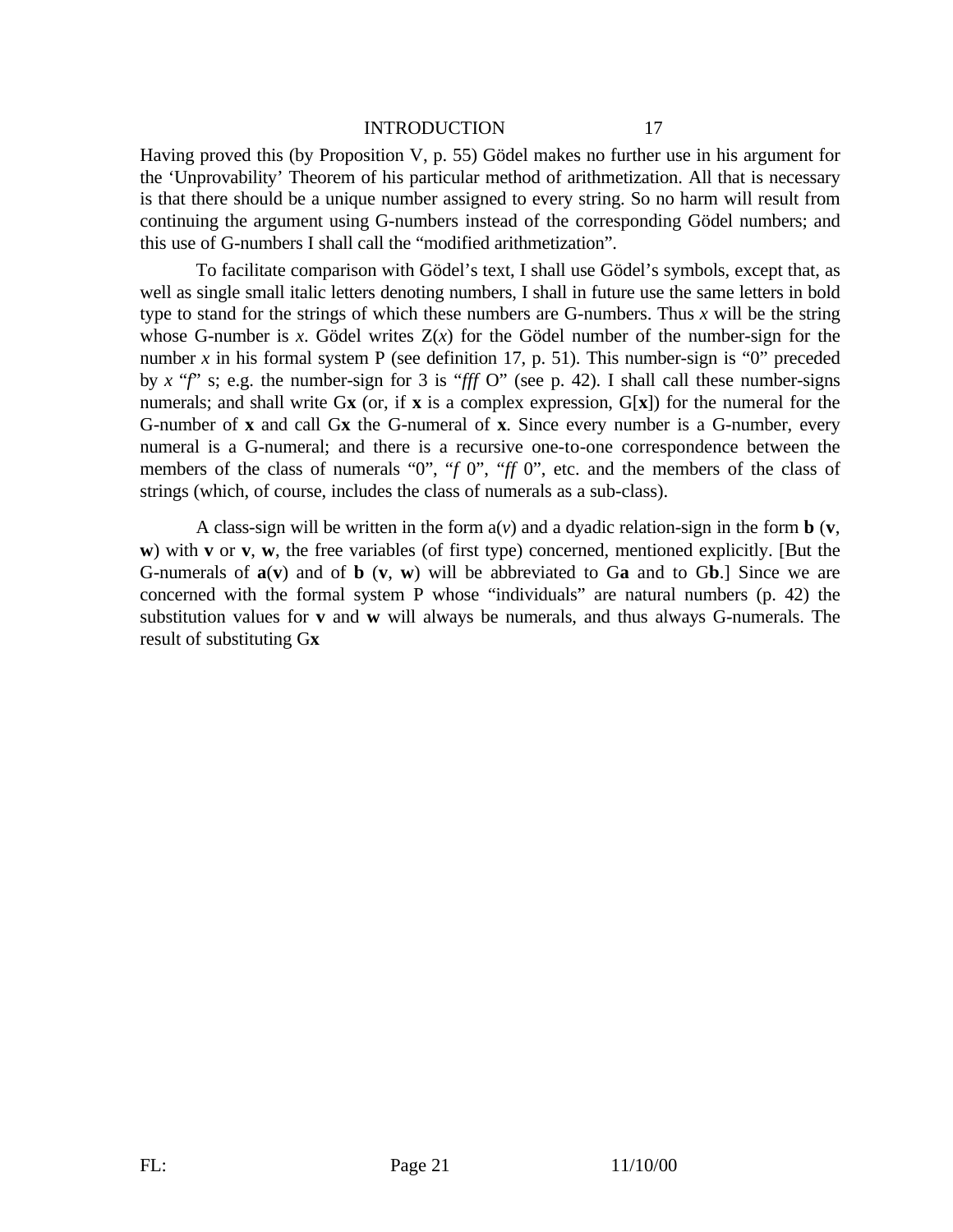for **v** and G**y** for **w** in **b** (**v**, **w**) will be written as **b** (G**x**, G**y**). Gödel uses a typographically less convenient notation for substitution. In comparing my version with his text it should be remembered that 17 is the Gödel number of **v** and 19 that of **w**.]

The simplified Proposition VI may now be restated as: *If the formal system* P *satisfies a certain condition of* '*consistency'*, *then there is at least one recursive class*-*sign* **r**(**v**) *in* P *such that neither* **v** Gen **r**(**v**) *nor* Neg [**v** Gen **r**(**v**)] *is* '*provable' within* P.

We can now follow the principal steps in the argument of pp. 57-59 from  $(8.1)$ onwards.

Define Q'  $(\mathbf{x}, \mathbf{y}(\mathbf{u}))$  as Not  $[\mathbf{x}, B, \mathbf{y}, (G\mathbf{y})]$ , i.e. **x** is not a 'proof' of the formula obtained by substituting for the variable in the class-sign **y**(**u**) the G-numeral G**y** for the class-sign itself.

Let Q  $(x, y)$  be the relationship between the G-numbers of **x** and of **y** which is equivalent to Q'  $(\mathbf{x}, \mathbf{y}(\mathbf{u}))$  by the modified arithmetization.  $Q(x, y)$  is recursive; and so it follows from Proposition V that there is a recursive relation-sign **q** (**v**, **w**) which is such that

 $\int Q(x, y) \rightarrow [\mathbf{q}(\mathbf{G}\mathbf{x}, \mathbf{G}\mathbf{y})]$  is 'provable';

 $\mathsf{l}$ ∤ Not  $Q(x, y) \rightarrow [Neg q(Gx, Gy)]$  is 'provable'.

But Q' ( $\mathbf{x}, \mathbf{y}(\mathbf{u})$ ) is equivalent to Q ( $x, y$ ); and thus

∤  $[Q' (x, y(u)) \rightarrow [q (Gx, Gy)]$  is 'provable';

 $\mathsf{L}$ Not  $Q'$  (**x**,  $y(u)$ )  $\rightarrow$  [Neg **q** (G**x**, G**y**)] is 'provable'.

The relation-sign **q** (**v**, **w**) may therefore be regarded as a formula expressing the relation which **x** has to  $y(u)$  when **x** is not a 'proof' of  $y(Gy)$ .

Consider the 'generalization' of the relation-sign **q** (**v**, **w**) with respect to the free variable **v**, yielding the formula **v** Gen **q** (**v**, **w**). This has one free variable, namely **w**, and so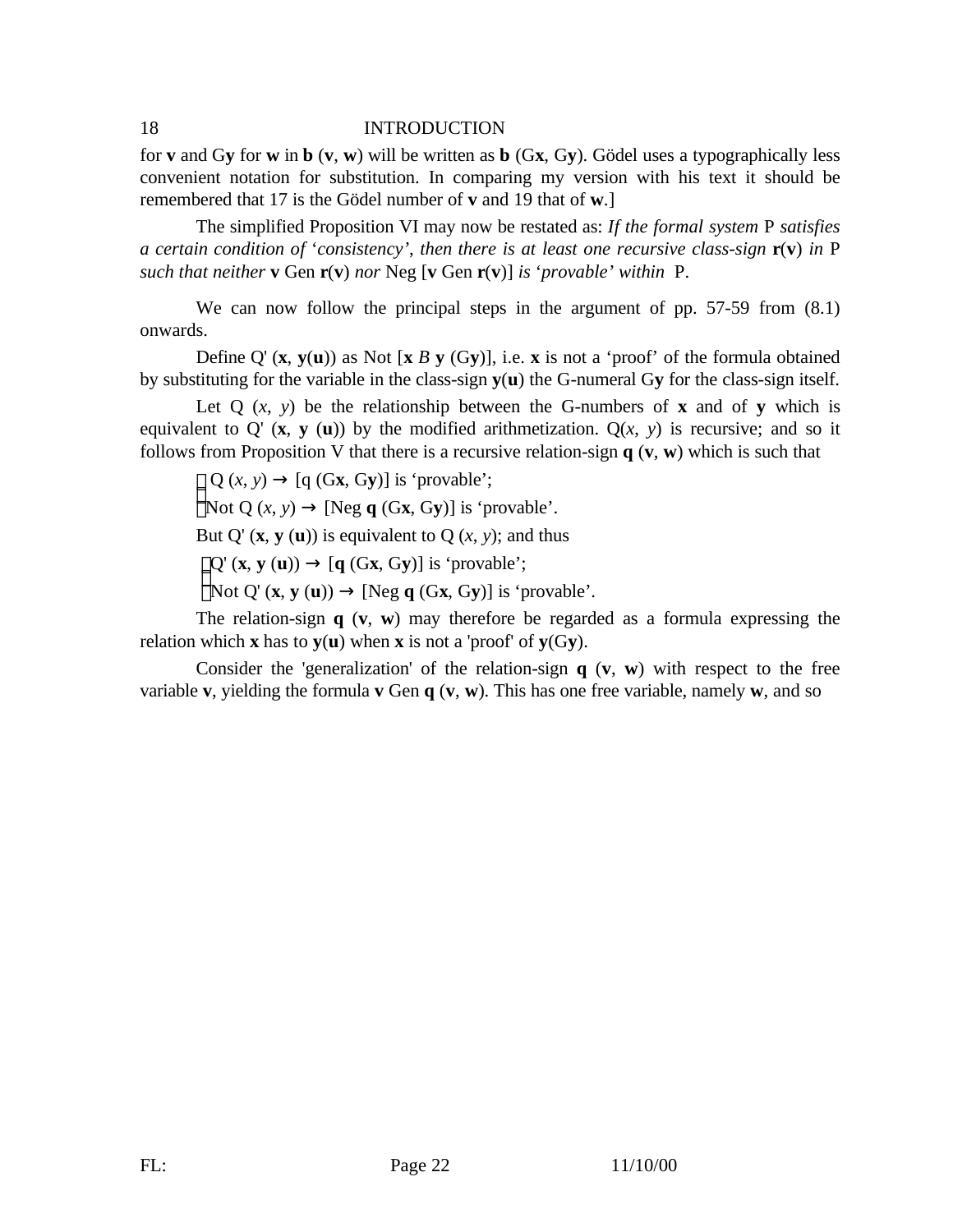is a class-sign. Call it  $p(w)$ . It may be regarded as denoting the class of which a class-sign  $y(u)$ is a member if and only if everything is not a 'proof' of  $y(Gy)$ , i.e. if and only if  $y(Gy)$  is 'unprovable'.

Next consider the substitution in the same relation-sign **q** (**v**, **w**) of G**p** for the free variable **w**, yielding the formula **q** (**v**, G**p**). This also has one free variable, **v**, and so is also a class-sign. Call it **r**(**v**). It may be regarded as denoting the class of strings which are not 'proofs' of **p**(G**p**). Since it may also be regarded, according to the modified arithmetization, as denoting the class of the G-numbers of these strings, which is a recursive arithmetical class, **r**(**v**) is a recursive class-sign.

Now consider the 'generalization' of this class-sign **r**(**v**) i.e. of **q** (**v**, G**p**), with respect to its free variable **v**, which yields the formula **v** Gen **r**(**v**). This has no free variable, and may be regarded as expressing the proposition that everything is not a 'proof' of **p**(G**p**), i.e. that **p**(G**p**) is 'unprovable'.

But, and here is the crux of the argument, **v** Gen  $r(v)$  is the same as  $p(Gp)$ . For we arrived at the former by first substituting Gp for **w** in  $q(v, w)$ , which yielded  $r(v)$ , and then 'generalizing' with respect to **v**, which yielded **v** Gen **r**(**v**). But, since the substitution and the 'generalization' had reference to different free variables, the two operations yield the same final result if performed in the reverse order, i.e. by first 'generalizing' **q** (**v**, **w**) with respect to **v**, which yields **p**(**w**), and then substituting G**p** for **w** in **p**(**w**), which yields **p**(G**p**). If either of the formulae **v** Gen  $r(v)$  or  $p(Gp)$  be expanded to get rid of the abbreviations **r** and **p**, we get one and the same formula

## **v** Gen **q** (**v**, G [**v** Gen **q** (**v**, **w**)]).

This formula, and of course each of the abbreviations of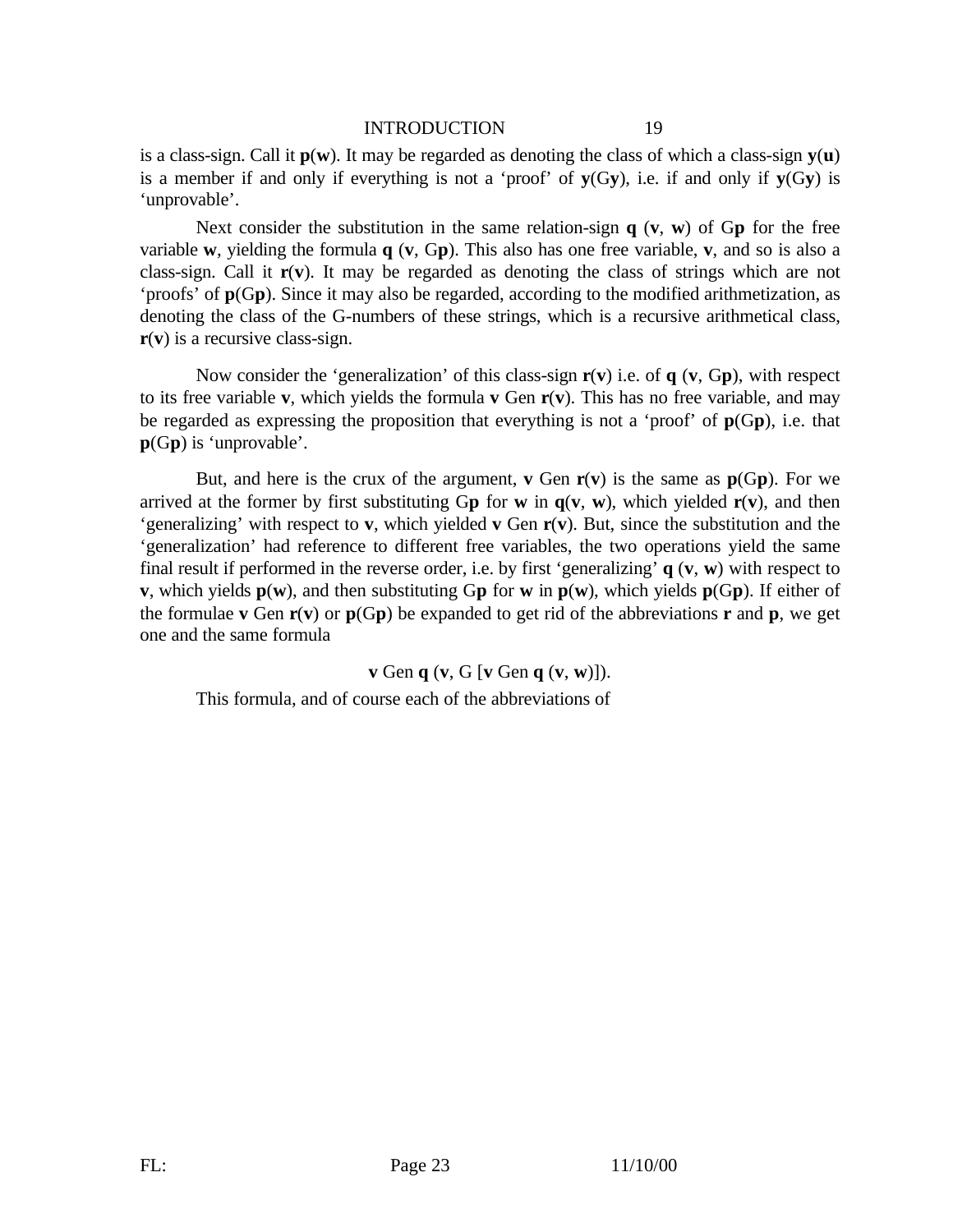it, may be regarded as expressing the proposition that the formula itself is 'unprovable', i.e. the formula expresses its own 'unprovability'.

The formula of Gödel's which I have sometimes quoted, namely "17 Gen *r*", is the modified arithmetization of my metamathematical "**v** Gen **r**(**v**)", but with 17, the Gödel number of my variable **v**, used instead of the G-number of **v**. Since it is immaterial in which way the metamathematical formula is written, I shall in the next few pages use the shortest form, namely **p**(G**p**).

Now for the last stages of the proof. We go back to  $Q'$  (**x**, **y**(**u**)), defined as Not [**x** *B*  $\bf{y}(G\bf{y})$ ], i.e. as expressing the metamathematical proposition that **x** is not a 'proof' of  $\bf{y}(G\bf{y})$ . If we take the class-sign  $y(u)$  to be  $p(u)$ , which is the same as  $p(w)$ , since **u** and **w** are variables, we get for the consequences of the truth or falsity of Q' (**x**, **p**(**u**)), i.e. of the truth or falsity of Not  $[\mathbf{x} \, B \, \mathbf{p}(G\mathbf{p})]$ :

$$
\begin{cases}\n\text{Not } [\mathbf{x} \ B \ \mathbf{p}(G\mathbf{p})] \rightarrow [\mathbf{q} \ (G\mathbf{x}, G\mathbf{p})] \text{ is 'provable'}; \\
\mathbf{x} \ B \ \mathbf{p}(G\mathbf{p}) \rightarrow [\text{Neg } \mathbf{q} \ (G\mathbf{x}, G\mathbf{p})] \text{ is 'provable'}.\n\end{cases}
$$

**q** (G**x**, G**p**) is the same as **r**(G**x**) (which corresponds to Gödel's expression in square brackets on the right-hand side of (15), p. 59).

Suppose now that **p**(G**p**) were to be 'provable'. Then there would be a 'proof-schema' **n** such that **n** *B* **p**(G**p**}, and hence such that Neg **q** (G**n**, **Gp**) i.e. Neg **r**(G**n**) would be 'provable'. But if **p**(G**p**), i.e. **v** Gen **r**(**v**), were 'provable', so also would be **r**(G**n**). So from the supposition that  $p(Gp)$  is 'provable', there follows that both  $r(Gn)$  and Neg  $r(Gn)$  are 'provable'. Call a formal system (a calculus) 'consistent' if it contains no pair of 'provable' formulae of the forms **f**, Neg **f**. Then, if **p**(G**p**) is 'provable', the formal system P is 'inconsistent'; so, if P is 'consistent', **p**(G**p**) is 'unprovable' within P.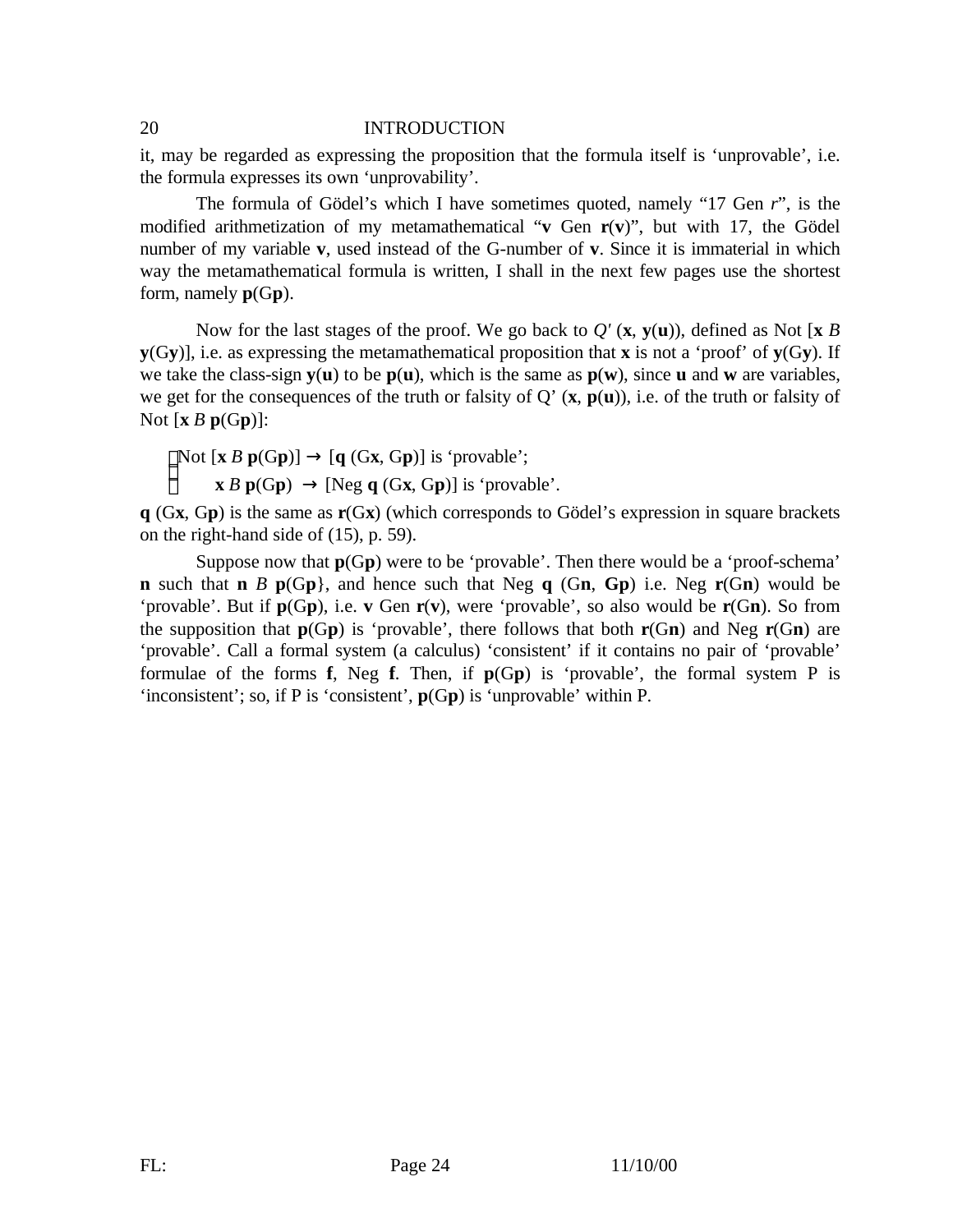Suppose that P is 'consistent' and that Neg **p**(G**p**) were to be 'provable'. Since **p**(G**p**) is 'unprovable', Not [**n** *B* **p**(G**p**)] holds for every string **n**. Thus **q** (G**n**, G**p**), i.e. **r**(G**n**), is 'provable' for every string **n**; and hence **r**(**m**) is 'provable' for every numeral **m**. But Neg **p**(G**p**) is the same as Neg [**v** Gen **r**(**v**)]; and, if this were to be 'provable', the curious situation would arise of every substitution-instance **r**(**m**) of the class-sign **r**(**v**) being 'provable' while the 'generalization' of **r**(**v**) with respect to **v** was 'disprovable'. This situation is, however, compatible with the 'consistency' of P: in order to prohibit its occurrence a stronger form of consistency, called by Gödel 'ω-*consistency*', must be assumed to hold of P. [A formal system is 'ω-*consistent*' if it contains no class-sign **a**(**u**) which is such both that **a**(**m**) is 'provable' within the system for every numeral **m** and that Neg [**u** Gen **a**(**u**)] is 'provable' within the system (see p. 57).] Since the 'consistency' (sometimes called 'simple consistency') of P is a consequence of its 'ω-consistency' (see p. 23), the conjunction of 'ω-consistency' with the 'provability' of Neg **p**(G**p**) yields a contradiction, so, if the formal system P is 'co-consistent', Neg **p**(G**p**) is 'unprovable' within P.

Combining these two results tells us that, if P is 'ω-consistent', neither **p**(Gp) nor Neg **p**(Gp) is 'provable' within P. i.e. **p**(Gp) is undecidable within P.

In order to compare this with my simplified restatement of Gödel's Proposition VI (p. 18) we must remember that  $p(Gp)$  is the same as **v** Gen  $r(v)$ .  $r(v)$  is a recursive class-sign; so there is a recursive class-sign  $r(v)$  in P such that neither **v** Gen  $r(v)$  nor Neg [**v** Gen  $r(v)$ ] is 'provable' within P. if P is 'ω-consistent'.

'CONSISTENCY'. If a formal system (a calculus) is 'inconsistent', it will contain both a 'provable' formula **f** and a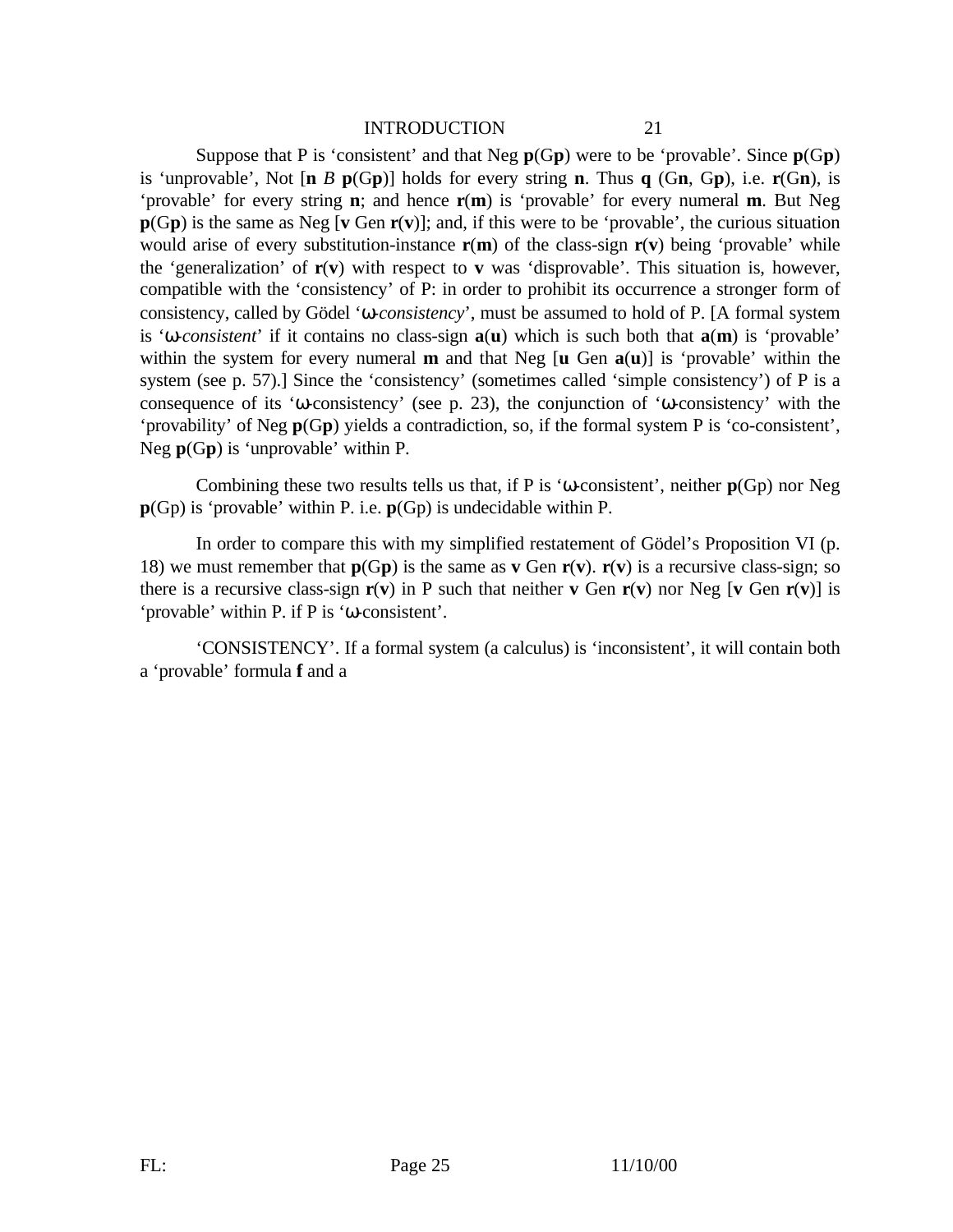'provable' formula Neg **f**. If its 'axioms' and 'rules of inference' are such that the 'inconsistent' calculus can be interpreted, with Neg interpreted as meaning Not and a 'provable' formula interpreted as standing for a provable proposition, so that the deductive system which it represents includes a deductive sub-system of propositional logic (as is the case with Gödel's calculus P), then this deductive system will have as theorems both a proposition *p* (namely, the proposition represented by **f**) and its contradictory Not *p* (the proposition represented by Neg **f** and hence the conjunction *p* & Not *p*—a self-contradiction. The deductive system will thus be inconsistent in the usual sense of the term, which, of course, is why Gödel uses the same word to apply to a calculus and I use the same word within single quotation marks.

Since  $p \supset (p \vee q)$ , which is equivalent to  $(p \& \text{Not } p) \supset q$ , is either an axiom or a theorem in propositional logic (the formula representing it in Gödel's P falls under 'axiom-schema' 11.2: see p. 44), and since *modus ponens* (*q* is an immediate consequence of *p* and  $p \supset q$  is a rule of inference in propositional logic (Gödel's P uses the corresponding 'rule': see p. 45), every proposition is a consequence of a self-contradiction. An inconsistent deductive system which includes a sub-system of propositional logic will therefore contain every proposition whatever as a theorem of the system. So if a calculus can be interpreted as representing a deductive system with the very small number of features required for it to include propositional logic, and if the calculus is 'inconsistent', every (well-formed) formula in the calculus will be 'provable' within the calculus. Such a calculus will be of no interest, since there will be no division of its formulae into those which are 'provable' and those which are not. This is the principal reason why metamathematicians attach such importance to a calculus being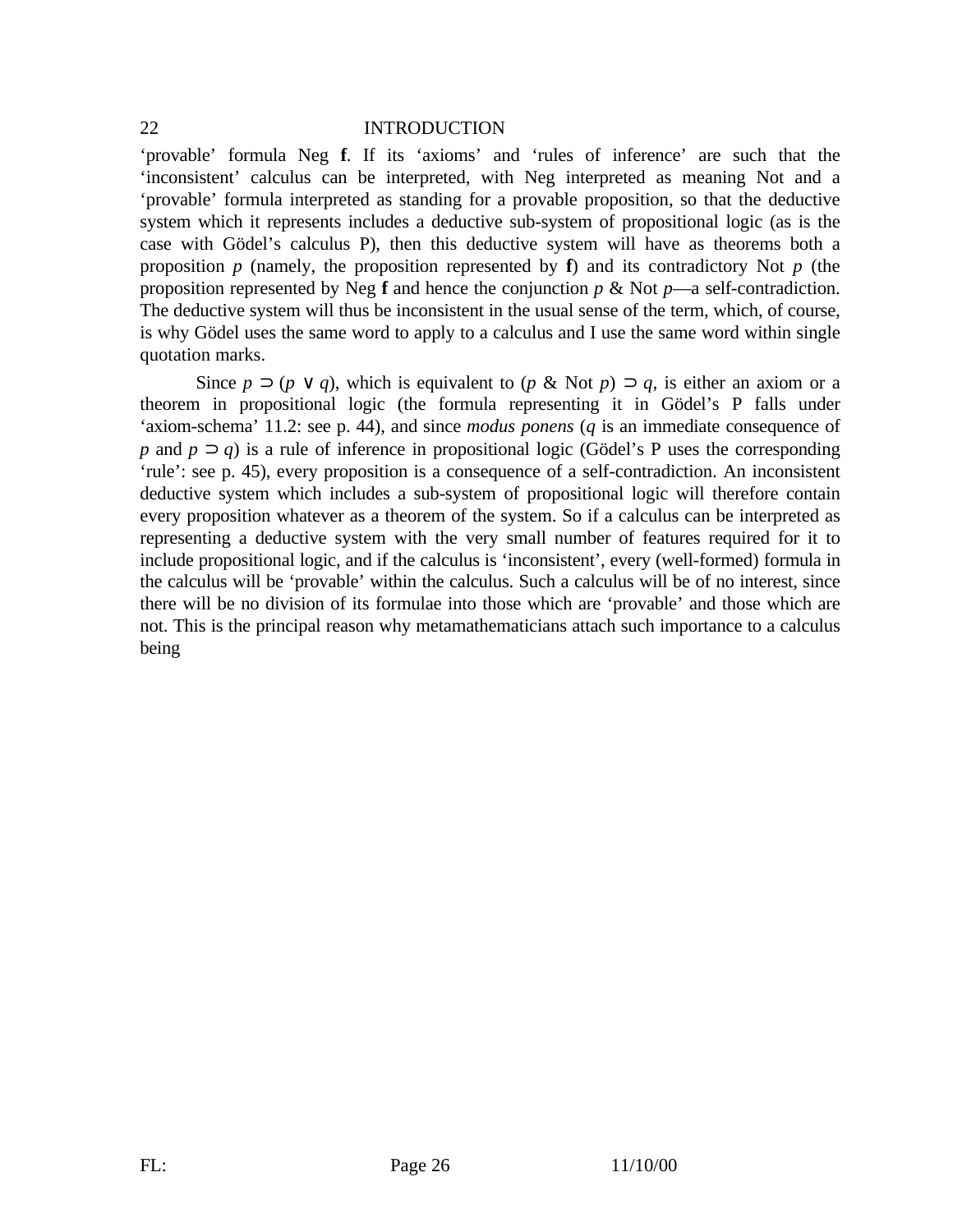'consistent', altogether apart from whether or not the calculus is in fact interpreted to represent a deductive system.

If the calculus P were 'inconsistent', all its formulae would be 'provable' and so the condition for 'ω-consistency' (p. 21) could not be satisfied. So if P is 'ω-consistent', it is also 'consistent'. The notion of 'ω-consistency' is intimately connected with finitist methods of proof. It will not be further considered here, since it is not a necessary condition in an 'Unprovability' Theorem for Gödel's formal system P. In 1936 Rosser, by an argument involving a recursive class-sign more complicated than Gödel's **r**(**v**), established an 'Unprovability' Theorem for P (and for systems of similar character) which required as a condition only that P is 'consistent'.

A principal aim of Hilbert and his school had been to establish the 'consistency' of a calculus capable of being interpreted as expressing arithmetic, and thus to prove the consistency of a deductive system of arithmetic. To them the second great theorem contained in this paper was even more of a shock than the 'Unprovability' Theorem. For this second theorem proves the undecidability within P of a formula expressing the 'consistency' of P, thus showing that the 'consistency' of P, if P is 'consistent', cannot be established by a 'proof' within P. i.e. a 'proof' starting with only the 'axioms' of P and using only P's 'rules of inference'. [If P is 'inconsistent', of course both P's 'consistency' and P's 'inconsistency' can be 'proved' within P.]

THE 'UNPROVABILITY'-OF (CONSISTENCY THEOREM FOR P. Gödel proves this theorem (his Proposition XI: p. 70) in a general form, corresponding to that of his Proposition VI, which is concerned with 'deductions' as well as 'proofs' within P. As with Proposition VI I shall discuss Proposition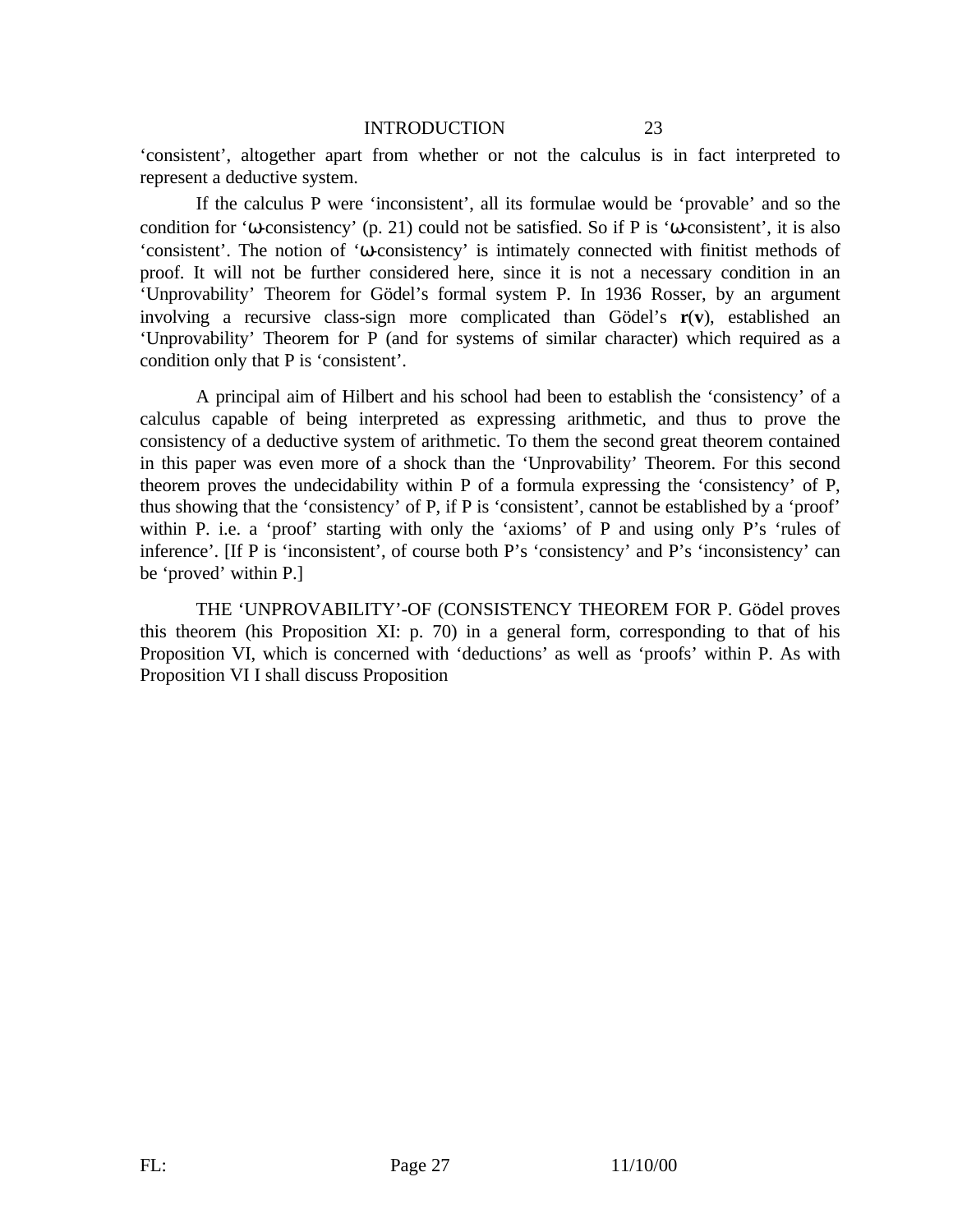XI in a simplified form in which it is concerned solely with 'proofs' within P. The simplified form is obtained by taking the class  $c$  to be the null class, and consequently  $B_c$  and Bew<sub>c</sub> as equivalent to *B* and to Bew respectively.

Proposition XI simplified in this way may be stated as follows: *If the formal system* P *is* '*consistent*', *its* '*consistency*' *is* '*unprovable*' *within* P.

In order to prove this theorem Gödel uses the result established towards the end of the proof of his 'Unprovability' Theorem, namely that, if P is 'consistent', the formula **p**(G**p**) is 'unprovable'. Since, as we have seen (p. 19), this formula may be regarded as expressing its own 'unprovability', the metamathematical proposition

P is 'consistent'  $\rightarrow$   $p(Gp)$  is 'unprovable'

may be expressed within P by the formula, 'provable' within P.

# $\bf{w}$  Imp  $\bf{p}(G\bf{p})$ ,

where **w** (this symbol no longer being used as a variable) is a recursive formula expressing in P the 'consistency' of P. and **u** Imp **v** expresses in P the propositional schema Not *a* or *b* (see definition 32, p. 53). Then it follows from the definition of 'immediate consequence' (definition 43, p. 55) that, if **w** were to be 'provable', **p**(G**p**) would also be 'provable'. But if P is 'consistent', **p**(G**p**) is 'unprovable', and so also is **w**. Thus a formula **w** expressing the 'consistency' of P is 'unprovable' within P—on the assumption, of course, that P is 'consistent'.

In this paper Gödel only professed to "sketch in outline" the proof of his Proposition XI, and the sequel in which he intended to present it "in detail" he never published. Indeed the part of the detailed proof which establishes that **w** Imp **p**(G**p**) is 'provable' within P requires exhibiting a 'proof' within P of **w** Imp **p**(G**p**), and this is a lengthy and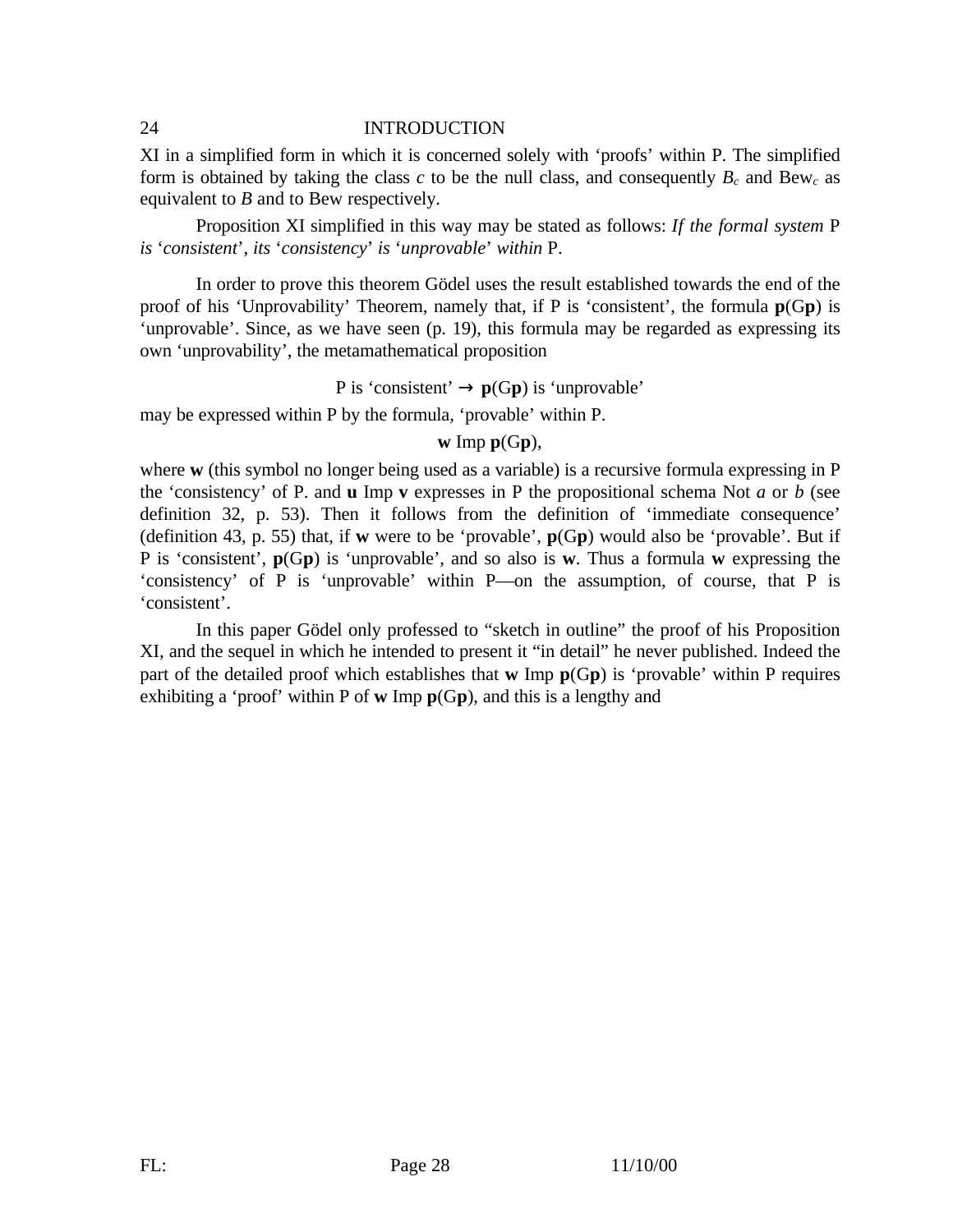complicated business. However there is *prima facie* a gap in Gödel's "sketch" of the proof, namely how a recursive formula **w** which expresses the 'consistency' of P can be constructed in P; but this gap can easily be closed by an argument which I owe to Rosser. Let **t** be a particular formula which is 'provable' in P; e.g. one of the 'axioms' of P. If Neg **t** is also 'provable', P is 'inconsistent'. But, if P is 'inconsistent', every (well-formed) formula is 'provable' in P, and so Neg **t** is 'provable'. Thus the 'inconsistency' of P is logically equivalent to the 'provability' of Neg **t**, and the 'consistency' of P to the 'unprovability' of Neg **t**. So all that is required is a recursive formula in P expressing the 'unprovability' of Neg **t**, which is easy to provide. **x** *B* **y** (**x** is a 'proof' of the formula **y**) is a recursive relation-sign (definition 45, p. 55) with **x** and **y** as its free variables; hence Neg (**x** *B* Neg **t**) is a recursive class-sign, with **x** as its free variable, and **x** Gen [Neg (**x** *B* Neg **t**)] is a recursive formula which expresses in P the 'unprovability' of Neg **t**, which is equivalent to the 'consistency' of P. So the **w** of the proof in the last paragraph may be taken to be **x** Gen [Neg (**x** *B* Neg **t**, in which case the proof (when given in detail) will fully satisfy the requirements of finitists and constructivists.

Gödel says at the end of his paper that his 'Unprovability'-of-'Consistency' Theorem represents "no contradiction of the formalistic standpoint of Hilbert. For this standpoint presupposes only the existence of a consistency proof effected by finite means, and there might conceivably be finite proofs which cannot be stated in P" (p. 71). This was a pious hope of Gödel's, made reasonable when he uttered it by the lack of precision in Hilbert's notion of a proof "effected by finite means". Clarification of this notion, to which this paper and later work of Gödel notably contributed, have explicated it in terms of the concept of recursiveness and of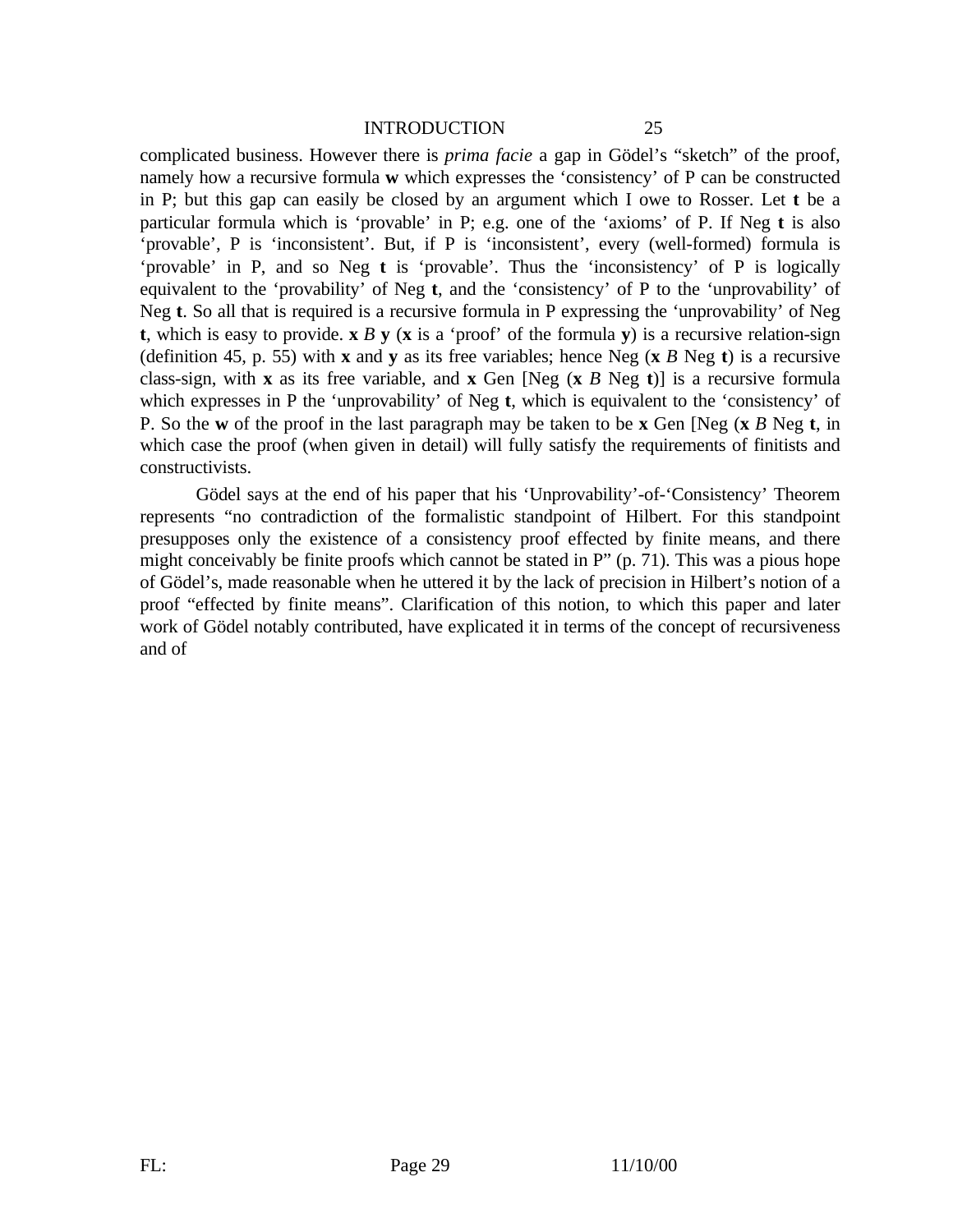extensions of this concept; and it is now certain that, within any formal system using only such concepts and capable of expressing arithmetic, it is impossible to establish its own 'consistency' (if it is 'consistent'). In 1936 Gentzen was able to prove the 'consistency' of such a formal system, but only by using non-constructive methods of proof ("transfinite induction") which fall outside the constructive 'rules of inference' of the system. Gödel in this paper which established his two great theorems by methods which are constructive in a precise sense, on the one hand showed the essential limitations imposed upon constructivist formal systems (which include all systems basing a calculus for arithmetic upon "mathematical induction"), and on the other hand displayed the power of constructivist methods for establishing metamathematical truths. To a philosophical logician it appears an even more remarkable feat to have been able to establish the internal undecidability of some arithmetical formulae than to provide (as Hilbert's school would have wished) a decision procedure for the whole of arithmetic.

THE SYNTACTICAL CHARACTER OF Gödel's THEOREMS. In concluding this Introduction I wish to elaborate a point I have made several times in passing, namely that Gödel's two great theorems are metamathematical theorems about a calculus (his formal system P) and are not, in themselves, metamathematical theorems about a deductive system which is an interpretation of the calculus. However, theorems about deductive systems are immediate corollaries. The statement that there are arithmetical propositions which are neither provable nor disprovable within their arithmetical system (which at the beginning of this Introduction I called Gödel's Theorem *tout court*) is, for the deductive system for arithmetic represented by the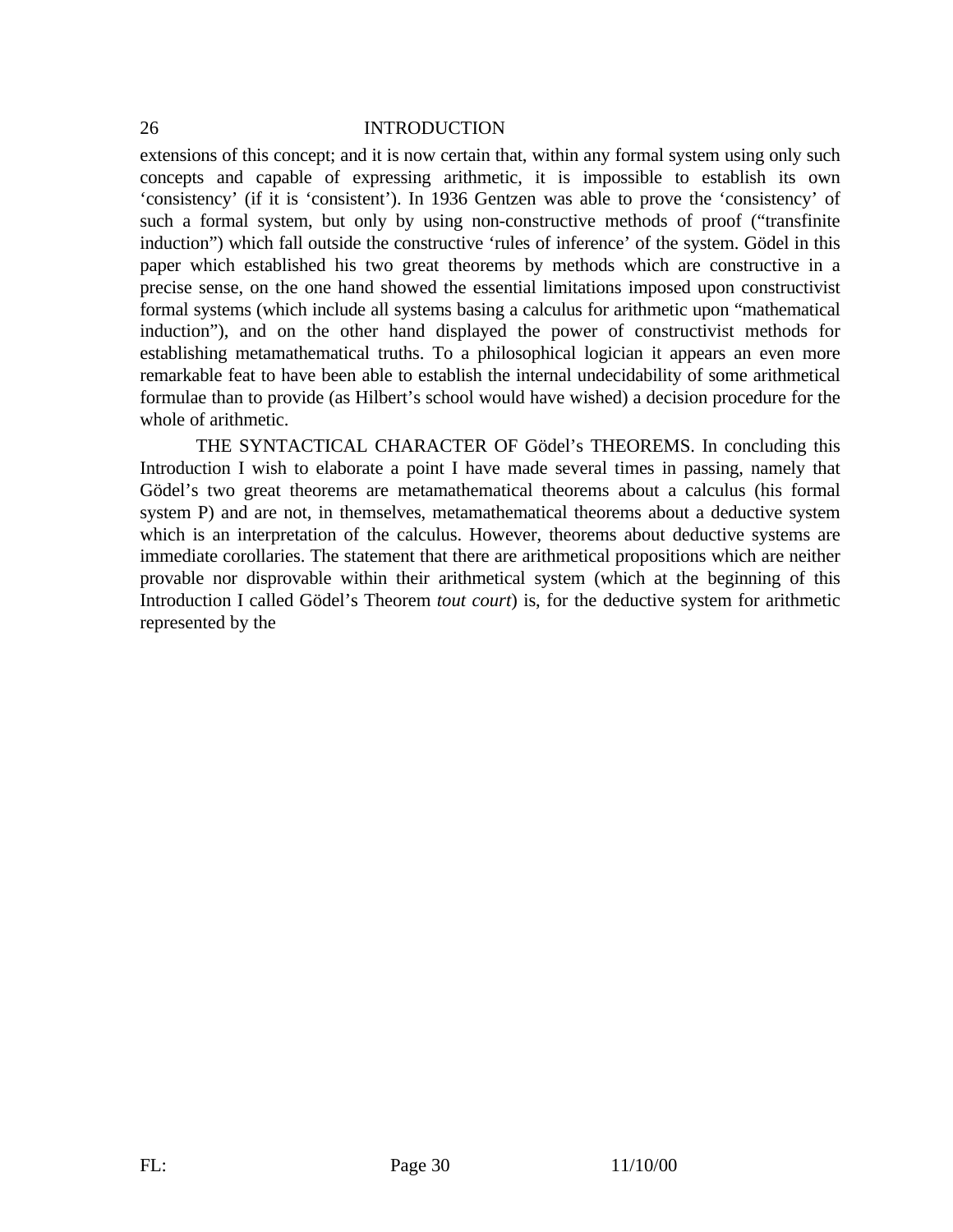calculus P, a corollary of the 'Unprovability' Theorem for P. To appreciate this, consider the formula **v** Gen **r**(**v**) whose undecidability (subject, of course, to P being 'ω-consistent') was established by the proof of the 'Unprovability' Theorem. Interpret the class-sign  $r(v)$  as denoting the class of G-numbers of the strings which are not 'proofs' of **p**(G**p**)—the second interpretation of **r**(**v**) mentioned on p. 19. This class of numbers, specified thus metamathematically, may also be specified arithmetically by modifying the arithmetization of *series of formulae*, *formula*, *proof* provided by definitions 1-45 (pp. 49ff.). So if 'generalizing'  $r(v)$  with respect to **v** is interpreted as stating that the class of numbers denoted by  $r(v)$  is the universal class, the formula **v** Gen  $r(v)$  will be interpreted as expressing the proposition that every number is a member of a certain arithmetically specified class—a straight arithmetical proposition (call it *g*). If the calculus P (assumed to be ' $\omega$ -consistent') is interpreted as representing a deductive system S for arithmetic (and it was devised so that it could represent that part of the *Principia Mathematica* deductive system required for arithmetic), with the 'axioms' and 'rules of inference' of P representing the axioms and rules of inference of S (and such an interpretation permits the interpretation of  $\bf{v}$  Gen  $\bf{r}(\bf{v})$  as expressing the arithmetical proposition *g*), then *g* will be neither provable nor disprovable by the methods of proof available in S. i.e. neither *g* nor Not *g* will be a theorem of S. [In Section 3 of this paper Gödel uses arithmetical in a more restricted sense than I have used it, and establishes that, even in this restricted sense, there will be arithmetical propositions undecidable in S.] The undecidability (the 'unprovability' and 'undisprovability') of **v** Gen **r**(**v**) within P is transferred to the deductive system S represented by P to yield the undecidability (the unprovability and undisprovability) of *g* within S. Similarly the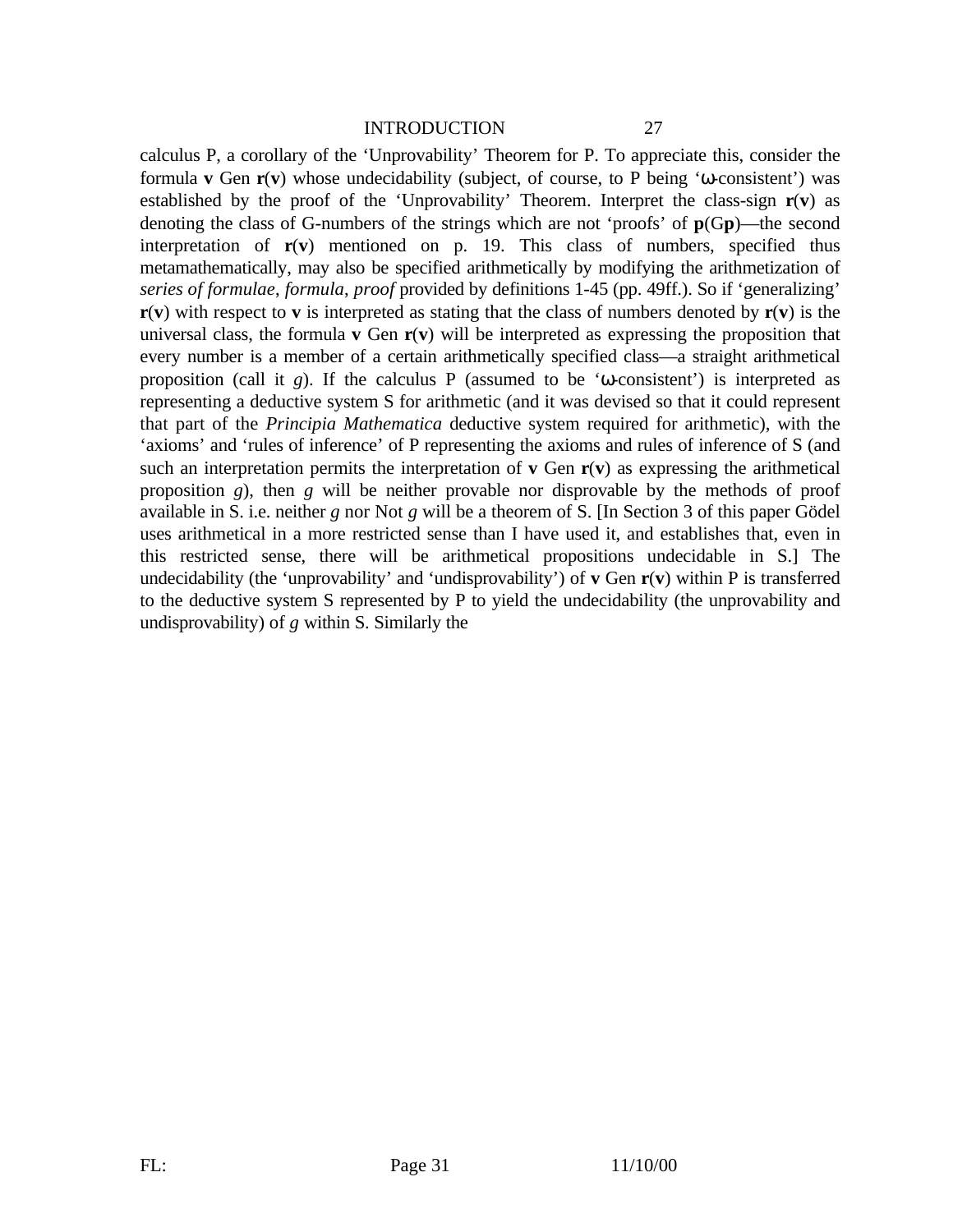'unprovability' within P of the 'consistency' of P (assumed to be 'consistent') transfers to S to yield the unprovability within S of the consistency of S.

The undecidability of some arithmetical propositions within the deductive system S may be classed among the syntactical metamathematical characteristics of the system S (represented by the calculus P), for the reason that this undecidability derives from the undecidability of some formulae within the calculus P which represents S. Deductive systems, unlike calculi, have also *semantical* metamathematical characteristics; in particular their propositions have or lack the semantical property of being true—what Gödel in his introductory Section I calls being "correct as regards content" (*inhaltlich richtig*). Connecting the syntactical property of being provable with the semantical property of being true by taking every proposition provable within S (i.e. every axiom and theorem of S) to be true (see p. 41) gives an additional kick to the undecidability in S of *g*—by *adding that g is true*. For the correlation of arithmetical and metamathematical propositions effected by the modified arithmetization ensures that  $g$  will be true if and only if  $\bf{v}$  Gen  $\bf{v}(\bf{r})$  is 'unprovable' within P. i.e. if and only if *g* is unprovable within S. Hence if *g* were not true, *g* would be provable within S and so true—a contradiction. Consequently if the axioms and theorems of the deductive system-for-arithmetic S are true (and this implies the consistency of S, for otherwise two propositions *p* and Not *p*, which cannot both be true, would both be theorems of S), then there is an arithmetical proposition, namely *g*, which is not provable within S (a syntactical characteristic) but which nevertheless is true (a semantical characteristic). This metamathematical argument which, combines semantical with syntactical considerations, establishes the truth of an arithmetical proposition which cannot be proved within S.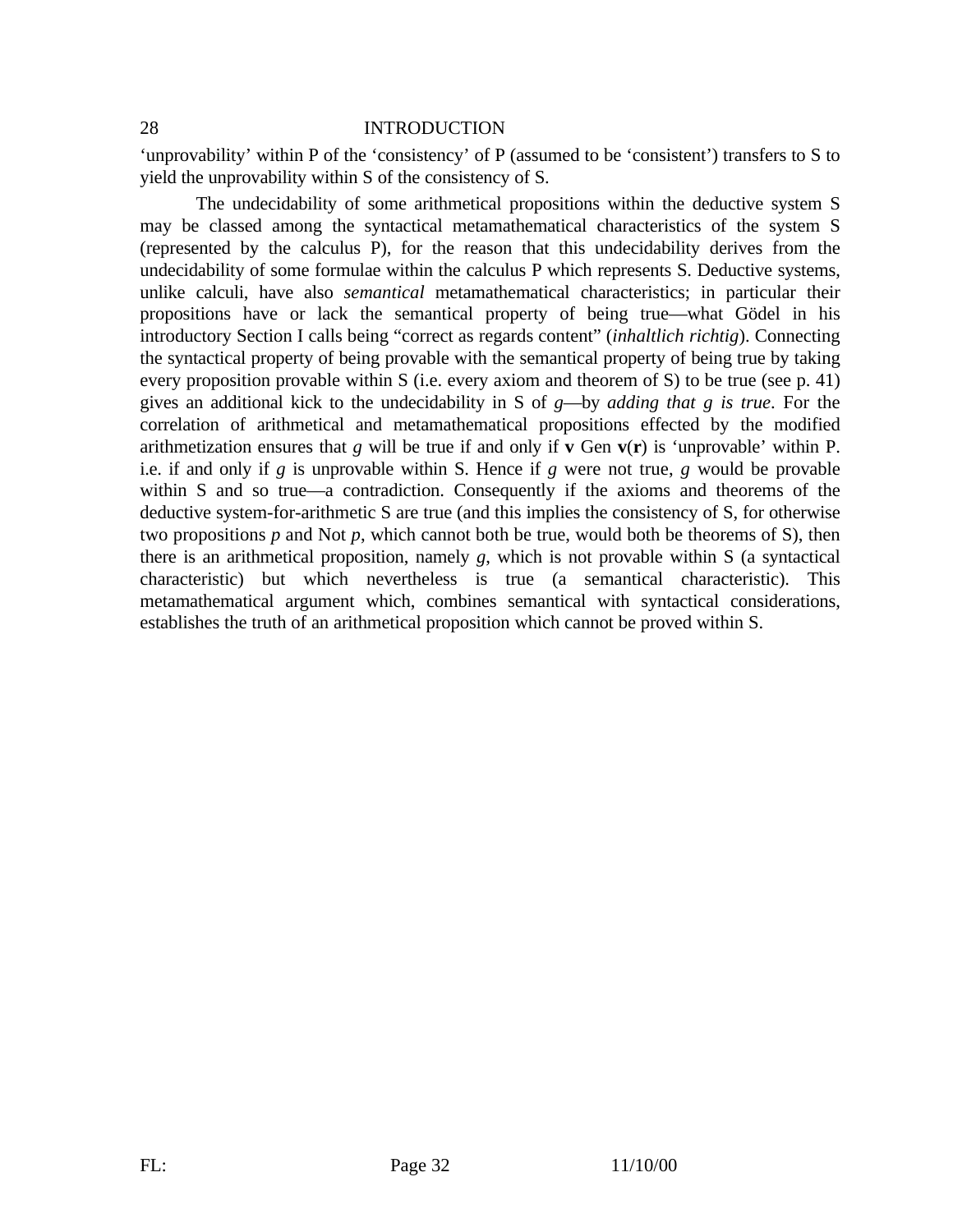In his introductory Section I Gödel intermingles semantical with syntactical considerations in sketching a proof of the undecidability of *g* (which is the reason why I have seldom referred to this section in this introduction). The distinction between what is syntactical and what semantical was not made explicitly until a year or two later (by Tarski, whose work included rigorously establishing unprovability theorems that were semantical); but it is implicit in Gödel's remark towards the end of Section I that "the exact statement of the proof [of the undecidability of *g*], which now follows, will have among others the task of substituting for the second of these assumptions [that every provable formula is also correct as regards content] a purely formal and much weaker one" (p. 41). Gödel's proof in Section 2 is a purely syntactical proof about a calculus (the formal system P) whose interpretation as a deductive system for arithmetic is, strictly speaking, irrelevant to his argument. It is true that Gödel explains arithmetization as a way of co-ordinating strings in his calculus with *natural numbers*, and he discusses recursive functions in terms of natural numbers (and I have followed him in speaking of numbers in both these contexts). But whenever he talks about numbers, and thus makes a remark which is *prima facie* about a deductive system rather than about a calculus, the remark is always a syntactical remark about the deductive system, and is therefore in essence a remark about the calculus which represents the system. For example, when Gödel says at the beginning of Section 2 that his formal system P has "numbers as individuals", and speaks of "variables of first type (for individuals, i.e. natural numbers including 0)" (p. 42), all that is relevant to his argument is that numerals are the only substitution values (not containing variables) permitted for his variables of first type. This is shown most clearly when Gödel specifies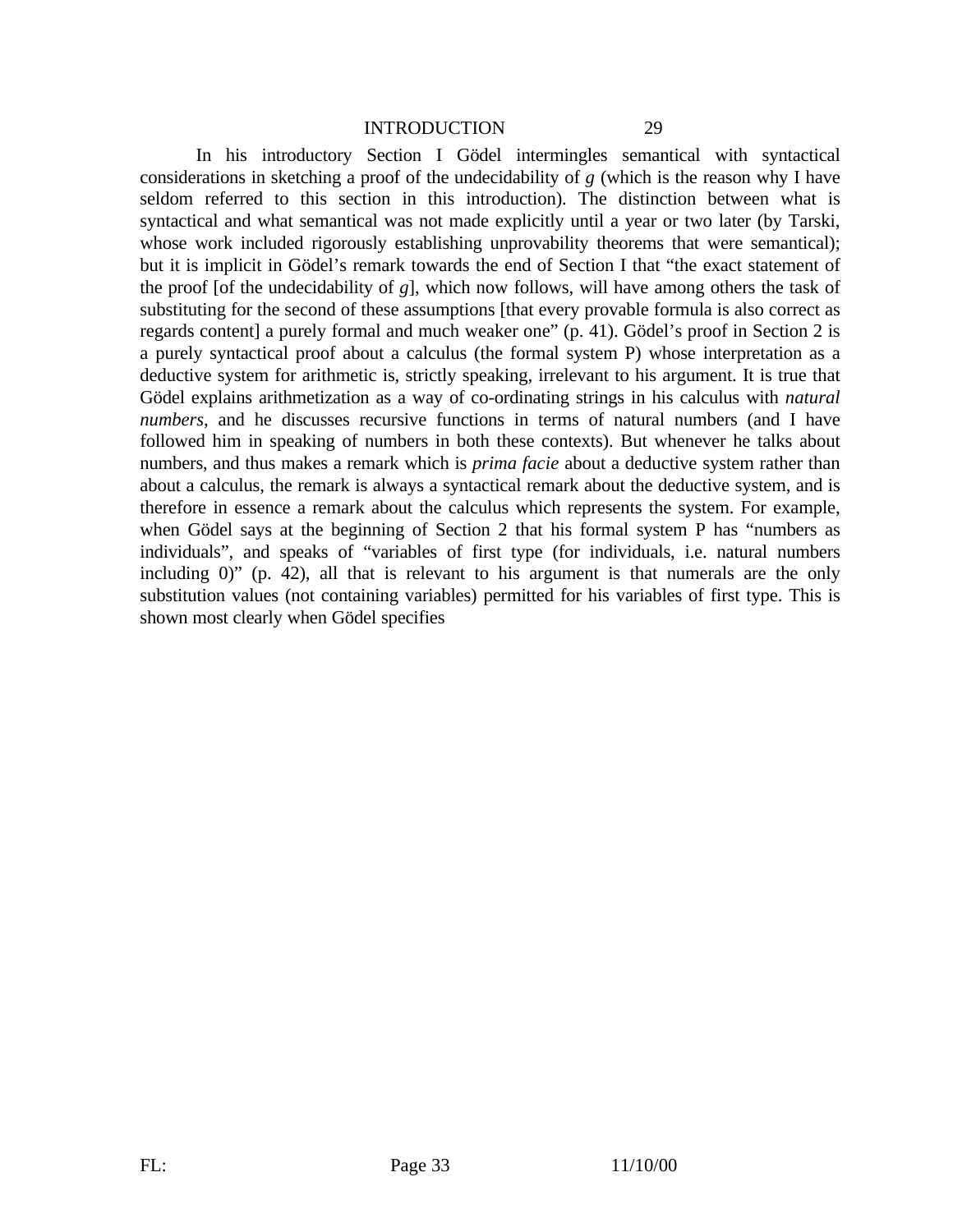the substitution operation in connexion with his 'axiom-schema' III.1 (p. 44), which requires the substitution for a variable of first type of a sign of first type, which he has previously explained as being "a combination of signs of the form: *a*, *fa*, *ffa*, *fffa*, etc., where *a* is either "0" [in which case the sign is a number-sign] or a variable of first type" (p. 42; in Gödel's text 0 occurs instead of "0", but this would seem to be a misprint).

Gödel's 'arithmetization' of metamathematical concepts (as also my 'modified arithmetization') is in fact effected by correlating to each string *x* another string which is a numeral: there is no need to pass from a string *x* to this numeral by the indirect route of first moving to the Gödel number (or G-number) of **x** and then passing from this number to the numeral which expresses it in the calculus P. In the argument the equivalence, for example, between the metamathematical proposition about P stating that the string (the series of formulae) **n** is a 'proof' of the string (the formula) **y** and an arithmetical relationship between the G-numbers  $n$  and  $y$  of these strings may equally well be construed as an equivalence between the metamathematical proposition and the occurrence as a 'theorem' of P (i.e. as a 'provable' formula within P) of an appropriate 'recursive' 'arithmetical' formula **f** containing the strings (the numerals) G**n** and G**y**. [The requirement that **f** should be 'recursive' ensures that, if **f** is not a 'theorem' of P. Neg f is.] The peculiarity of the 'recursive' class-sign **r**(**v**) of the 'Unprovability' Theorem is that; if there were to be a string **n** which was a 'proof' of **v** Gen **r**(**v**), the 'recursive' 'arithmetical' formula Neg **r**(G**n**) would occur as a 'theorem' of P. whereas **r**(G**n**) would also appear as a 'theorem' of P as an 'immediate consequence' of a formula falling under 'axiom-schema' llI.1 (p. 44) and of **v** Gen **r**(**v**). In other words, if **v** Gen **r**(**v**) were to be a 'theorem' (derived by a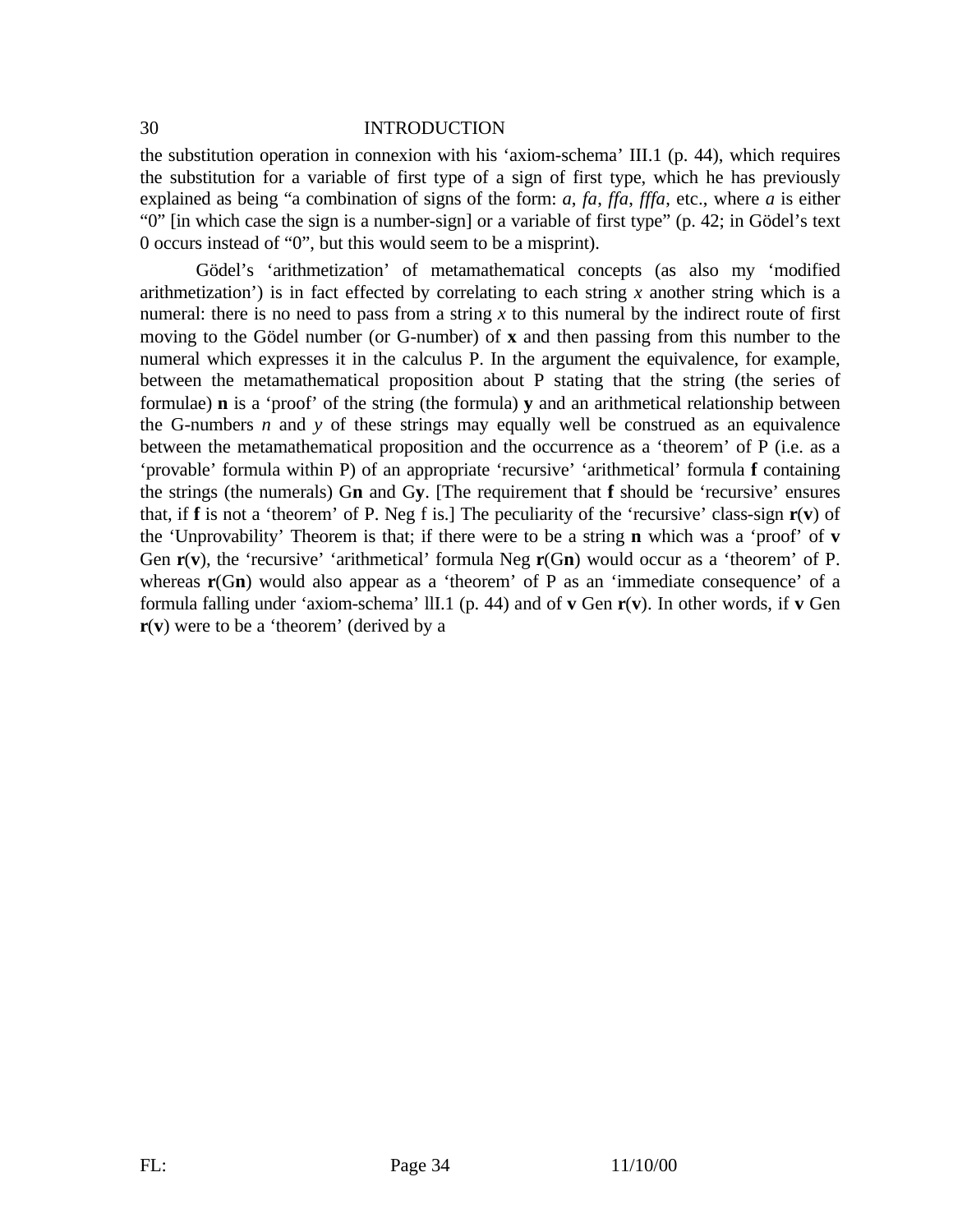'proof' **n**), **r**(G**n**) would be a 'theorem' for a reason internal to the calculus, and Neg **r**(G**n**) would be a 'theorem' for the reason that it was the 'recursive' formula whose occurrence as a 'theorem' was equivalent, according to the 'modified arithmetization', to **n** being a 'proof' of **v** Gen **r**(**v**).

In the last paragraph, where part of the proof of Gödel's 'Unprovability' Theorem has been restated in terms which either are used within the calculus P or are syntactical terms used to describe features of P. I have put single quotation marks round 'recursive', 'arithmetical', 'arithmetization', 'modified arithmetization' to indicate that these words are being used (like 'theorem', 'proof', 'provable', etc.) as calculus terms and not as deductive-system terms. The whole of Gödel's formal argument in this paper is syntactical: that he arithmetizes metamathematics instead of only 'arithmetizing' it is purely a matter of expository convenience. For his arithmetization is in terms of recursive arithmetical concepts, and by his Proposition V (see also p. 15) the question as to whether or not a recursive arithmetical relationship holds between numbers is equivalent to the syntactical question as to which of two 'recursive' formulae containing numerals, of the forms **f**. Neg **f** respectively, is a 'theorem' of the calculus P. [In my sketch (pp. 18-21) of Gödel's proof of the 'Unprovability' Theorem I have declined to follow him in using such terms as *formula*, *proof*, *class*-*sign* with an arithmetical interpretation; and I have, so far as was conveniently possible, employed G-numerals instead of G-numbers.]

Thus Gödel's two great theorems are theorems about his calculus P: they assert the 'unprovability' within P of certain well-formed formulae of P (on the assumption that P is 'ωconsistent' or 'consistent' respectively). Of course the interest to the learned world of the calculus P is that it can be regarded as representing a deductive system for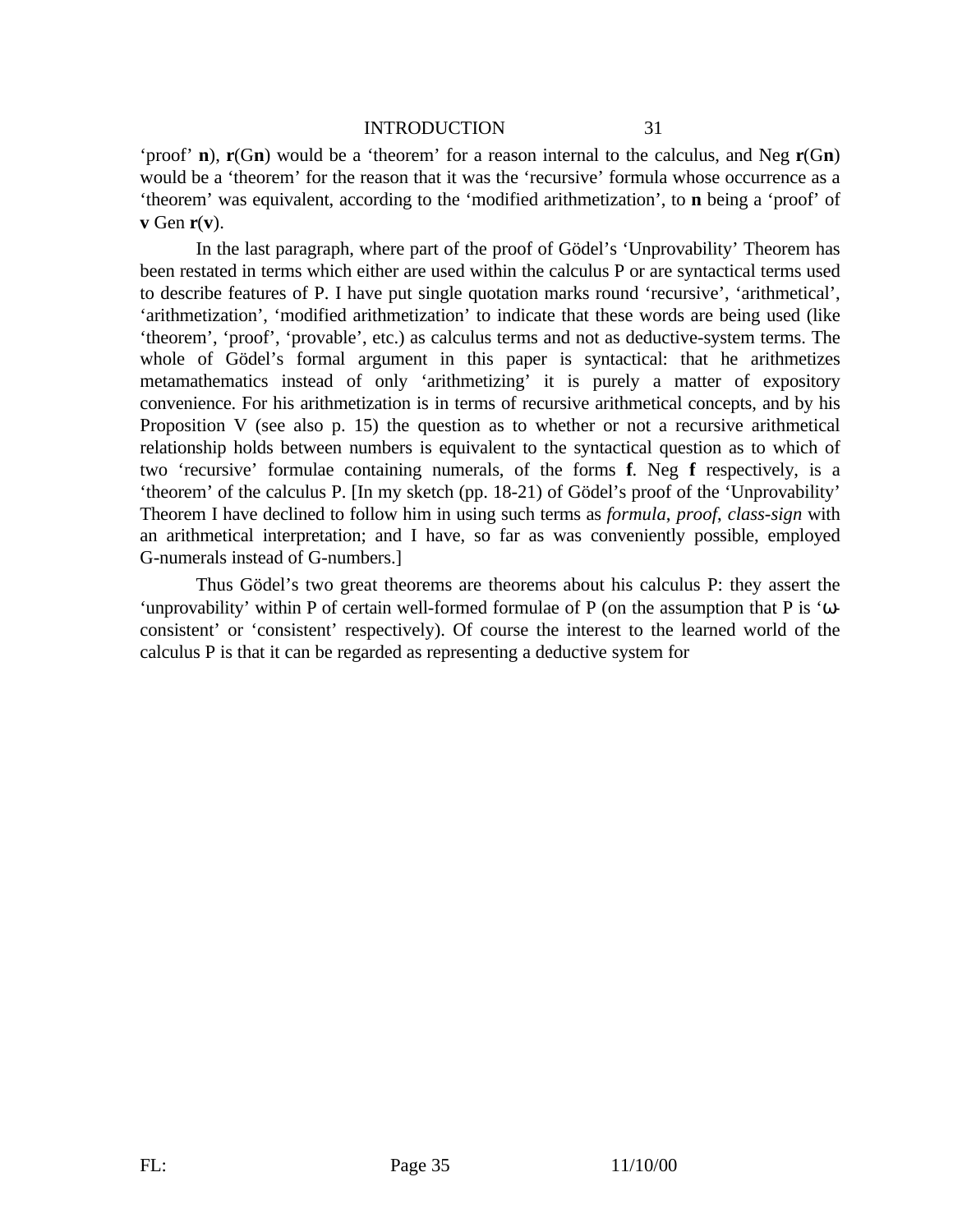arithmetic in which, therefore, there are undecidable arithmetical propositions. Though Gödel's formal proofs apply only to P, he indicates how similar proofs would apply to any calculus satisfying two very general conditions (p. 62), conditions so general that any calculus capable of expressing arithmetic can hardly fail to satisfy them. So this paper of Gödel's proclaimed the thesis, which has been clarified and confirmed by the work of subsequent metamathematicians, that no calculus can be devised in such a way that every arithmetical proposition is represented in it by a formula which is either 'provable' or 'disprovable' within the calculus, and therefore that any deductive system whatever for arithmetic will have the general syntactical characteristic of not containing either a proof or a disproof of every arithmetical proposition.

This syntactical fact about arithmetic is sometimes described by saying that arithmetic, in its very nature, is incomplete. Gödel's discovery of this incompleteness, presented in this paper, is one of the greatest and most surprising of the intellectual achievements of this century.

[I am much indebted to Dr T. J. Smiley for criticizing most helpfully the penultimate draft of this Introduction.

R. B. B.]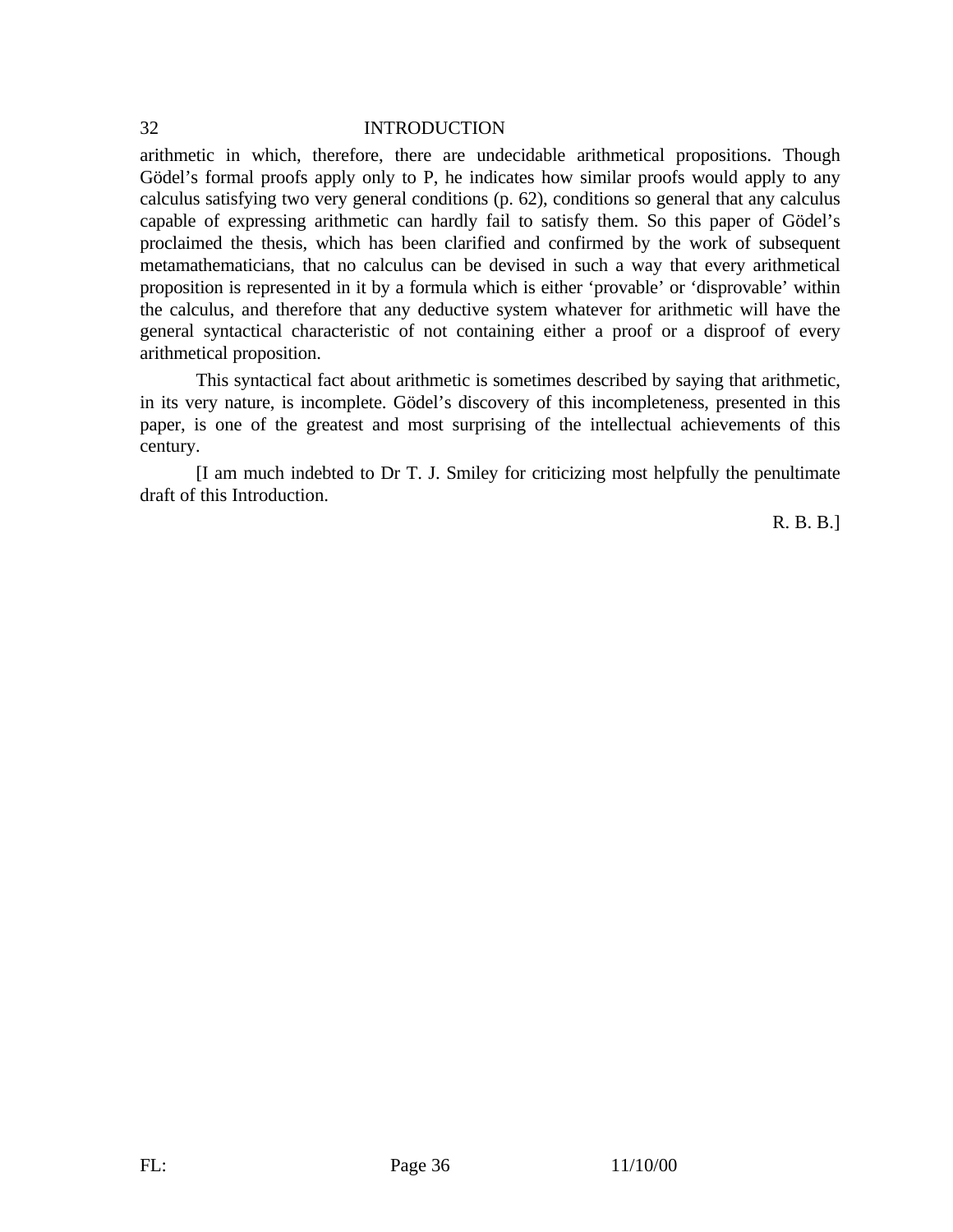## NOTE

The symbols Gödel uses for metamathematical concepts or their Gödel numbers are mainly abbreviations of German words. Although the concepts themselves are carefully defined in the text, the following alphabetical list of the more important of these symbols with their etymology may be helpful to the reader:

| A         | from | "Anzahl"             | $=$ number                |
|-----------|------|----------------------|---------------------------|
| Aeq       | from | "Aequivalenz"        | $=$ equivalence           |
| Ax        | from | "Axiom"              | $=$ axiom                 |
| B         | from | "Beweis"             | $=$ proof                 |
| Bew       | from | "Beweisbar"          | $=$ provable              |
| Bw        | from | "Beweisfigur"        | $=$ proof-schema          |
| Con       | from | "Conjunktion"        | $=$ conjunction           |
| Dis       | from | "Disjunktion"        | $=$ disjunction           |
| E         | from | "Einklammern"        | $=$ include in brackets   |
| Elf       | from | "Elementarformel"    | $=$ elementary formula    |
| Ex        | from | "Existenz"           | $=$ existence             |
| Fl        | from | "unmittelbare Folge" | $=$ immediate consequence |
| Flg       | from | "Folgerungsmenge"    | $=$ set of consequences   |
| Form      | from | "Former"             | $= formula$               |
| Fr        | from | "frei"               | $=$ free                  |
| <b>FR</b> | from | "Reihe von Formeln"  | $=$ series of formulae    |
| Geb       | from | "gebunden"           | $=$ bound                 |
| Gen       | from | "Generalisation"     | $=$ generalization        |
| Gl        | from | "Glied"              | $=$ term                  |
|           |      |                      | 33                        |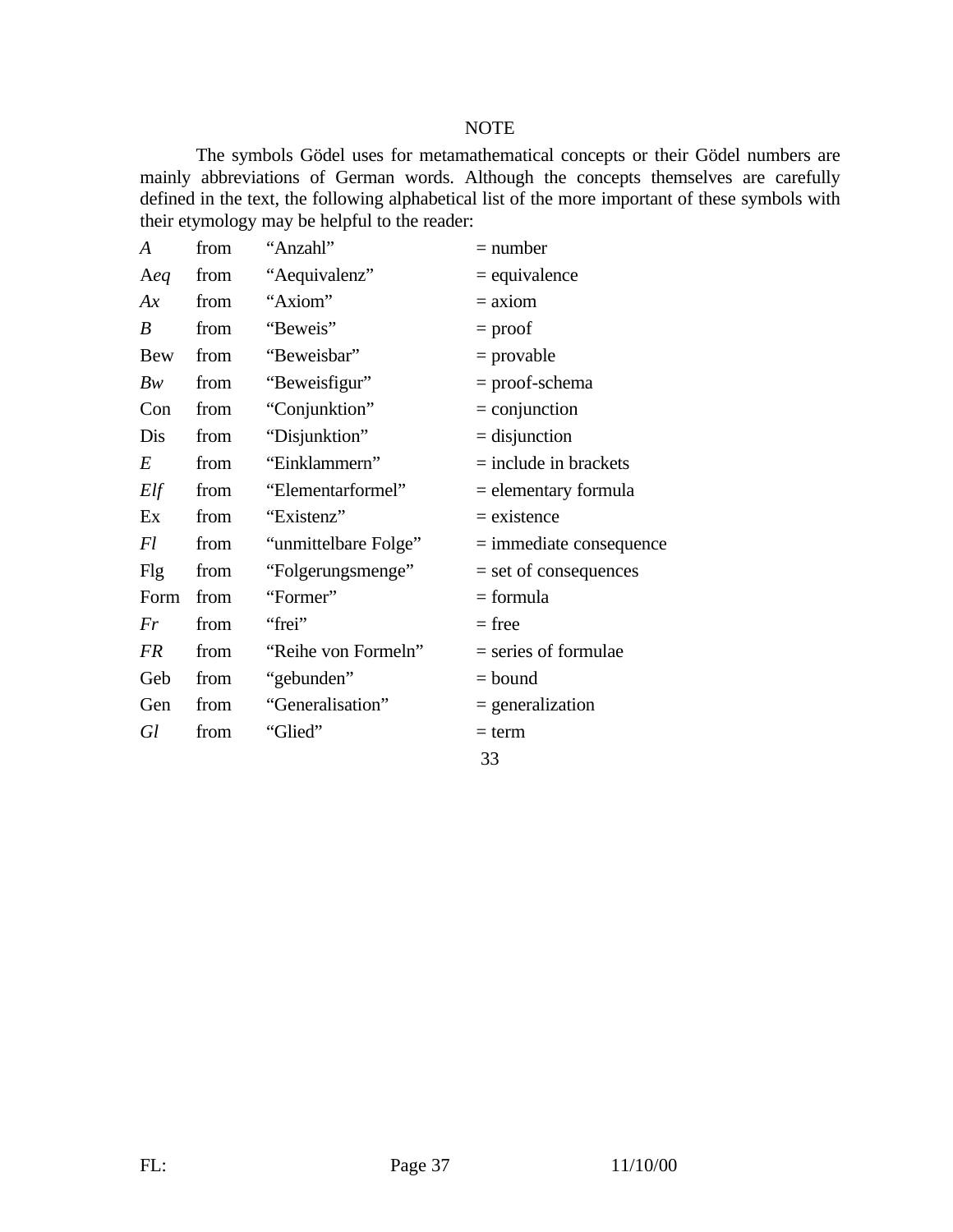| 34                |      | <b>NOTE</b>            |                   |
|-------------------|------|------------------------|-------------------|
| Imp               | from | "Implikation"          | $=$ implication   |
| I                 | from | "Lange"                | $=$ length        |
| Neg               | from | "Negation"             | $=$ negation      |
| Op                | from | "Operation"            | $=$ operation     |
| Pr                | from | "Primzahl"             | $=$ prime number  |
| Prim              | from | "Primzahl"             | $=$ prime number  |
| $\boldsymbol{R}$  | from | "Zahlenreihe"          | $=$ number series |
| Sh                | from | "Substitution"         | $=$ substitution  |
| St                | from | "Stelle"               | $=$ place         |
| $S_{\mathcal{U}}$ | from | "Substitution"         | $=$ substitution  |
| Th                | from | "Typenerhohung"        | $=$ type-lift     |
| Typ               | from | "Typ"                  | $=$ type          |
| Var               | from | "Variable"             | $=$ variable      |
| Wid               | from | "Widerspruchsfreiheit" | $=$ consistency   |
| Z                 | from | "Zahlzeichen"          | $=$ number-sign   |

The only way in which the translation deviates from Gödel's symbolism is that, from p. 57 onwards, *c* is used to stand for the class which Gödel denotes by κ.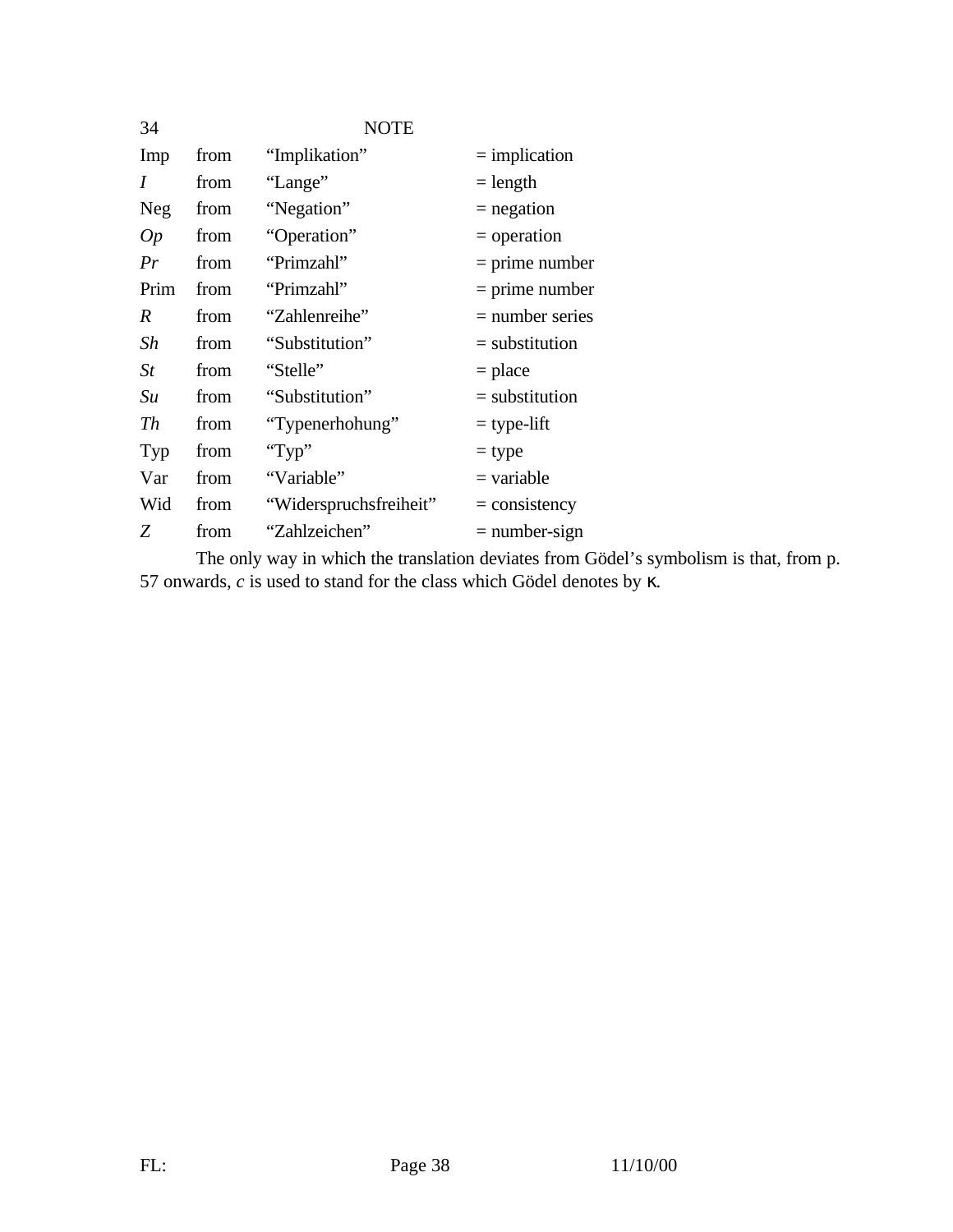# **ON FORMALLY UNDECIDABLE PROPOSITIONS OF PRINCIPIA MATHEMATICA AND RELATED SYSTEMS**

*by Kurt Gödel Vienna*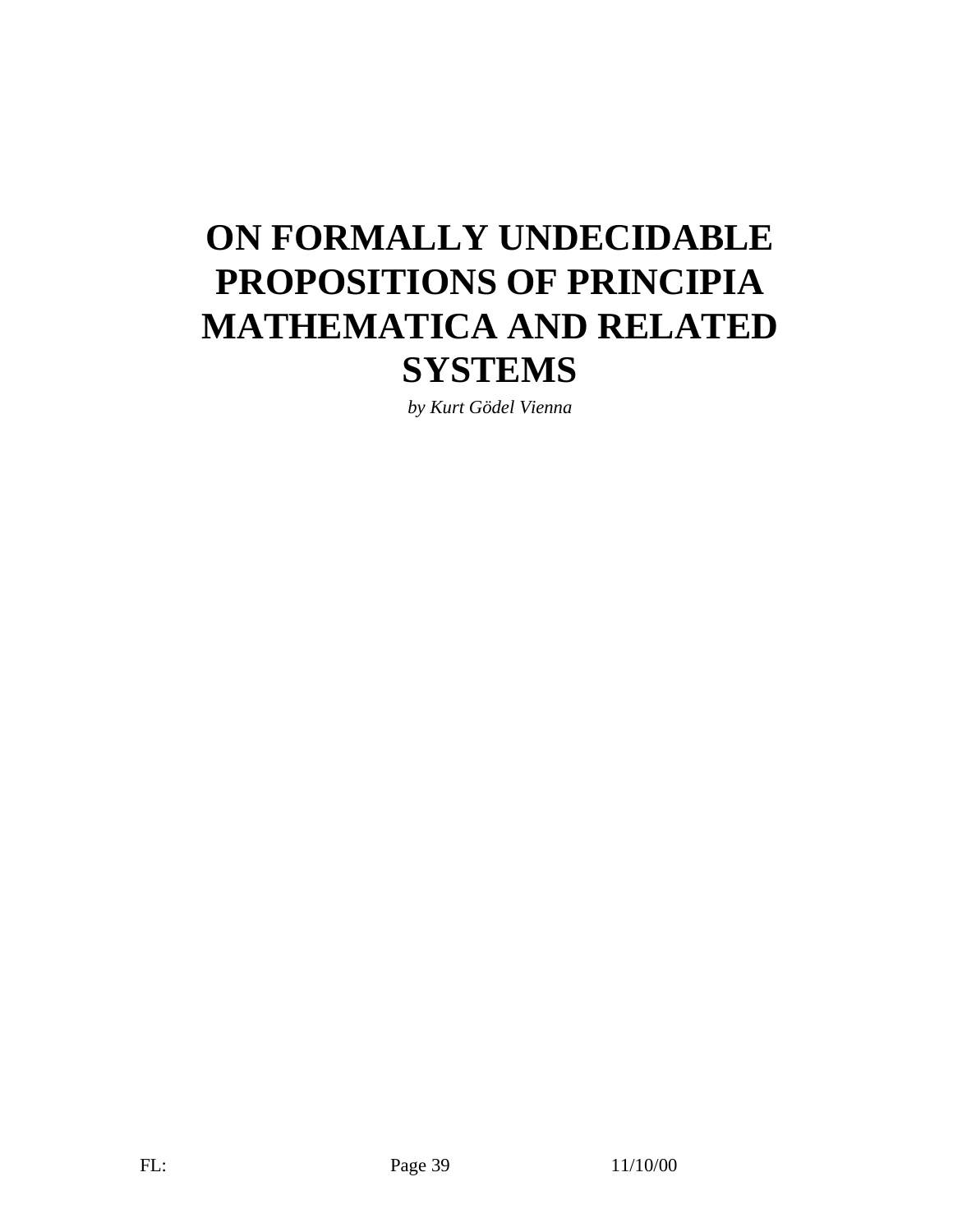[173]

# **OF PRINCIPIA MATHEMATICA AND RELATED SYSTEMS I**<sup>1</sup>

#### *by Kurt Gödel Vienna*

1

The development of mathematics in the direction of greater exactness has—as is well known—led to large tracts of it becoming formalized, so that proofs can be carried out according to a few mechanical rules. The most comprehensive formal systems yet set up are, on the one hand, the system of Principia Mathematica  $(PM)^2$  and, on the other, the axiom system for set theory of Zermelo-Fraenkel (later extended by J. v. Neumann).<sup>3</sup> These two systems are so extensive that all methods of proof used in mathematics today have been formalized in them, i.e. reduced to a few axioms and rules of inference. It may therefore be surmised that these axioms and rules of inference are also sufficient

1 Cf. the summary of the results of this work, published in *Anzeiger der Akad*. *d*. *Wiss*. *in Wien* (math.- naturw. Kl.) 1930, No. 19.

2 A. Whitehead and B. Russell, *Principia Mathematica*, 2nd edition, Cambridge 1925. In particular, we also reckon among the axioms of PM the axiom of infinity (in the form: there exist denumerably many individuals), and the axioms of reducibility and of choice (for all types).

3 Cf. A. Fraenkel, '*Zehn Vorlesungen über die Grundlegung der Mengenlehre*', *Wissensch*. *u*. *Hyp*., Vol. XXXI; J. v. Neumann, '*Die Axiomatisierung der Mengenlehre*', Math. Zeitschr. 27, 1928, *Journ*. *f*. *reine u*. *angew*. *Math*. 154 (1925), 160 (1929). We may note that in order to complete the formalization, the axioms and rules of inference of the logical calculus must be added to the axioms of set-theory given in the above-mentioned papers. The remarks that follow also apply to the formal systems presented in recent years by D. Hilbert and his colleagues (so far as these have yet been published). Cf. D. Hilbert, *Math*. *Ann*. 88, *Abh*. *aus d*. *math*. *Sem*. *der Univ*. *Hamburg* I (1922), VI (1928), P. Bernays, Math. Ann. 90; J. v. Neumann, Math. Zeitschr. 26 (1927), W. Ackermann, Math. Ann. 93.

37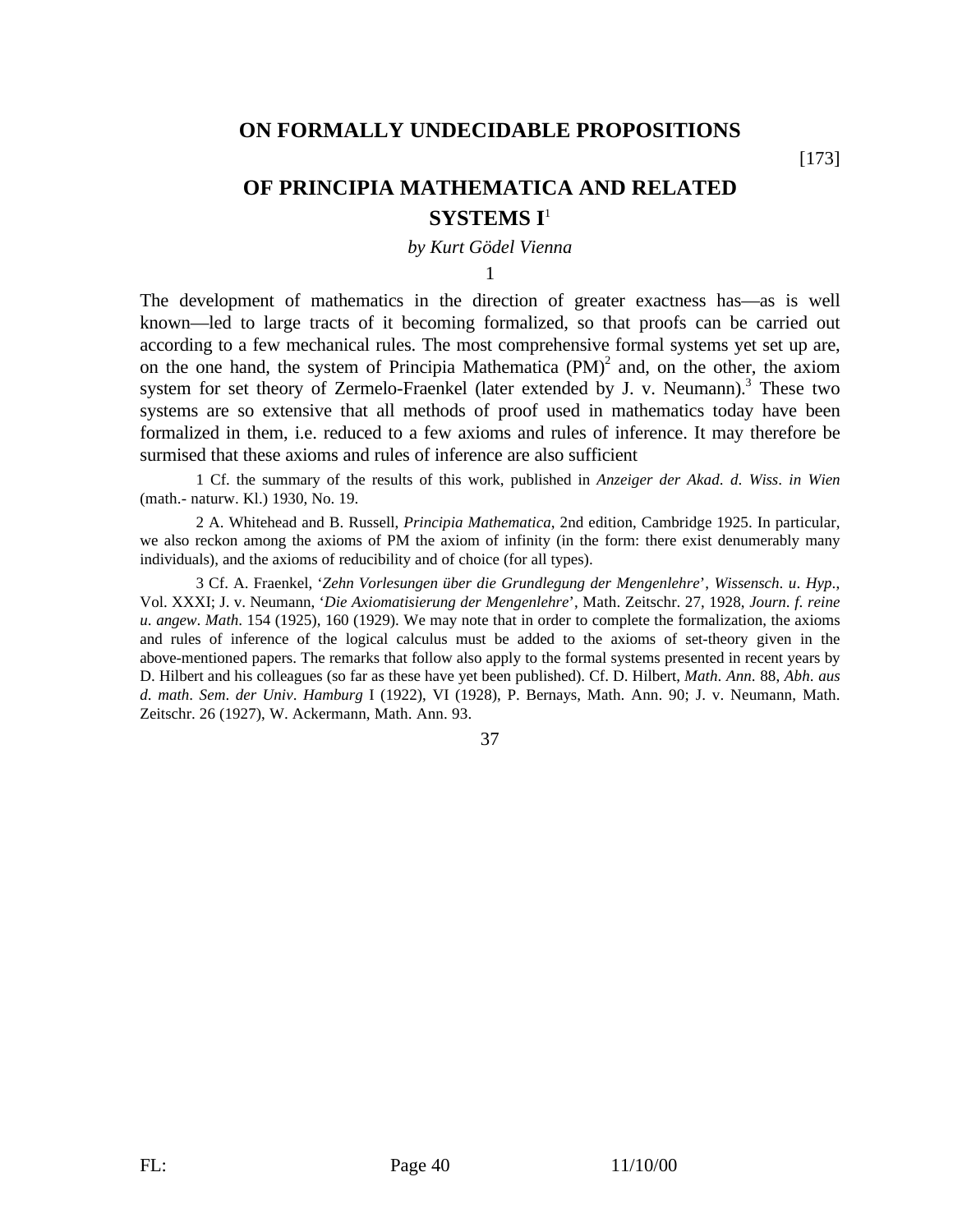to decide *all* mathematical questions which can in any way at all be expressed formally in the systems concerned. It is shown below that this is not the case, and that in both the systems mentioned there are in fact relatively simple problems in the theory of ordinary whole numbers<sup>4</sup> which [174] cannot be decided from the axioms. This situation is not due in some way to the special nature of the systems set up, but holds for a very extensive class of formal systems, including, in particular, all those arising from the addition of a finite number of axioms to the two systems mentioned,<sup>5</sup> provided that thereby no false propositions of the kind described in footnote 4 become provable.

Before going into details, we shall first indicate the main lines of the proof, naturally without laying claim to exactness. The formulae of a formal system—we restrict ourselves here to the system PM—are, looked at from outside, finite series of basic signs (variables, logical constants and brackets or separation points), and it is easy to state precisely just *which* series of basic signs are meaningful formulae and which are not.<sup>6</sup> Proofs, from the formal standpoint, are likewise nothing but finite series of formulae (with certain specifiable characteristics). For metamathematical purposes it is naturally immaterial what objects are taken as basic signs, and we propose to use natural numbers<sup>7</sup> for them. Accordingly, then, a formula is a finite

4 I.e., more precisely, there are undecidable propositions in which, besides the logical constants − (not),  $\vee$  (or), (*x*) (for all) and = (identical with), there are no other concepts beyond + (addition) and  $\cdot$ (multiplication), both referred to natural numbers, and where the prefixes (*x*) can also refer only to natural numbers.

5 In this connection, only such axioms in PM are counted as distinct as do not arise from each other purely by change of type.

6 Here and in what follows, we shall always understand the term "formula of PM" to mean a formula written without abbreviations (i.e. without use of definitions). Definitions serve only to abridge the written text and are therefore in principle superfluous.

7 I.e. we map the basic signs in one-to-one fashion on the natural numbers (as is actually done on p. 45).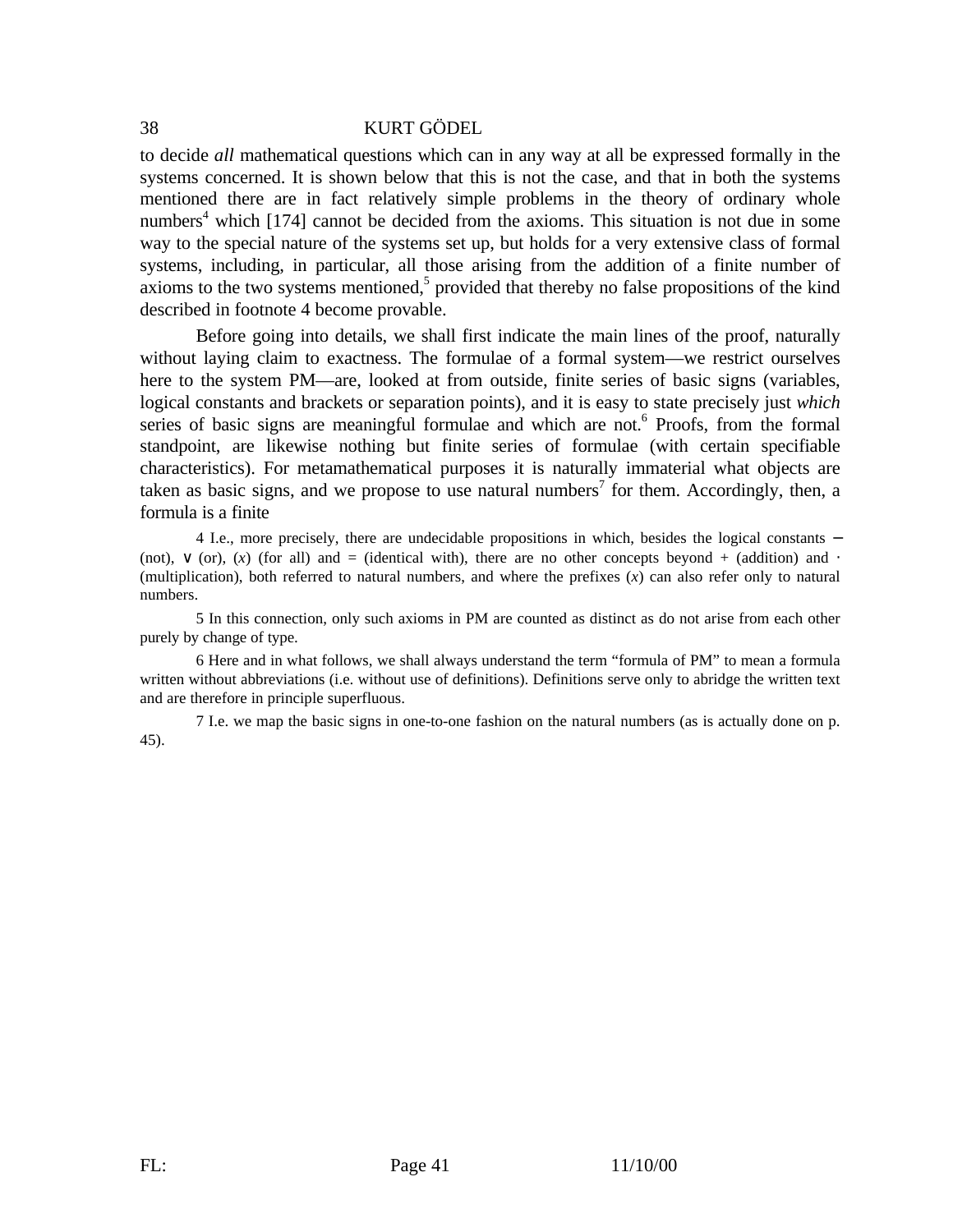series of natural numbers,<sup>8</sup> and a particular proof-schema is a finite series of finite series of natural numbers. Metamathematical concepts and propositions thereby become concepts and propositions concerning natural numbers, or series of them,<sup>9</sup> and therefore at least partially expressible in the symbols of the system PM itself. In particular, it can be shown that the concepts, "formula", "proof-schema", "provable formula" are definable in the system PM, i.e. one can give<sup>10</sup> a formula  $F(v)$  of PM—for example—with one free variable v (of the type of a series of numbers), such that  $F(v)$ —interpreted as to content—states: *v* is a provable formula. We now obtain an undecidable proposition of the system PM, i.e. a proposition A, for which neither *A* nor *not*-*A* are provable, in the following manner:

A formula of PM with just one free variable, and that of [175] the type of the natural numbers (class of classes), we shall designate a **class**-**sign**. We think of the class-signs as being somehow arranged in a series,<sup>11</sup> and denote the *n*-th one by  $R(n)$ ; and we note that the concept "class-sign" as well as the ordering relation *R* are definable in the system PM. Let  $\alpha$ be any class-sign; by  $[\alpha; n]$  we designate that formula which is derived on replacing the free variable in the class sign  $\alpha$  by the sign for the natural number *n*. The three term relation  $x = [y;$ *z*] also proves to be definable in PM. We now define a class *K* of natural numbers, as follows:

8 i.e. a covering of a section of the number series by natural numbers. (Numbers cannot in fact be put into a spatial order.)

9 In other words, the above-described procedure provides an isomorphic image of the system PM in the domain of arithmetic and all metamathematical arguments can equally well be conducted in this isomorphic image. This occurs in the following outline proof, i.e. "formula", "proposition", "variable", etc. **are always to be under stood as the corresponding objects of the isomorphic image**.

10 It would be very simple (though rather laborious) actually to write out this formula.

11 Perhaps according to the increasing sums of their terms and, for equal sums, in alphabetical order.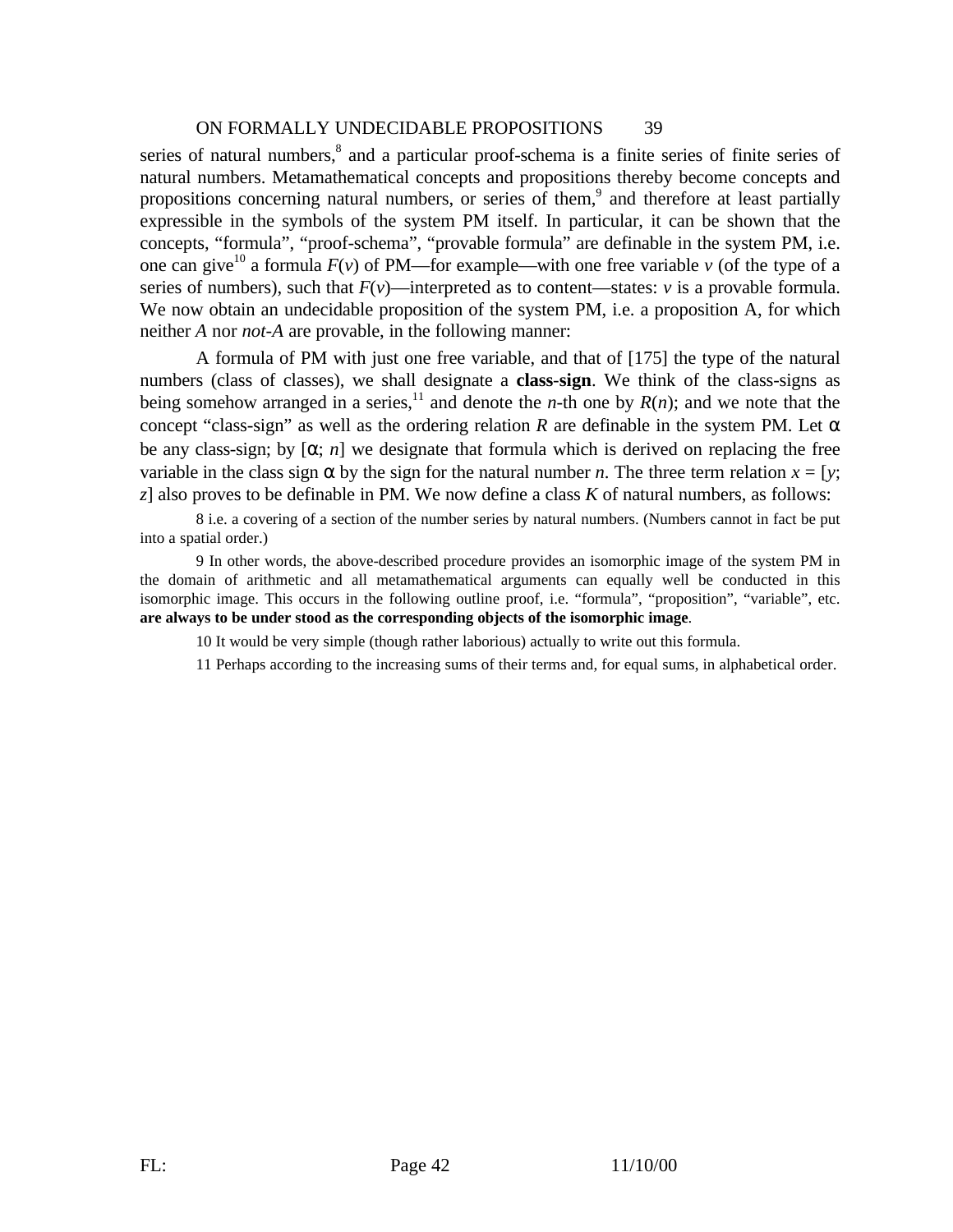$$
n \in K \equiv \overline{Bew} \ [R(n) \ ; n]^{11a} \tag{1}
$$

(where *Bew x* means: *x* is a provable formula). Since the concepts which appear in the definiens are all definable in PM, so too is the concept K which is constituted from them, i.e. there is a class-sign  $S<sup>12</sup>$ , such that the formula  $[S; n]$ —interpreted as to its content—states that the natural number *n* belongs to *K*. *S*, being a class-sign, is identical with some determinate *R*(*q*), i.e.

 $S = R(q)$ 

holds for some determinate natural number *q*. We now show that the proposition  $[R(q); q]^{13}$  is undecidable in PM. For: supposing the proposition  $[R(q); q]$  were provable, it would also be correct; but that means, as has been said, that *q* would belong to *K*, i.e. according to (1), *Bew*  $[R(q); q]$  would hold good, in contradiction to our initial assumption. If, on the contrary, the negation of  $[R(q); q]$  were provable, then  $n \in K$ , i.e. *Bew*  $[R(q); q]$  would hold good.  $[R(q); q]$ *q*] would thus be provable at the same time as its negation, which again is impossible.

The analogy between this result and Richard's antinomy leaps to the eye; there is also a close relationship with the "liar" antinomy,<sup>14</sup> since the undecidable proposition  $[R(q); q]$ states precisely that *q* belongs to *K*, i.e. according to (1), that  $[R(q); q]$  is not provable. We are therefore confronted with a proposition which asserts its own

11a The bar-sign indicates negation.

12 Again there is not the slightest difficulty in actually writing out the formula S.

13 Note that " $[R(q); q]$ " (or—what comes to the same thing—"[*S*; *q*]") is merely a metamathematical description of the undecidable proposition. But as soon as one has ascertained the formula *S*, one can naturally also determine the number *q*, and thereby effectively write out the undecidable proposition itself.

14 Every epistemological antinomy can likewise be used for a similar undecidability proof.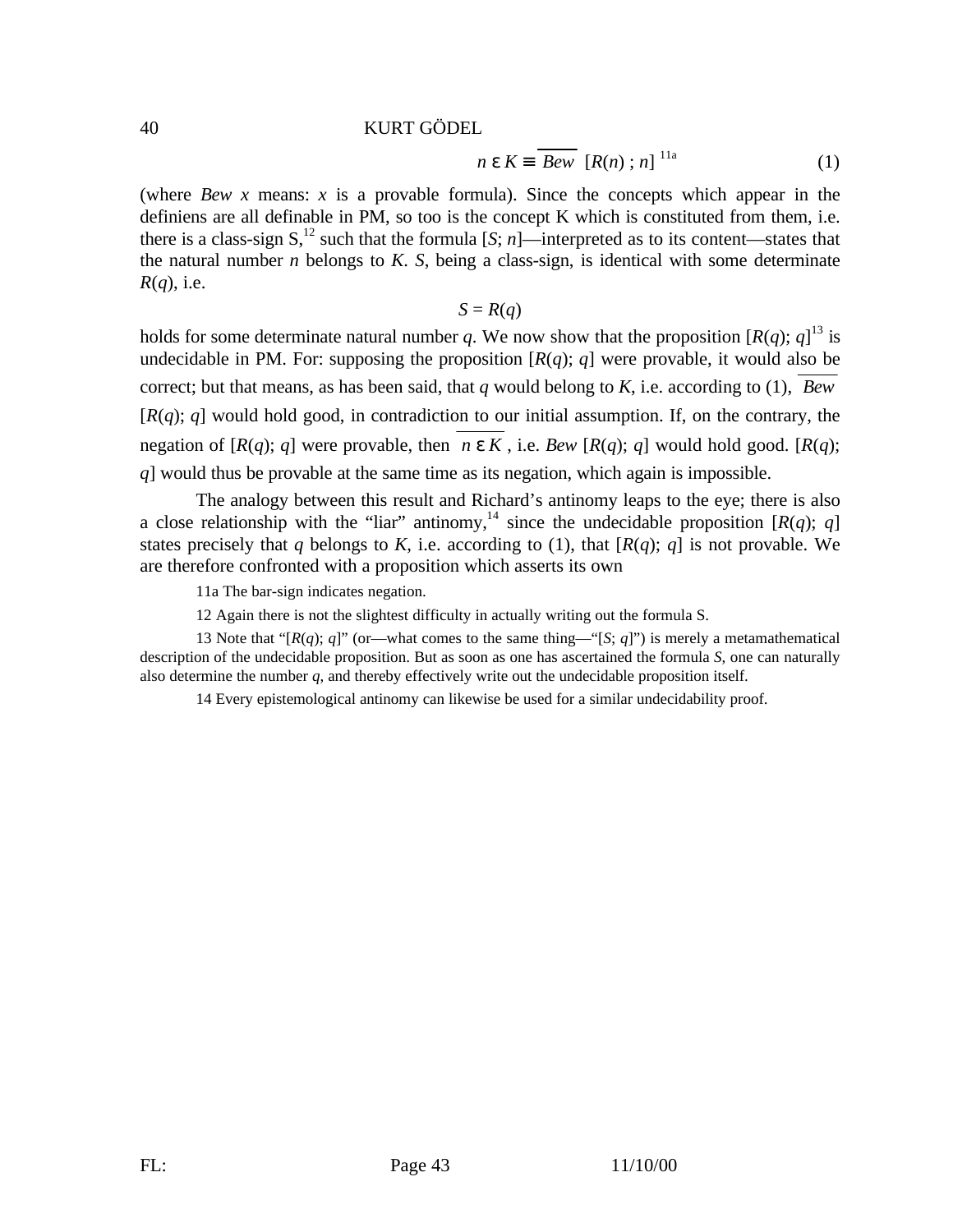unprovability.<sup>15</sup> The method of proof just exhibited can clearly be applied to every formal system having the following [176] features: firstly, interpreted as to content, it disposes of sufficient means of expression to define the concepts occurring in the above argument (in particular the concept "provable formula"); secondly, every provable formula in it is also correct as regards content. The exact statement of the above proof, which now follows, will have among others the task of substituting for the second of these assumptions a purely formal and much weaker one.

From the remark that  $[R(q); q]$  asserts its own unprovability, it follows at once that  $[R(q); q]$  is correct, since  $[R(q); q]$  is certainly unprovable (because undecidable). So the proposition which is undecidable in the system PM yet turns out to be decided by metamathematical considerations. The close analysis of this remarkable circumstance leads to surprising results concerning proofs of consistency of formal systems, which are dealt with in more detail in Section 4 (Proposition XI).

2

We proceed now to the rigorous development of the proof sketched above, and begin by giving an exact description of the formal system P, for which we seek to demonstrate the existence of undecidable propositions. P is essentially the system obtained by superimposing on the Peano axioms the logic of  $PM<sup>16</sup>$  (numbers as individuals, relation of successor as undefined basic concept).

15 In spite of appearances, there is nothing circular about such a proposition, since it begins by asserting the unprovability of a wholly determinate formula (namely the *q*-th in the alphabetical arrangement with a definite substitution), and only subsequently (and in some way by accident) does it emerge that this formula is precisely that by which the proposition was itself expressed.

16 The addition of the Peano axioms, like all the other changes made in the system PM, serves only to simplify the proof and can in principle be dispensed with.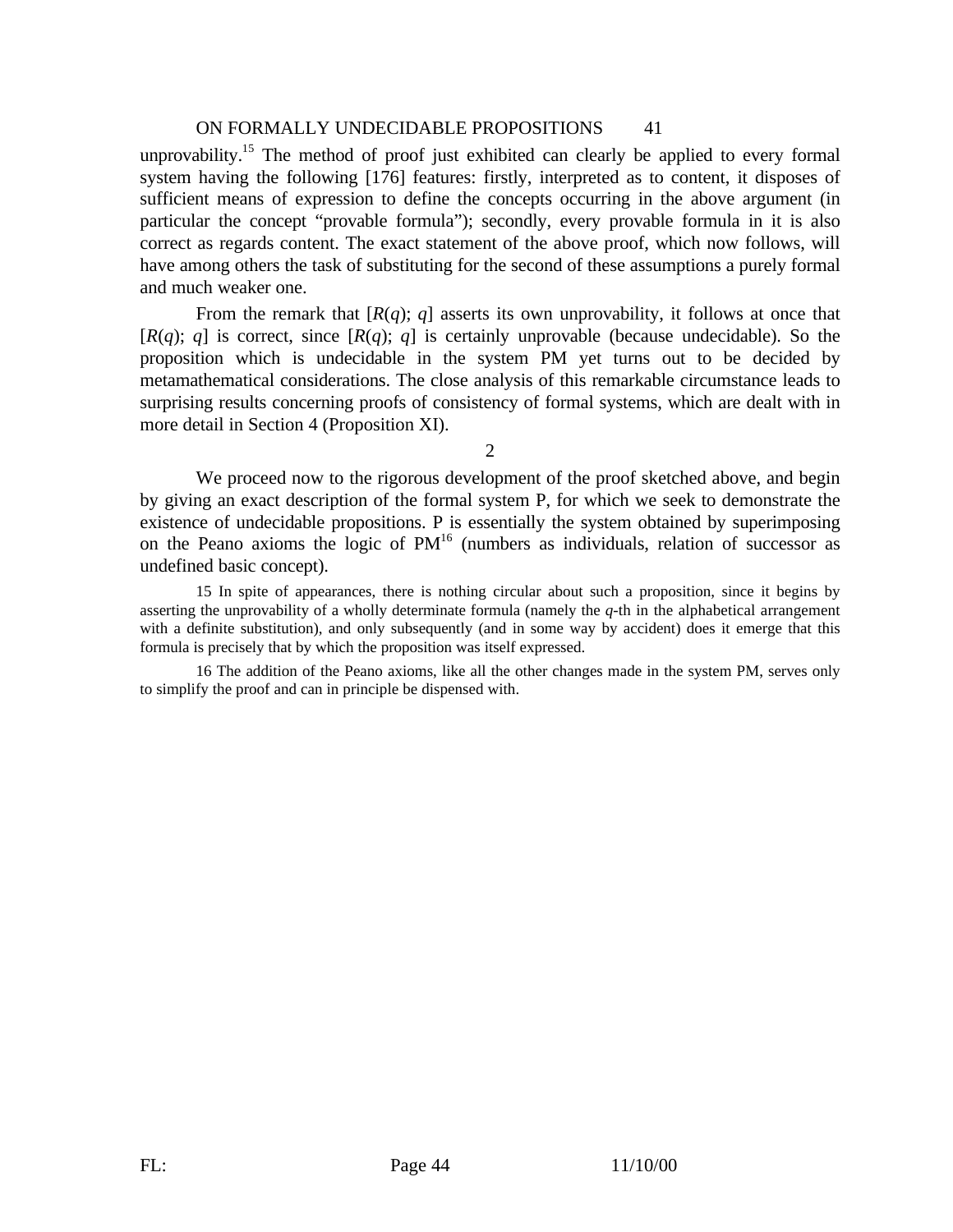The basic signs of the system P are the following:

I. Constants: "~" (not), "∨" (or), "Π" (for all), "0" (nought), "*f*" (the successor of), "(", ")" (brackets).

II. Variables of first type (for individuals, i.e. natural numbers including 0): " $x_1$ ", " $y_1$ ",  $\alpha_{z_1}$ ", ...

Variables of second type (for classes of individuals): " $x_2$ ", " $y_2$ ", " $z_2$ ", ...

Variables of third type (for classes of classes of individuals): " $x_3$ ", " $y_3$ ", " $z_3$ ", ...

and so on for every natural number as type.<sup>17</sup>

Note: Variables for two-termed and many-termed functions (relations) are superfluous as basic signs, since relations can be defined as classes of ordered pairs and ordered pairs again as classes of classes, e.g. the ordered pair  $a$ ,  $b$  by  $((a)$ ,  $(a, b)$ ), where  $(x, y)$  means the class whose only elements are *x* and *y*, and (*x*) the class whose only element is  $x$ .<sup>18</sup>

[177] By a **sign of first type** we understand a combination of signs of the form:

## *a*, *fa*, *ffa*, *fffa* . . . etc.

where  $a$  is either 0 or a variable of first type. In the former case we call such a sign a **number-sign.** For  $n > 1$  we under stand by a **sign of** *n***-th** type the same as **variable** of *n*-th **type**. Combinations of signs of the form  $a(b)$ , where *b* is a sign of *n*-th and *a* a sign of  $(n +$ 1)-th type, we call **elementary**

17 It is presupposed that for every variable type denumerably many signs are available.

18 Unhomogeneous relations could also be defined in this manner, e.g. a relation between individuals and classes as a class of elements of the form:  $((x_2), ((x_1), x_2))$ . As a simple consideration shows, all the provable propositions about relations in PM are also provable in this fashion.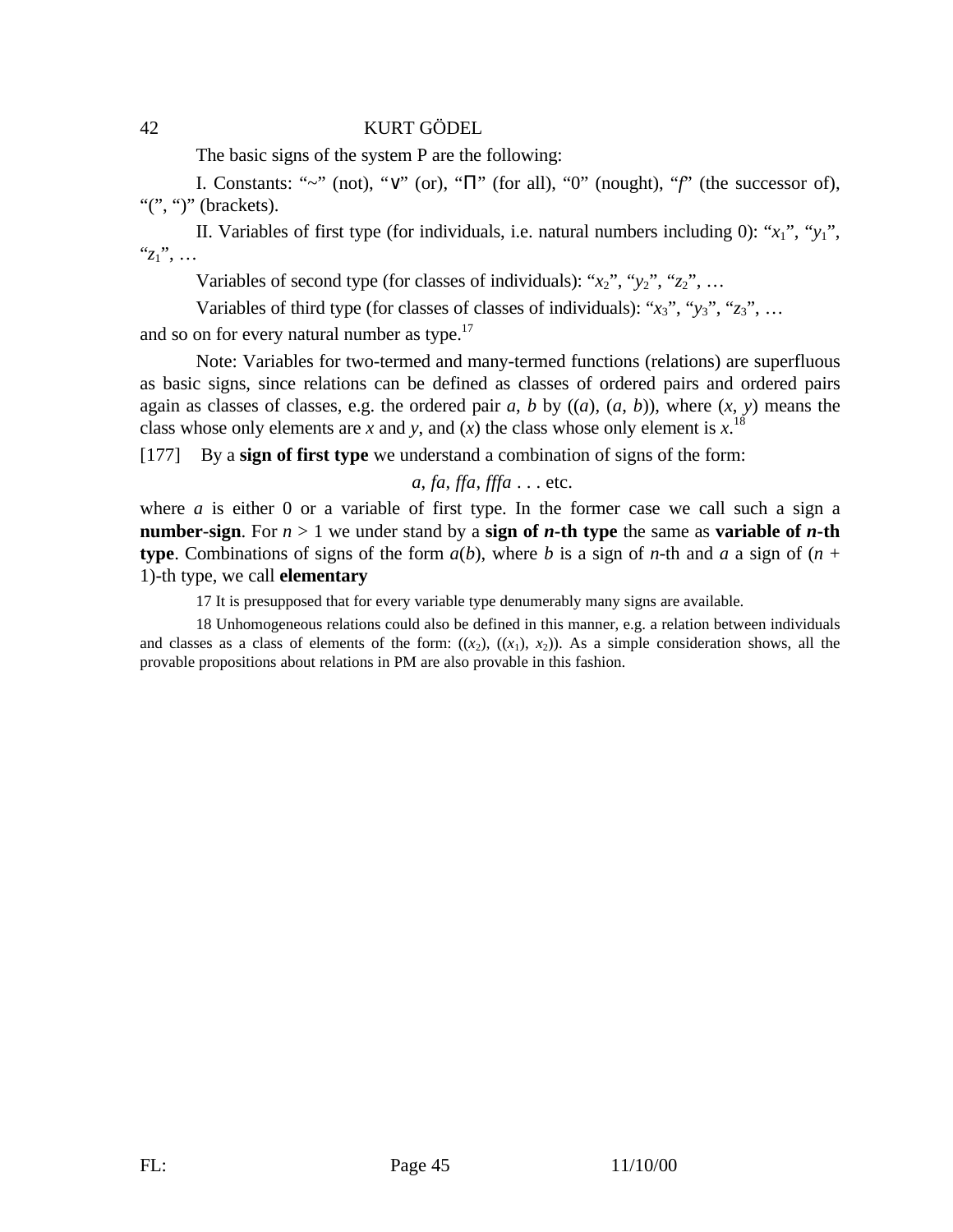**formulae**. The class of **formulae** we define as the smallest class<sup>19</sup> containing all elementary formulae and, also, along with any *a* and *b* the following:  $\sim(a)$ ,  $(a) \vee (b)$ ,  $x\Pi(a)$  (where *x* is any given variable).<sup>18a</sup> We term (*a*)  $\vee$  (*b*) the **disjunction** of *a* and *b*,  $\sim$ (*a*) the **negation** and *x*Π(*a*) a **generalization** of *a*. A formula in which there is no free variable is called a **propositional formula** (**free variable** being defined in the usual way). A formula with just *n* free individual variables (and otherwise no free variables) we call an *n***-place relation-sign** and for  $n = 1$  also a **class-sign**.

By Subst  $a$   $\Big($ v)<br>b)  $\begin{bmatrix} b \\ b \end{bmatrix}$  (where *a* stands for a formula, *v* a variable and *b* a sign of the same type as  $v$ ) we understand the formula derived from  $a$ , when we replace  $v$  in it, wherever it is free, by  $b^{20}$  We say that a formula *a* is a **type-lift** of another one *b*, if *a* derives from *b*, when we increase by the same amount the type of all variables appearing in *b*.

The following formulae (I-V) are called axioms (they are set out with the help of the customarily defined abbreviations: .,  $\supset$ ,  $(Ex)$ ,  $=$ ,  $^{21}$  and subject to the usual conventions about omission of brackets)<sup>22</sup>:

18a Thus *x* Π (*a*) is also a formula if *x* does not occur, or does not occur free, in a. In that case *x* Π (a) naturally means the same as *a*.

19 With regard to this definition (and others like it occurring later), cf. J. Lukasiewicz and A. Tarski, 'Untersuchungen über den Aussagenkalkül', *Comptes Rendus des séances de la Societe des Sciences et des Lettres de Varsovie* XXIII, 1930, C1 III.

20 Where *v* does not occur in a as a free variable, we must put Subst *a* ſ  $\overline{\phantom{a}}$  *v*  $\begin{bmatrix} a \\ b \end{bmatrix} = a$ . Note that "Subst" is a sign belonging to metamathematics.

21 As in PM I, \*13,  $x_1 = y_1$  is to be thought of as defined by  $x_2\Pi$  ( $x_2(x_1) \supset x_2(y_1)$ ) (and similarly for higher types.)

22 To obtain the axioms from the schemata presented (and in the cases of II, III and IV, after carrying out the permitted substitutions), one must therefore still

1. eliminate the abbreviations

2. add the suppressed brackets.

Note that the resultant expressions must be "formulae" in the above sense. (Cf. also the exact definitions of the metamathematical concepts on pp. 49ff.)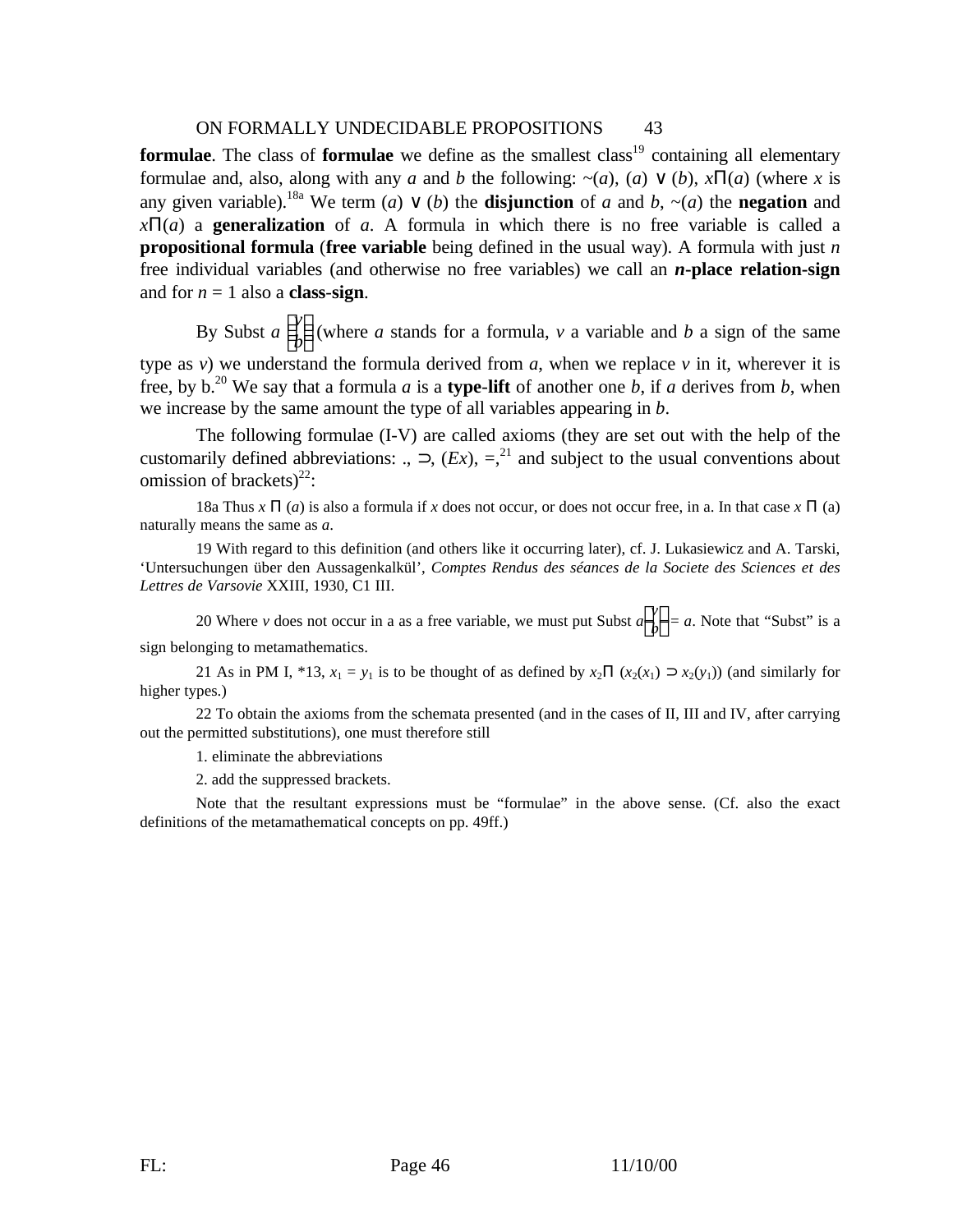I. 
$$
1. \sim (fx_1 = 0)
$$
  
\n $2. fx_1 = fy_1 \supset x_1 = y_1$   
\n $3. x_2(0) . x_1 \prod (x_2(x_1) \supset x_2(fx_1)) \supset x_1 \prod (x_2(x_1))$ 

[178] II. Every formula derived from the following schemata by substitution of any formulae for *p*, *q* and *r*.

1. 
$$
p \lor p \supset p
$$
 3.  $p \lor q \supset q \lor p$   
2.  $p \supset p \lor q$  4.  $(p \supset q) \supset (r \lor p \supset r \lor q)$ 

III. Every formula derived from the two schemata

1. 
$$
v \Pi(a) \supset \text{Subst } a \begin{pmatrix} v \\ c \end{pmatrix}
$$
  
2.  $v \Pi (b \lor a) \supset b \lor v \Pi(a)$ 

by making the following substitutions for *a*, *v*, *b*, *c* (and carrying out in 1 the operation denoted by "Subst"): for a any given formula, for *v* any variable, for *b* any formula in which *v* does not appear free, for *c* a sign of the same type as *v*, provided that *c* contains no variable which is bound in *a* at a place where *v* is free.<sup>23</sup>

IV. Every formula derived from the schema

1 .  $(Eu)$   $(v \prod (u(v) \prod (a))$ 

on substituting for *v* or *u* any variables of types *n* or  $n + 1$  respectively, and for *a* a formula which does not contain *u* free. This axiom represents the axiom of reducibility (the axiom of comprehension of set theory).

V. Every formula derived from the following by type-lift (and this formula itself):

1. 
$$
x_1 \prod (x_2(x_1) \equiv y_2(x_1)) \supset x_2 = y_2
$$
.

23 *c* is therefore either a variable or 0 or a sign of the form *f* . . . *fu* where *u* is either 0 or a variable of type 1. With regard to the concept "free (bound) at a place in *a*" cf. section I A5 of the work cited in footnote 24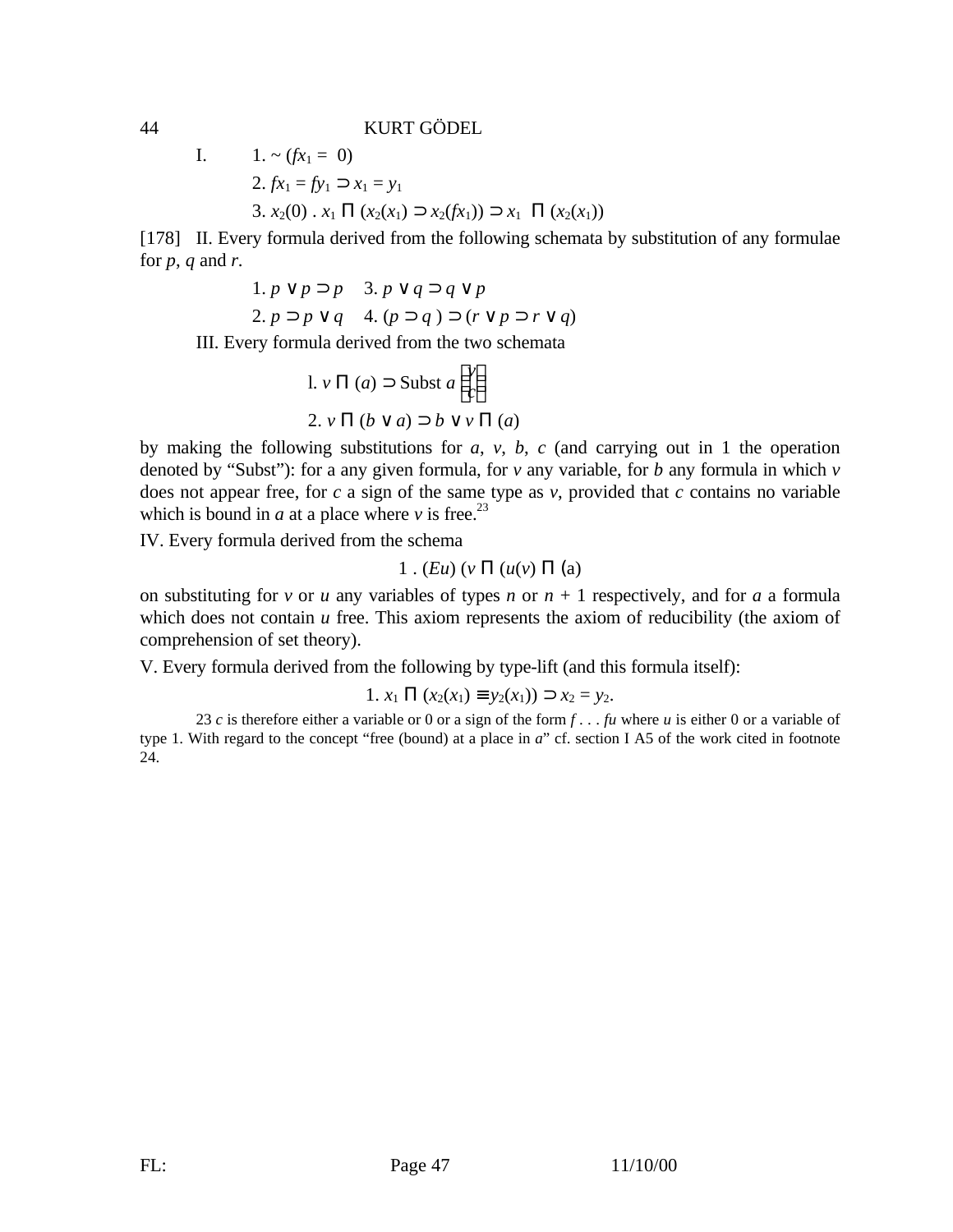This axiom states that a class is completely determined by its elements.

A formula *c* is called an **immediate consequence** of *a* and *b*, if *a* is the formula  $(\sim(b))$  $\vee$  (*c*), and an **immediate consequence** of *a*, if *c* is the formula  $\nu$   $\Pi$  (*a*), where  $\nu$  denotes any given variable. The class of provable formulae is defined as the smallest class of formulae which contains the axioms and is closed with respect to the relation "immediate consequence  $\mathrm{of}$ ".  $^{24}$ 

The basic signs of the system P are now ordered in one-to-one correspondence with natural numbers, as follows:

"0" … 1 "*v*" … 7 "(" … 11 [179] "*f* " … 3 "Π" … 9 ")" … 13 "~" … 5

Furthermore, variables of type *n* are given numbers of the form  $p^n$  (where  $p$  is a prime number > 13). Hence, to every finite series of basic signs (and so also to every formula) there corresponds, one-to-one, a finite series of natural numbers. These finite series of natural numbers we now map (again in one-to-one correspondence) on to natural numbers, by letting the number  $2^{n_1}$ ,  $3^{n_2}$  . . .  $p_k^{n_k}$  correspond to the series  $n_1, n_2, \ldots, n_k$ , where  $p_k$  denotes the *k*-th prime number in order of magnitude. A natural number is thereby assigned in one-to-one correspondence, not only to every basic sign, but also to every finite series of such signs. We denote by Φ(*a*) the number corresponding to the basic sign or series of basic signs *a*. Suppose now one is given a class or relation  $R$  ( $a_1, a_2, \ldots, a_n$ ) of basic signs or series of such. We assign to it that class (or relation)

24 The rule of substitution becomes superfluous, since we have already dealt with all possible substitutions in the axioms themselves (as is also done in J. v. Neumann, '*Zur Hilbertschen Beweistheorie*', *Math*. *Zeitschr*. 26, 1927).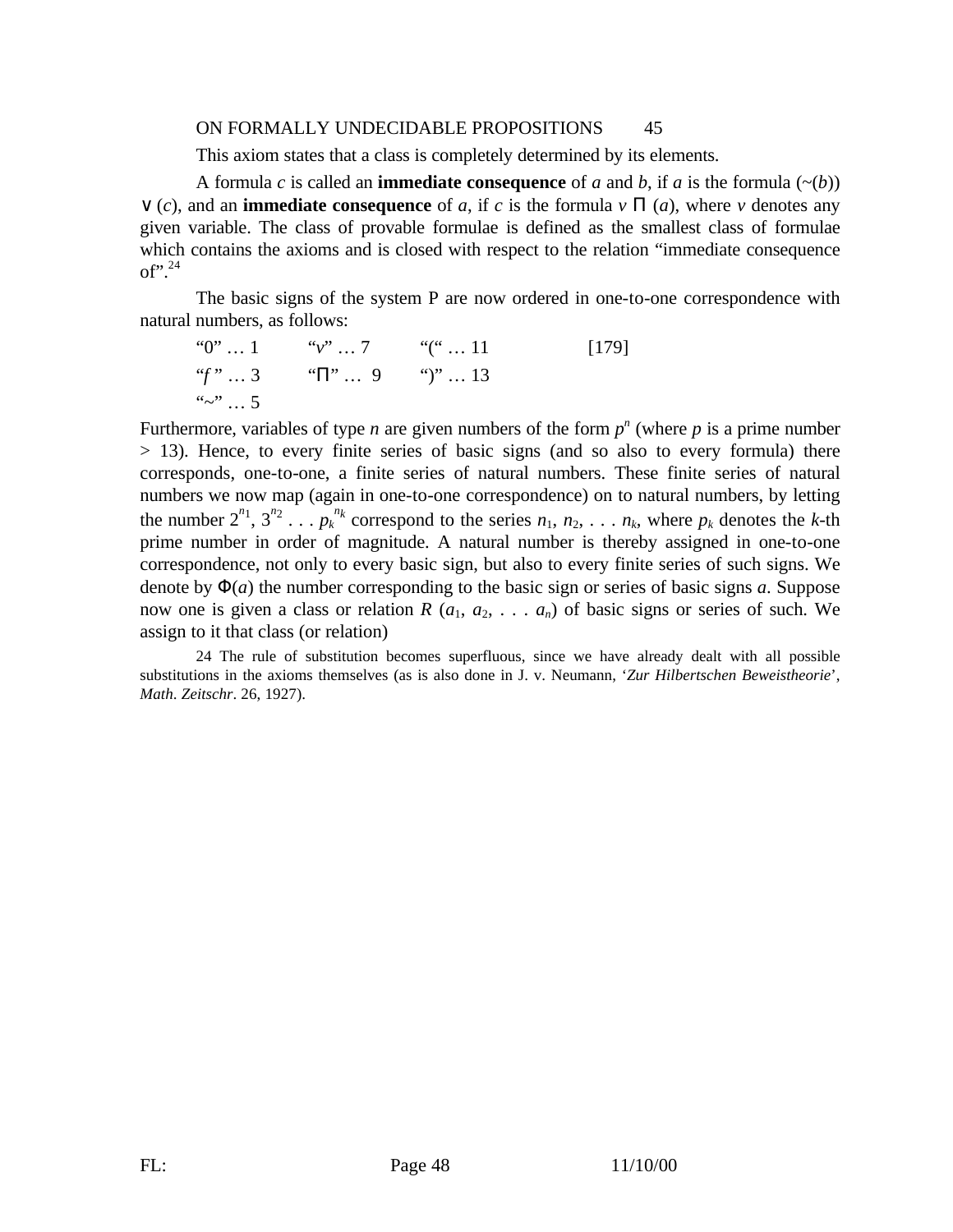$R'(x_1, x_2, \ldots, x_n)$  of natural numbers, which holds for  $x_1, x_2, \ldots, x_n$  when and only when there exist  $a_1, a_2, \ldots, a_n$  such that  $x_i = \Phi_i(a_i)$  (  $i = 1, 2, \ldots, n$ ) and  $R(a_2, a_2, \ldots, a_n)$  holds. We represent by the same words in italics those classes and relations of natural numbers which have been assigned in this fashion to such previously defined metamathematical concepts as "variable", "formula", "propositional formula", "axiom", "provable formula", etc. The proposition that there are undecidable problems in the system P would therefore read, for example, as follows: There exist *propositional formulae a* such that neither *a* nor the negation of *a* are *provable formulae*.

We now introduce a parenthetic consideration having no immediate connection with the formal system P, and first put forward the following definition: A number-theoretic function<sup>25</sup> φ ( $x_1, x_2, \ldots, x_n$ ) is said to be **recursively defined** by the number-theoretic functions  $\psi$  (*x*<sub>1</sub>, *x*<sub>2</sub>, . . . *x*<sub>*n*</sub> - 1) and  $\mu$  (*x*<sub>1</sub>, *x*<sub>2</sub>, . . . *x*<sub>*n*</sub> + 1), if for all *x*<sub>2</sub>, . . . *x<sub>n</sub>*, *k*<sup>26</sup> the following hold:

$$
\phi (0, x_2, \ldots x_n) = \psi (x_2 \ldots x_n)
$$
  

$$
\phi (k + 1, x_2, \ldots x_n) = \mu (k, \phi (k, x_2, \ldots x_n), x_2, \ldots x_n). \tag{2}
$$

A number-theoretic function  $\phi$  is called recursive, if there exists a finite series of number-theoretic functions  $\phi_1, \phi_2, \ldots, \phi_n$ , which ends in  $\phi$  and has the property that every function  $\phi_k$  of the series is either recursively defined [180] by two of the earlier ones, or is derived from any of the earlier ones by substitution,  $27$  or, finally, is a constant or

25 I.e. its field of definition is the class of non-negative whole numbers (or *n*-tuples of such), respectively, and its values are non-negative whole numbers.

26 In what follows, small italic letters (with or without indices) are always variables for non-negative whole numbers (failing an express statement to the contrary).

27 More precisely, by substitution of certain of the foregoing functions in the empty places of the preceding, e.g.  $\phi_k$  ( $x_1$ ,  $x_2$ ) =  $\phi_p$  [ $\phi$  ( $x_1$ ,  $x_2$ ),  $\phi_r$  ( $x_2$ )] ( $p$ ,  $q$ ,  $r \leq k$ ). Not all the variables on the left-hand side must also occur on the right (and similarly in the recursion schema (2)).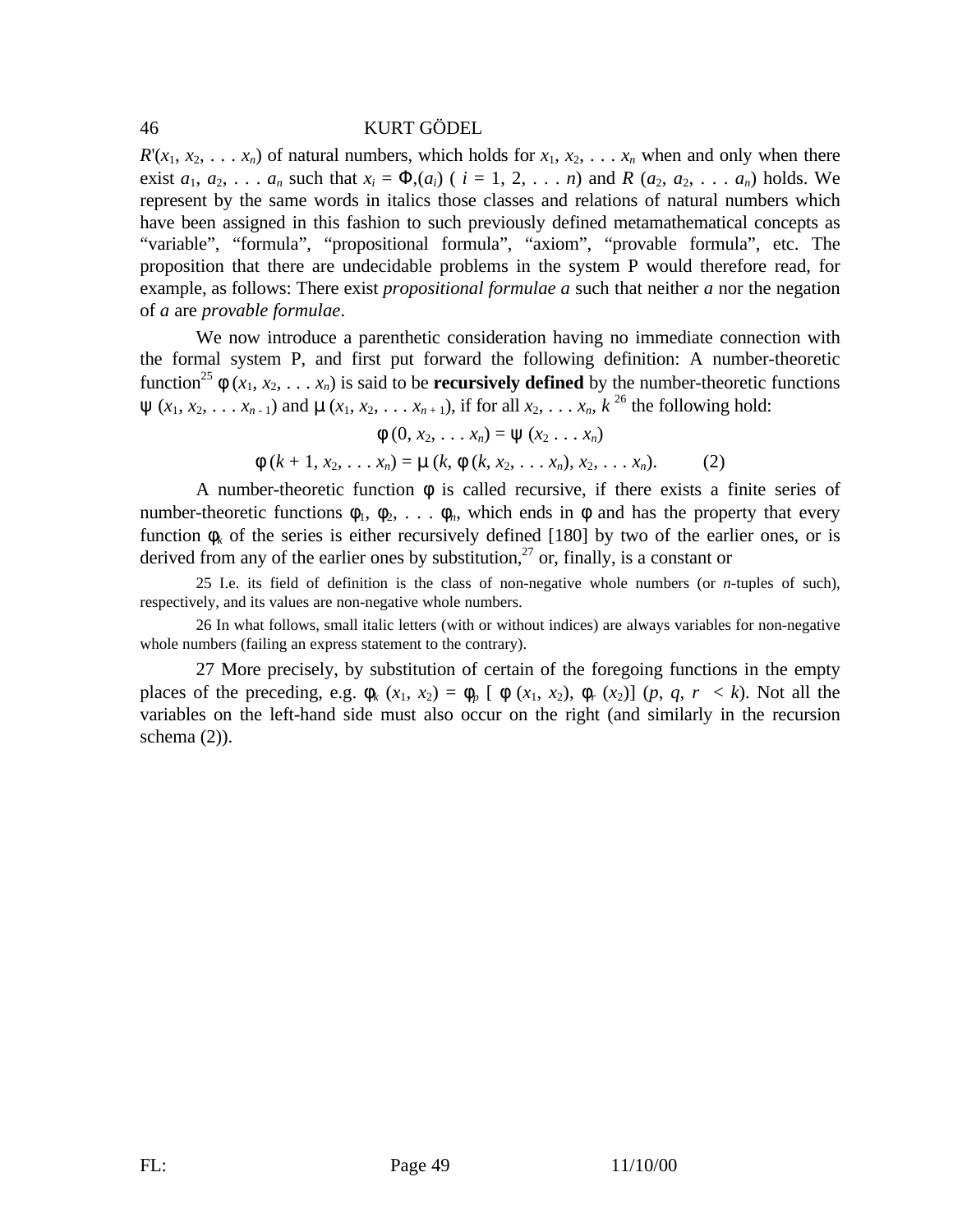the successor function  $x + 1$ . The length of the shortest series of  $\phi_i$ , which belongs to a recursive function φ, is termed its **degree**. A relation  $R$  ( $x_1$  . . .  $x_n$ ) among natural numbers is called recursive,<sup>28</sup> if there exists a recursive function  $\phi$  (*x*<sub>1</sub> . . . *x<sub>n</sub>*) such that for all *x*<sub>1</sub>, *x*<sub>2</sub>, . . . *x<sub>n</sub>* 

*R*  $(x_1 \ldots x_n) \sim [\phi(x_1 \ldots x_n) = 0]^{29}$ 

The following propositions hold:

I. *Every function (or relation) derived from recursive functions* (*or relations*) *by the substitution of recursive functions in place of variables is recursive; so also is every function derived front recursive functions by recursive definition according to schema* (2).

II. If R and S are recursive relations, then so also are  $\overline{R}$ ,  $R \vee S$  (and therefore also *R* & *S*).

III. *If the functions*  $φ(x)$  *and*  $ψ(η)$  *are recursive, so also is the relation:*  $φ(x) =$  $ψ(n).^{30}$ ;

IV. *If the function* φ(x) *and the relation R* (*x*, n) are recursive, so also then are the relations S,T

$$
S(x, n) \sim (Ex) [x \le f(x) & R(x, n)]
$$
  
T(x, n) \sim (x) [x \le f(x) \rightarrow R(x, n)]

28 We include classes among relations (one-place relations). Recursive relations *R* naturally have the property that for every specific *n*-tuple of numbers it can be decided whether  $R(x_1, \ldots, x_n)$  holds or not.

29 For all considerations as to content (more especially also of a metamathematical kind) the Hilbertian symbolism is used, cf. Hilbert-Ackermann, *Crundzüge der theoretischen Logik*, Berlin 1928.

30 We use gothic<sup>1</sup> letters x, n, as abbreviations for given *n*-tuple sets of variables, e.g.  $x_1, x_2 \ldots x_n$ .

 $\overline{a}$ 

<sup>1</sup> Lucida Blackletter.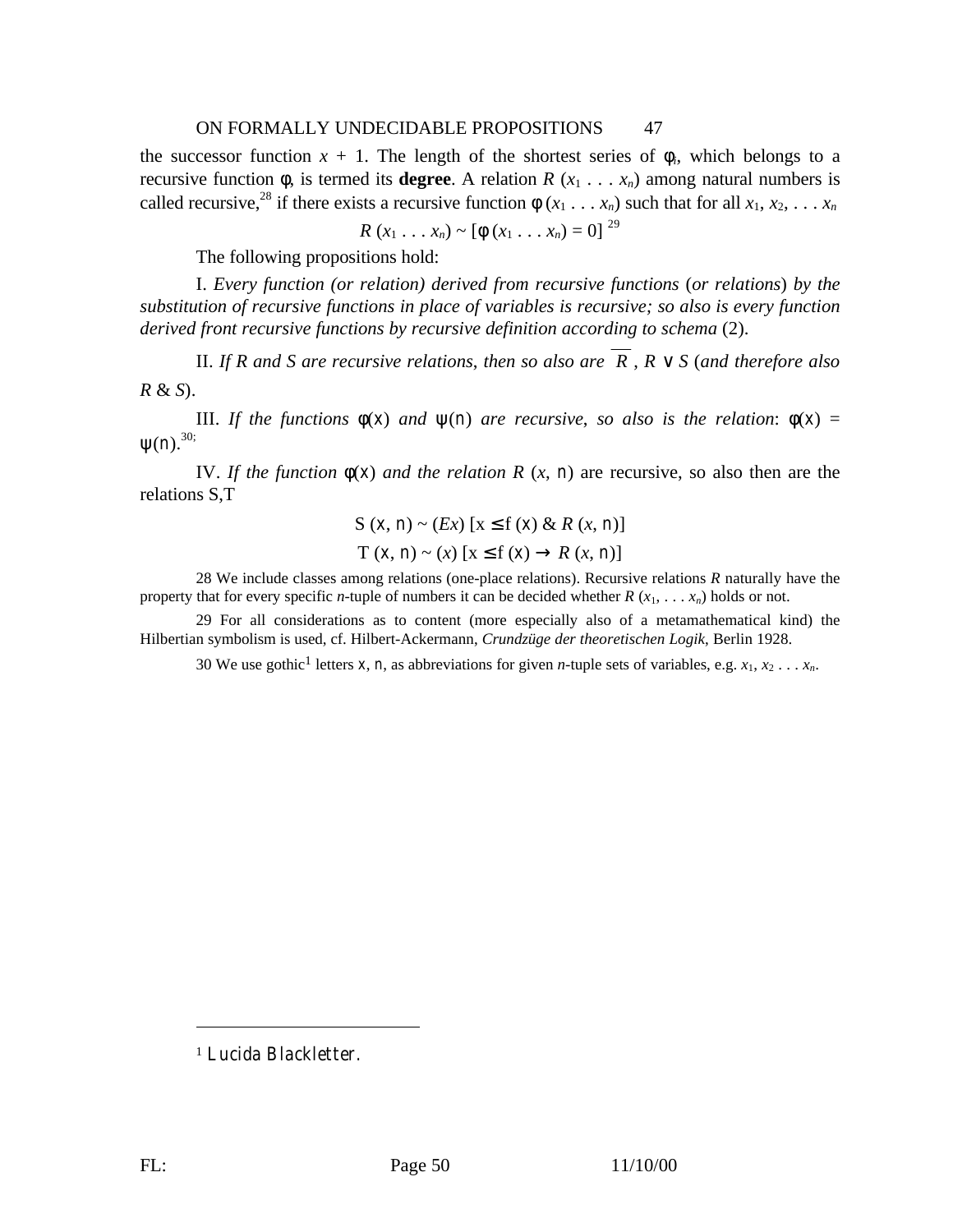and likewise the function ψ

$$
\psi(x, n) = \varepsilon x [x \leq \phi(x) \& R(x, n))],
$$

where  $\epsilon$  *x* F(*x*) means: the smallest number *x* for which  $F(x)$  holds and 0 if there is no such number.

Proposition I follows immediately from the definition of "recursive". Propositions II and III are based on the readily ascertainable fact that the number-theoretic functions corresponding to the logical concepts  $\overline{\phantom{a}}$ ,  $\vee$ , =

$$
\alpha(x), \beta(x, y), \gamma(x, y)
$$

namely

$$
\alpha(0) = 1; \alpha(x) = 0 \text{ for } x \neq 0
$$
  

$$
\beta(0, x) = \beta(x, 0) = 0; \beta(x, y) = 1, \text{ if } x, y \text{ both } \neq 0
$$
  
[181] 
$$
\gamma(x, y) = 0, \text{ if } x = y; \gamma(x, y) = 1, \text{ if } x \neq y
$$

are recursive. The proof of Proposition 1V is briefly as follows: According to the assumption there exists a recursive  $p(x, n)$  such that

$$
R(x, n) \sim [\rho(x, n) = 0].
$$

We now define, according to the recursion schema (2), a function  $\chi(x, n)$  in the following manner:

$$
\chi(0, n) = 0
$$
  

$$
\chi(n+1, n) = (n+1) \cdot a + \chi(n, n) \cdot \alpha(a)^{31}
$$

where

$$
a = \alpha [\alpha (\rho (0, n)] \cdot \alpha [\rho (n + 1, n] \cdot \alpha [\chi (n, n]).
$$

 $\chi$  (*n*+ 1, n) is therefore either = *n* + 1 (if *a* = 1) or =  $\chi$  (*n*, n) (if *a* = 0).<sup>32</sup> The first case clearly arises if and only if all the constituent factors of *a* are 1, i.e. if

31 We take it to be recognized that the functions  $x + y$  (addition) and  $x \cdot y$  (multiplication) are recursive.

32 *a* cannot take values other than 0 and 1, as is evident from the definition of  $\alpha$ .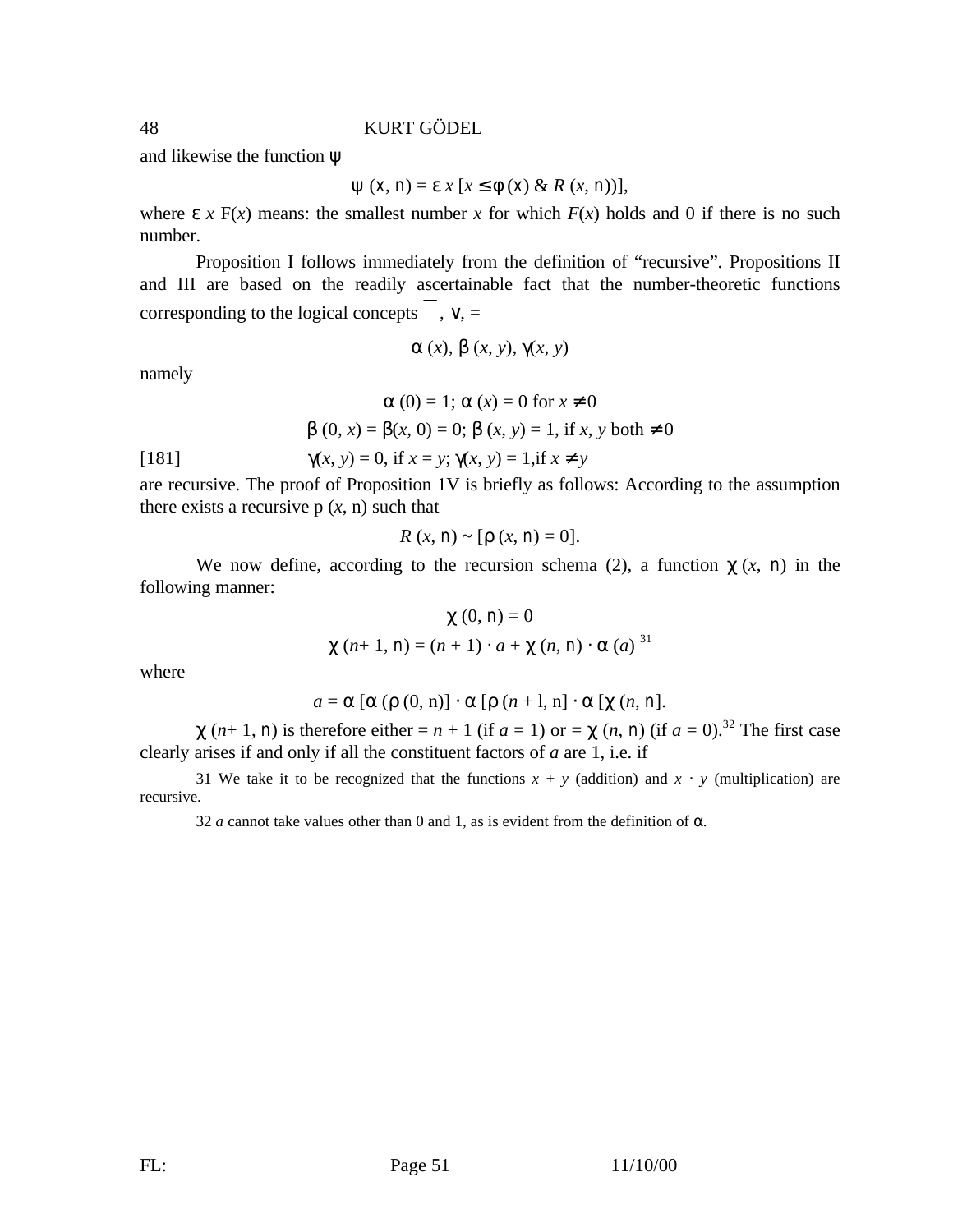$\overline{R}$  (0, n) &  $R$  (*n* + 1, n) & [ $\chi$  (*n*, n) = 0].

From this it follows that the function  $\chi$  (*n*, n) (considered as a function of *n*) remains 0 up to the smallest value of *n* for which  $R(n, n)$  holds, and from then on is equal to this value (if *R* (0, n) is already the case, the corresponding  $\chi$  (*n*, n) is constant and = 0). Therefore:

$$
\psi(x, n) = \chi(\phi(x), n)
$$

$$
S(x, n) \sim R [\psi(x, n)), n].
$$

The relation T can be reduced by negation to a case analogous to S. so that Proposition IV is proved.

The functions  $x + y$ ,  $x \cdot y$ ,  $x^y$ , and also the relations  $x < y$ ,  $x = y$  are readily found to be recursive; starting from these concepts, we now define a series of functions (and relations) 1-45, of which each is defined from the earlier ones by means of the operations named in Propositions I to IV. This procedure, generally speaking, puts together many of the definition steps permitted by Propositions I to IV. Each of the functions (relations) 1-45, containing, for example, the concepts "*formula*", "*axiom*", and "*immediate consequence*", is therefore recursive.

1.  $x/y \equiv (E z) [z \le x \& x = y \cdot z]^{33}$  [182] x is divisible by  $y^{34}$ 

2. 
$$
\text{Prim}(x) \equiv (E \ z) [z \le x \ \& \ z \ne 1 \ \& \ z \ne x \ \& \ x/z] \ \& \ x > 1
$$

*x* is a prime number.

33 The sign  $\equiv$  is used to mean "equivalence by definition", and therefore does duty in definitions either for  $=$  or for  $\sim$  (otherwise the symbolism is Hilbertian).

34 Wherever in the following definitions one of the signs  $(x)$ ,  $(E x)$ ,  $\varepsilon x$  occurs, it is followed by a limitation on the value of *x*. This limitation merely serves to ensure the recursive nature of the concept defined. (Cf. Proposition IV.) On the other hand, the range of the defined concept would almost always remain unaffected by its omission.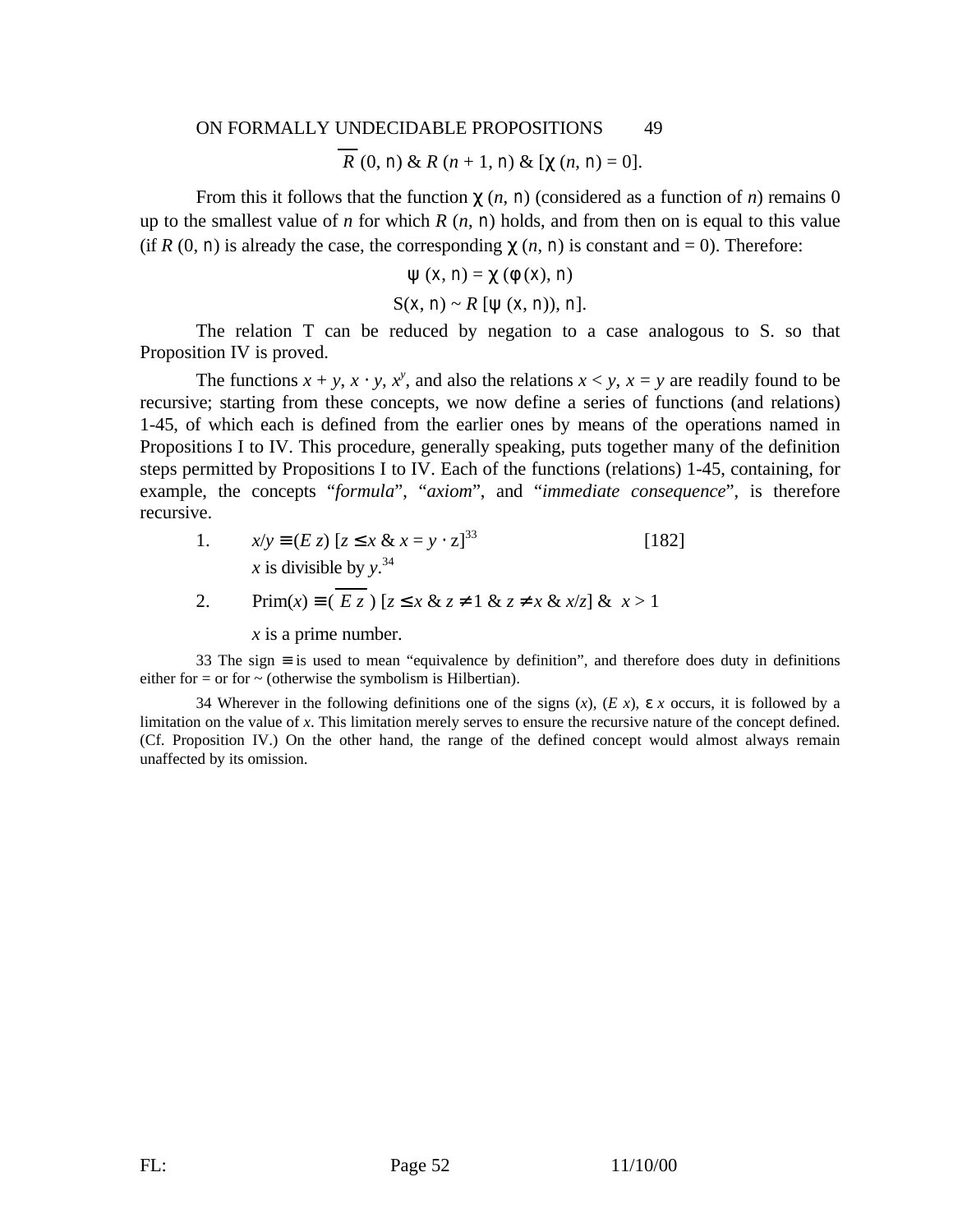- 3.  $0 \, Pr \, x \equiv 0$ (*n*+ 1) *Pr x* ≡ ε *y*[*y* ≤ *x* & Prim (*y*) & *x*/*y* & *y* > *n Pr x*] *n Pr x* is the *n*-th (in order of magnitude) prime number contained in  $x$ .<sup>34a</sup>
- 4.  $0! \equiv 1$  $(n + 1)! \equiv (n + 1) \cdot n!$

5.  $Pr(0) \equiv 0$  $Pr(n + 1) \equiv \varepsilon y [y \leq \{Pr(n)\}] + 1 \& Pr(m) \& y > Pr(n)$ *Pr* (*n*) is the *n*-th prime number (in order of magnitude).

6. *n Gl x* =  $\epsilon$  *y* [*y*  $\leq$  *x* & *x* |(*n Pr x*)<sup>*y*</sup> & *x*/(*n Pr x*)<sup>*y*+1</sup> ]

*n Gl x* is the *n*-th term of the series of numbers assigned to the number *x* (for *n*  $> 0$  and *n* not greater than the length of this series).

7. 
$$
l(x) = \varepsilon y [y \le x \& y Pr x > 0 \& (y + 1) Pr x = 0]
$$

 $l(x)$  is the length of the series of numbers assigned to *x*.

8.  $x * y \equiv \varepsilon z [z \leq [Pr {l (x) + l (y)}]^{x+y}$  $\&$  (*n*)  $[n \leq l(x) \rightarrow n \text{ Gl } z = n \text{ Gl } x]$ & (*n*)  $[0 < n \le l$  (*y*) →  ${n + l(x)}$  *Gl z* = *n Gl y*]]

*x* \* *y* corresponds to the operation of "joining together" two finite series of numbers.

9. 
$$
R(x) \equiv 2^x
$$

*R* (*x*) corresponds to the number-series consisting only of the number *x* (for  $x >$ 0).

10.  $E(x) = R(11) * x * R(13)$ 

 $E(x)$  corresponds to the operation of "bracketing" [11 and 13 are assigned to the basic signs "(" and ")"].

34a For  $0 \lt n \le z$ , where z is the number of distinct prime numbers dividing into x. Note that for  $n = z$  $+ 1, n Pr x = 0.$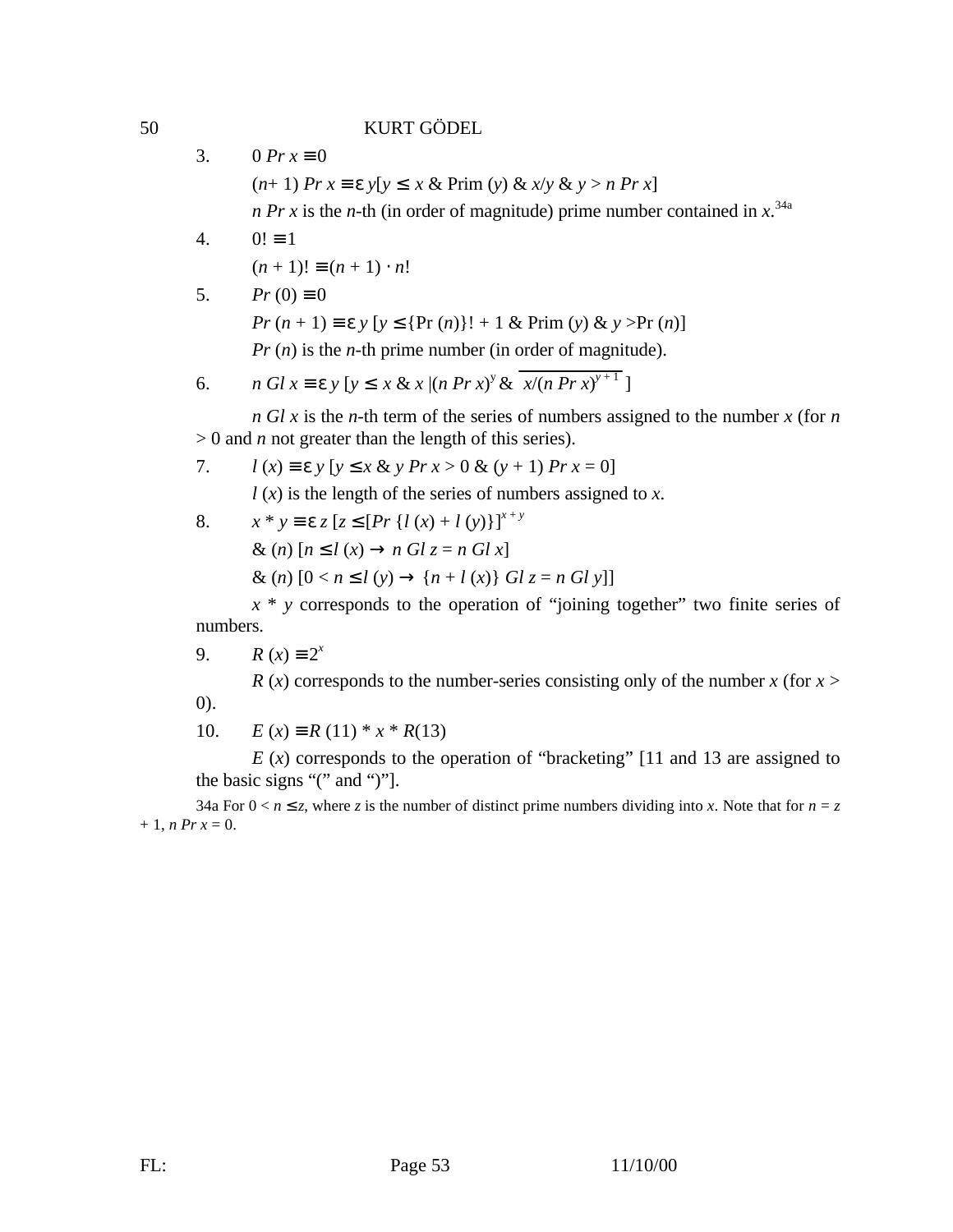- 11. *n* Var *x* ≡ (*E z*) [13 < *z* ≤ *x* & Prim (*z*) & *x* = *z*<sup>*n*</sup>] & *n* ≠ 0 *x* is a *variable of n*-*th type*.
- 12. Var  $(x)$  ≡  $(E n)$  [ $n \le x \& n$  Var  $x$ ] *x* is a *variable*.
- 13. Neg  $(x) = R(5) * E(x)$ Neg (*x*) is the *negation* of *x*.
- 14. *x* Dis  $y \equiv E(x) * R(7) * E(y)$  [183] *x* Dis *y* is the *disjunction* of *x* and *y*.

15. 
$$
x
$$
 Gen  $y \equiv R(x) * R(9) * E(y)$ 

*x* Gen *y* is the *generalization* of *y* by means of the *variable x* (assuming *x* is a *variable*).

- 16.  $0 \text{ } N x \equiv x$  $(n + 1)$  *N x* ≡ *R*(3) \* *n N x n N x* corresponds to the operation: "*n*-fold prefixing of the sign ' $f$ ' before  $x$ ."
- 17.  $Z(n) \equiv n N [R(1)]$ *Z* (*n*) is the *number*-*sign* for the number *n*. 18. Typ1' (*x*) ≡ (*E m*, *n*) {*m*, *n* ≤ *x* & [*m* = 1 ∨ 1 Var *m*]

18. 
$$
1 \text{ yp}_1 \ (x) \equiv (E \ m, n) \{m, n \le x \ \& [m = 1 \lor 1 \text{ Var } m]
$$
\n
$$
\& x = n \ N \ [R(m)]\}^{34b}
$$
\n
$$
x \text{ is a sign of first type.}
$$

19. 
$$
\text{Typ}_n(X) = [n = 1 \& \text{Typ}_1'(x)] \lor [n > 1 \& \text{(E } v) \{v \le x \& n \text{ Var } v \& x = R(v)\}]
$$
\n
$$
x \text{ is a sign of } n \text{-th type.}
$$

20. 
$$
E\{f(x) \equiv (E \, y, \, z, n) \, [y, z, n \le x \, \& \text{Typ}_n(y) \, \& \text{Typ}_{n+1}(z) \, \& x = z \,^* E(y)]
$$
  
\n*x* is an elementary formula.

34b *m*,  $n \le x$  stands for:  $m \le x \& n \le x$  (and similarly for more than two variables).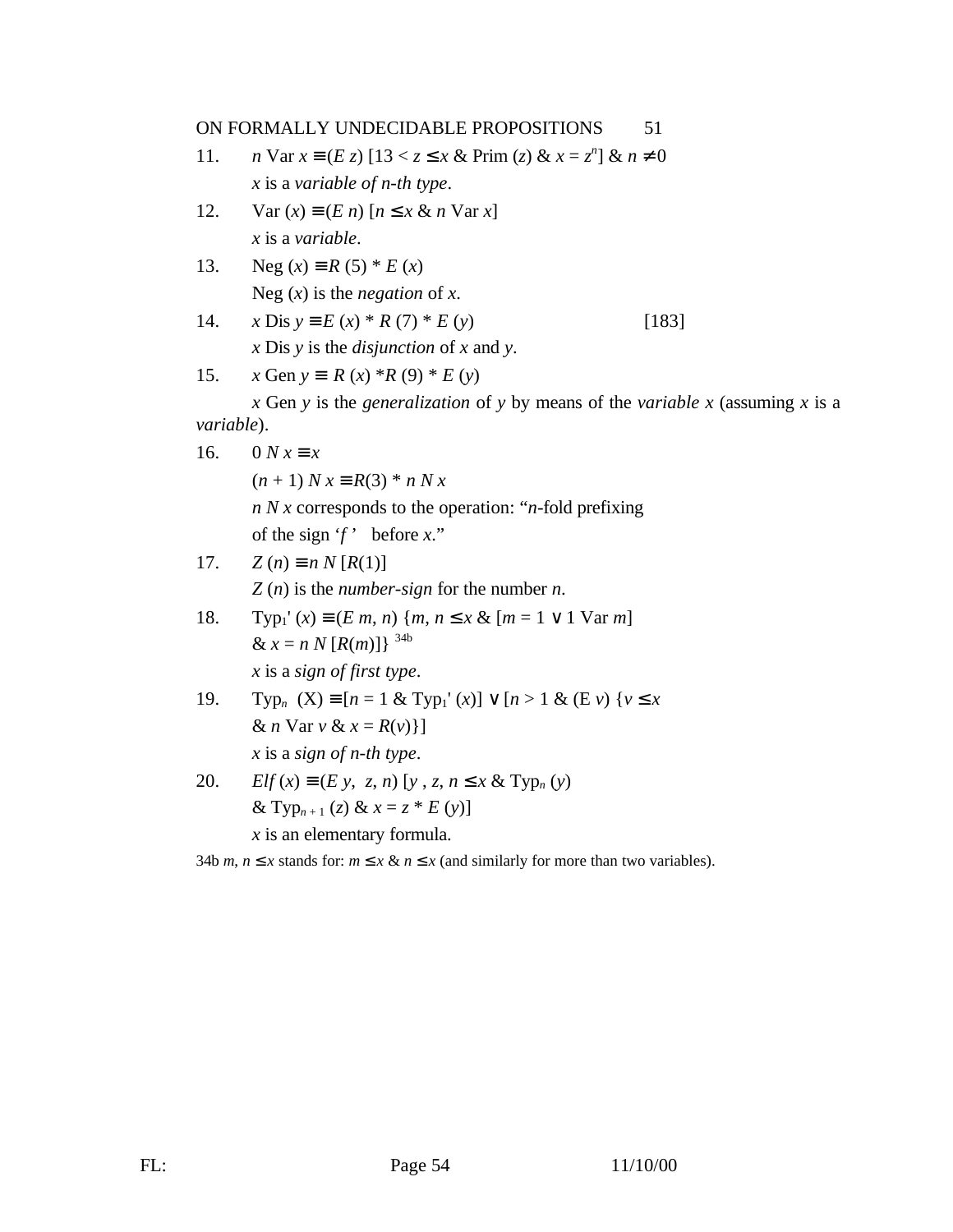- 21. *Op*  $(x, y, z) \equiv x = \text{Neg}(y) \lor x = y \text{Dis } z \lor (E y) [y \le x]$ & Var  $(v)$  &  $x = v$  Gen  $y$ ]
- 22. *FR*  $(x) \equiv (n) \{0 \le n \le l(x) \rightarrow Elf(n \text{ Gl } x) \vee (E p, q) \}$  $[0 < p, q < n \& Op (n \text{ Gl } x, p \text{ Gl } x, q \text{ Gl } x)]$  $& l(x) > 0$

*x* is a series of formulae of which each is either an *elementary formula* or arises from those preceding by the operations of *negation*, *disjunction* and *generalization*.

\n- \n 23. Form 
$$
(x) \equiv (En) \{ n \leq (Pr \left[ l \left( x \right)^2 \right])^{x \cdot [l \left( x \right)]^2}
$$
\n  $\& FR \left( n \right) \& x = \left[ l \left( n \right) \right] Gl \left( n \right)^{35}$ \n x is a formula (i.e. last term of a series of formulae n).\n
\n- \n 24. v Geb n,  $x \equiv \text{Var}(v) \& Form(x) \& (Ea, b, c) \left[ a, b, c \leq x \right] \& x = a * (v Gen b) * c \& Form (b) \& l \left( a \right) + 1 \leq n \leq l \left( a \right) + l \left( v Gen \left( b \right) \right) \right]$ \n The variable v is bound at the n-th place in x.\n
\n- \n [184] 25. v Fr n,  $x \equiv \text{Var}(v) \& Form(x) \& v = n Gl x \& n \leq l \left( x \right) \& \frac{v \text{ Geb} n}{v \text{ Geb} n, x}$ \n
\n

The *variable v* is *free* at the *n*-th place in *x*.

- 26. *v*  $Fr x \equiv (En) [n \leq l (x) \& v Fr n, x]$ *v* occurs in *x* as a *free variable*.
- 27. *Su*  $x (y) = \varepsilon z \{z \le [Pr (l (x) + l (y))]^{x+y}$ &  $[(E u, v) u, v \le x \& x = u * R (n G U x) * v]$  $\& z = u * y * v \& n = l(u) + 1]$

*Su x* ſ  $\overline{\phantom{a}}$  *n*  $\binom{n}{y}$  derives from *x* on substituting *y* in place of the *n*-th term of *x* (it being assumed that  $0 < n \leq l(x)$ .

35 The limitation  $n \leq (Pr [l (x)]2) x t'(x)$  means roughly this: The length of the shortest series of formulae belonging to *x* can at most be equal to the number of constituent formulae of *x*. There are however at most  $l(x)$  constituent formulae of length 1, at most  $l(x) - 1$  of length 2, etc. and in all, therefore, at most  $\frac{1}{2}$  [*l* (*x*)  $\{l(x) + 1\}$  |  $\langle$   $[l(x)]^2$ . The prime numbers in *n* can therefore all be assumed smaller than *Pr*  $\{[l(x)]^2\}$ , their number  $\leq [l(x)]^2$  and their exponents (which are constituent formulae of *x*)  $\leq$  *x*.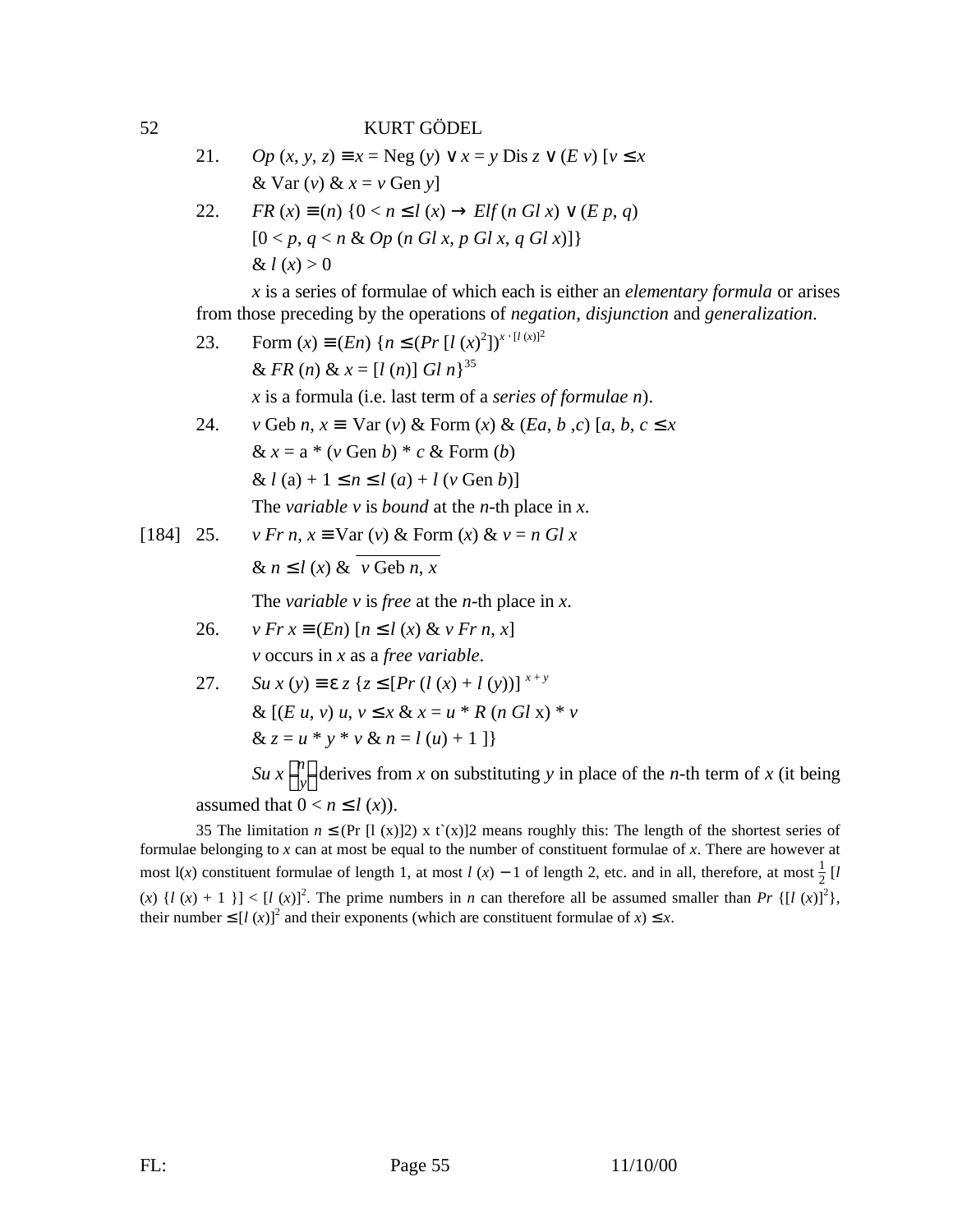28. 0 *St v*,  $x \equiv \varepsilon n$  { $n \le 1$  (*x*) & *v Fr n*,  $x$  & (*E p*) [ $n < p < l$  (*x*)  $\& v \ Frp, x$ }  $(k + 1)$  *St*  $v, x \equiv \varepsilon$  *n*  $\{n \leq k \leq t, v, x\}$ & *v Fr n*, *x* & (*E p*)  $[n < p < k$  *St v*, *x* & *v Fr p*, *x*]}

*k St v*, *x* is the  $(k + 1)$ th place in *x* (numbering from the end of the *formula x*) at which  $\nu$  is free in  $x$  (and 0, if there is no such place).

29. 
$$
A(v, x) = \varepsilon n \{n \ I(x) \& n \text{ St } v, x = 0\}
$$

A  $(v, x)$  is the number of places at which  $v$  is free in  $x$ .

30. 
$$
Sb_0(x_y^v) = x
$$
  
\n $Sb_{k+1}(x_y^v) = Su[Sh_k(x_y^v)](kSty, x)$   
\n31.  $Sb(x_y^v) = Sb_{A(y,x)}(x_y^v)^{36}$   
\n $Sb(x_y^v)$  is the concept Subst  $a(y)$ , defined above.<sup>37</sup>  
\n32.  $x \text{ Imp } y \equiv [\text{Neg } (x)] \text{ Dis } y$ 

\n- $$
x \text{ Con } y \equiv \text{Neg } (x)
$$
 Dis [Neg (y)]}
\n- $x \text{ Aeq } y \equiv (x \text{ Imp } y) \text{ Con } (y \text{ Imp } x)$
\n- $v \text{ Ex } y \equiv \text{Neg } \{v \text{ Gen } [\text{Neg } (y)]\}$
\n- $n \text{ Th } x \equiv \varepsilon y \{y \leq x^{(x^n)} \& (k) \left[k < l(x) \rightarrow (k \text{ Gl } x \leq 13 \land \& k \text{ Gl } y = k \text{ Gl } x) \vee (k \text{ Gl } x > 13 \land \& k \text{ Gl } y = k \text{ Gl } x. \left[1 \text{ Pr}(k \text{ Gl } x)\right]^n\right]$
\n- $n \text{ Th } x \text{ is the } n\text{-th type-lift of } x \text{ (in the case when } x \text{ and } n \text{ Th } x \text{ are formulae}.$
\n

To the axioms I, 1 to 3, there correspond three determinate numbers, which we denote by  $z_1$ ,  $z_2$ ,  $z_3$ , and we define:

\n- 34. 
$$
Z - A x(x) \equiv (x = z_1 \vee x = z_2 \vee x = z_3)
$$
\n- 36 Where *v* is not a *variable* or *x* not a *formula*, then  $Sb\left(x\frac{v}{y}\right) = x$ .
\n- 37 Instead of  $Sb\left[ Sb\left(x\frac{v}{y}\right)z \right]$  we write  $Sb\left(x\frac{v}{y} \frac{w}{z}\right)$  (and similarly for more than two variables).
\n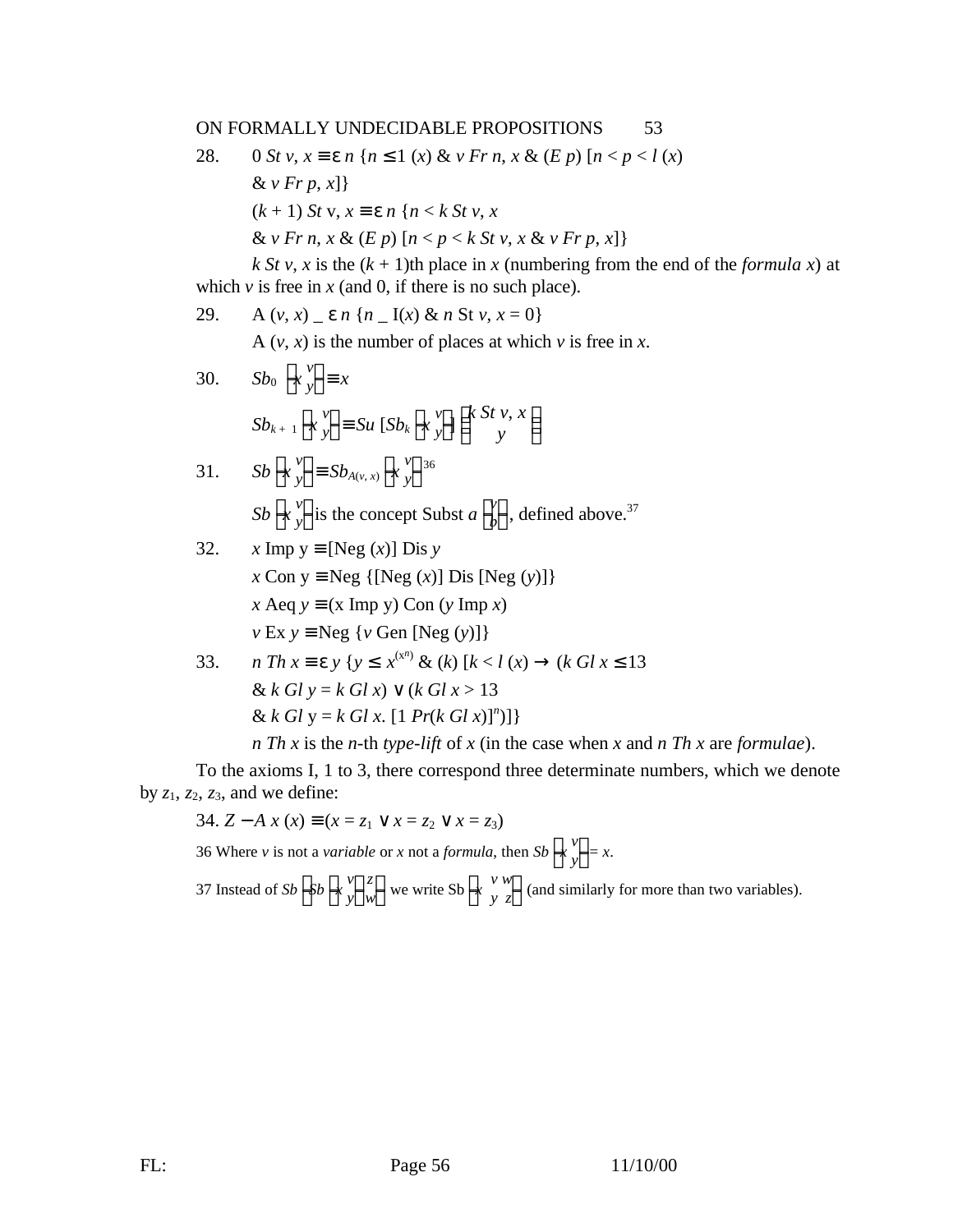- [185] 35. *A*<sup>1</sup> − *Ax* (*x*) ≡ (*Ey*) [*y* ≤ *x* & Form (*y*)  $\& x = (y \text{ Dis } y) \text{ Imp } y$ *x* is a *formula* derived by substitution in the axiom-schema II, 1. Similarly  $A_2$  − *Ax*,  $A_3 - Ax$ ,  $A_4 - Ax$  are defined in accordance with the axioms II, 2 to 4. 36. *A* − *A*  $x(x) \equiv A_1 - A x(x) \lor A_2 - A x(x) \lor$  $A_3 - A x (x) \vee A_4 - A x (x)$ *x* is a *formula* derived by substitution in an axiom of the sentential calculus. 37.  $Q(z, y, v) = (En, m, w) [n \le l(y) \& m \le l(z) \& w \le z]$  $\& w = m Gl x \& w Geb n, y \& v Fr n, y$ *z* contains no *variable bound* in *y* at a position where *v* is free. 38. *L*<sub>1</sub> − *A*  $x(x) \equiv (Ev, y, z, n) \{v, y, z, n \le x \& n \text{ Var } v$ & Typ<sub>n</sub> (*z*) & Form (*y*) &  $Q$  (*z*, *y*, *v*)  $\& x = (v \text{ Gen } y) \text{ Imp } [Sb]$  $\overline{\phantom{a}}$  *v*  $\left[\begin{array}{c} \chi \\ \chi \end{array}\right]$ *x* is a *formula* derived from the axiom-schema III, I by substitution. 39. *L*<sub>2</sub> - *A*  $x(x) \equiv (Ev, q, p) \{v, q, p \le x \& \text{Var}(v) \}$ & Form (*p*) & *v* Fr *p* & Form (*q*)  $\& x = [v \text{ Gen}(p \text{ Dis } q)] \text{ Imp}[p \text{ Dis}(v \text{ Gen } q)]$ *x* is a *formula* derived from the axiom-schema III, 2 by substitution. 40. *R* − *A x* (*x*) ≡ (*Eu*, *v*, *y*, *n*) [*u*, *v*, *y*, *n* < *x* & *n* Var *v* & (*n* + 1) Var *u* & *u Fr y* & Form (*y*)  $\& x = u \mathbb{E}x \{v \text{ Gen } [[R(u) * E(R(v))] \text{ Aeq } v] \}$ *x* is a *formula* derived from the axiom-schema IV, I by substitution. To the axiom V, I there corresponds a determinate number  $Z_4$  and we define:
	- 41. *M* − *A*  $x(x) \equiv (En) [n \le x \& x = n Th z<sub>4</sub> ]$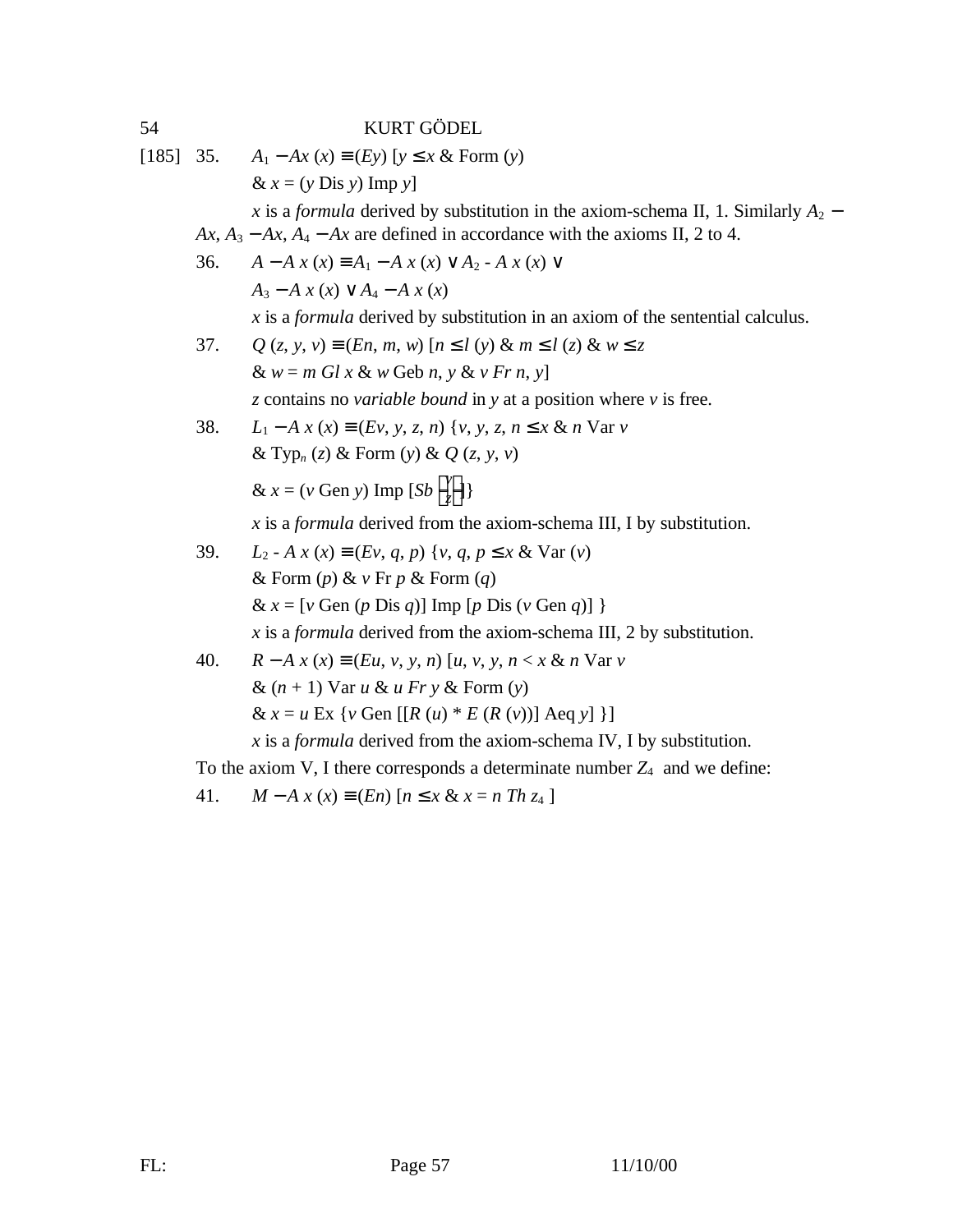42.  $A x (x) = Z - A x (x) \vee A - A x (x) \vee L_1 - A x (x) \vee L_2 - A x (x) \vee R - A x (x) \vee$  $M - A x(x)$ 

*x* is an *axiom*.

- 43. *Fl*  $(x \ y \ z) \equiv y = z$  Imp  $x \lor (E \ v)$  [ $v \le x \ & \text{Var}(v)$ ]  $\& x = v$  Gen y *x* is an *immediate consequence* of *y* and *z*.
- 44. *Bw*  $(x) \equiv (n) \{0 \le n \le l(x) \to A \times (n \text{ Gl } x) \}$  [186] ∨ (*E p*, *q*) [0 < *p*, *q* < *n* & *Fl* (*n Gl x*, *p Gl x*, *q Gl x*)]}  $& l(x) > 0$

*x* is a proof-schema (a finite series of *formulae*, of which each is either an axiom or an *immediate consequence* of two previous ones).

45.  $x B y \equiv Bw(x) \& [l(x)] G l x = y$ 

*x* is a *proof* of the *formula y*.

46. Bew  $(x) = (E y) y B x$ 

 $\bar{x}$  is a *provable formula*. [Bew  $(\bar{x})$  is the only one of the concepts 1-46 of which it cannot be asserted that it is recursive.]

The following proposition is an exact expression of a fact which can be vaguely formulated in this way: every recursive relation is definable in the system P (interpreted as to content), regardless of what interpretation is given to the formulae of P:

**Proposition V:** To every recursive relation  $R$  ( $x_1, \ldots, x_n$ ) there corresponds an *n*-place *relation-sign r* (with the *free variables*  $^{38}$   $u_1$ ,  $u_2$ , . . .  $u_n$ ) such that for every *n*-tuple of numbers  $(x_1 \ldots x_n)$  the following hold:

38 The variables  $u_1 \ldots u_n$  could be arbitrarily allotted. There is always e.g., an *r* with the free variables  $17, 19, 23...$  etc., for which  $(3)$  and  $(4)$  hold.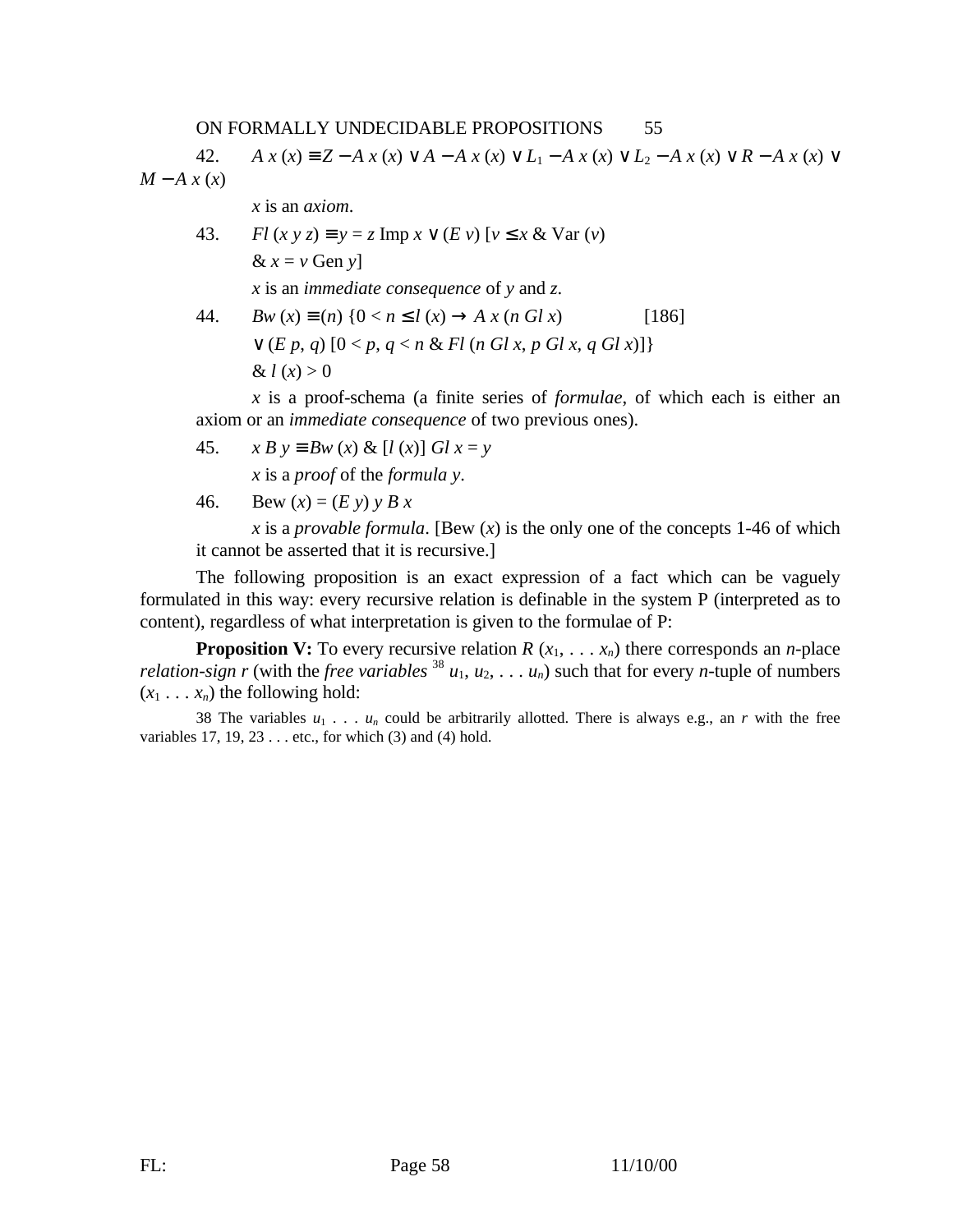$$
R(x_1 \ldots x_n) \to \text{Bew}\left[ Sb\left(r \frac{u_1 \ldots u_1}{Z(x_1) \ldots Z(x_n)}\right) \right] \tag{3}
$$
  

$$
R(x_1 \ldots x_n) \to \text{Bew}\left[\text{Neg } Sb\left(r \frac{u_1 \ldots u_1}{Z(x_1) \ldots Z(x_n)}\right) \right] \tag{4}
$$

We content ourselves here with indicating the proof of this proposition in outline, since it offers no difficulties of principle and is somewhat involved.<sup>39</sup> We prove the proposition for all relations *R* ( $x_1$  . . . *x<sub>n</sub>*) of the form:  $x_1 = \phi$  ( $x_2$  . . . *x<sub>n</sub>*) <sup>40</sup> (where  $\phi$  is a recursive function) and apply mathematical induction on the degree of φ. For functions of the first degree (i.e. constants and the function  $x + 1$ ) the proposition is trivial. Let  $\phi$  then be of degree *m*. It derives from functions of lower degree  $\phi_1 \ldots \phi_k$  by the operations of substitution or recursive definition. Since, by the inductive assumption, everything is already proved for  $\phi_1$ ...  $\phi_k$ , there exist corresponding relation-signs  $r_1$ ...  $r_k$  such that (3) and (4) hold. The processes of definition whereby  $\phi$  is derived from  $\phi_1 \ldots \phi_k$  (substitution and [187] recursive definition) can all be formally mapped in the system P. If this is done, we obtain from  $r_1 \ldots r_k$ a new relation sign  $r^{41}$ , for which we can readily prove the validity of (3) and (4) by use of the inductive assumption. A relation-sign *r*, assigned in this fashion to a recursive relation, <sup>42</sup> will be called recursive.

We now come to the object of our exercises:

39 Proposition V naturally is based on the fact that for any recursive relation *R*. it is decidable, for every *n*-tuple of numbers, from the axioms of the system P. whether the relation *R* holds or not.

40 From this there follows immediately its validity for every recursive relation, since any such relation is equivalent to  $0 = \phi(x_1, \ldots, x_n)$ , where  $\phi$  is recursive.

41 In the precise development of this proof, *r* is naturally defined, not by the roundabout route of indicating its content, but by its purely formal constitution.

42 Which thus, as regards content, expresses the existence of this relation.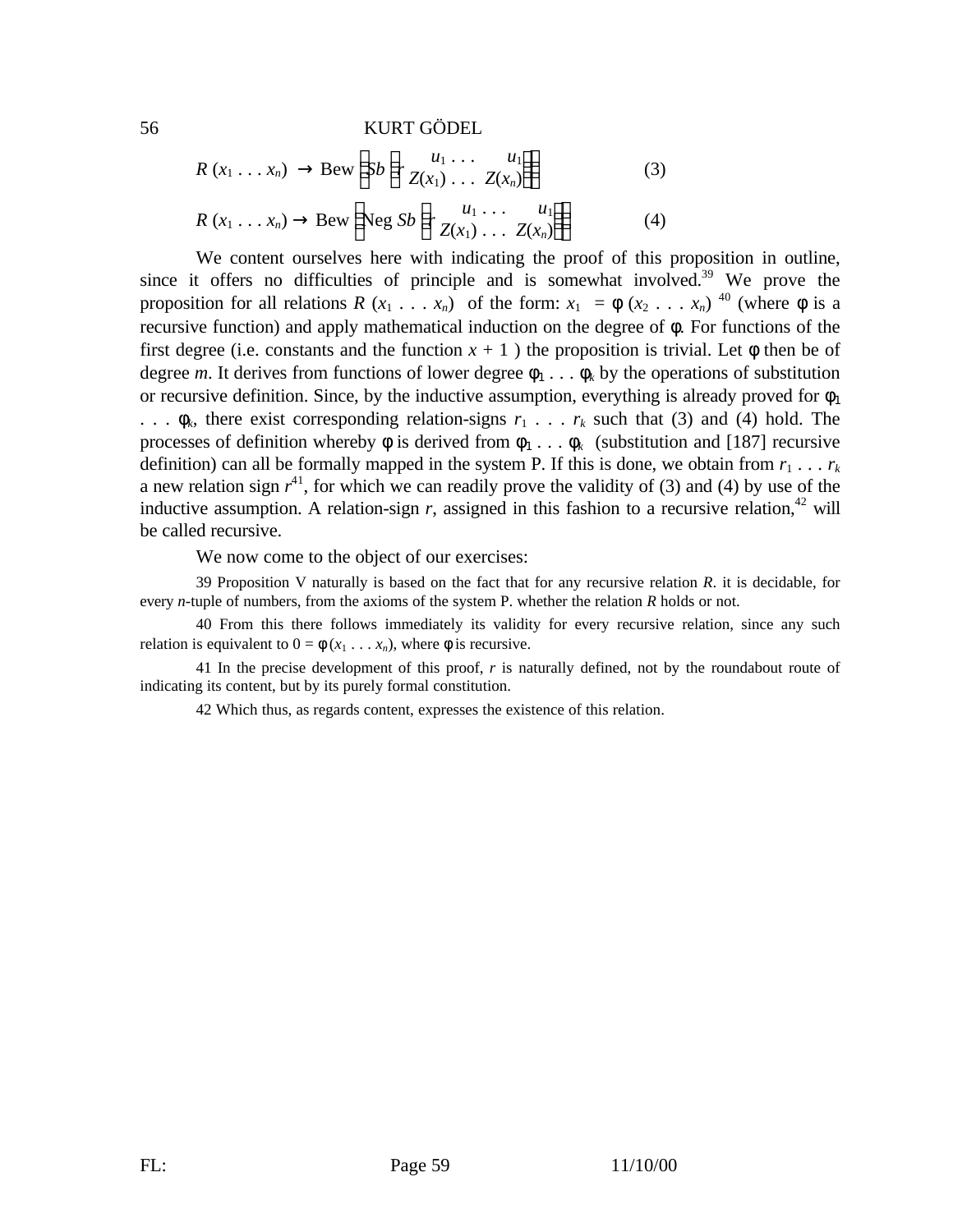Let *c* be any class of *formulae*. We denote by Flg (*c*) (set of consequences of *c*) the smallest set of *formulae* which contains all the *formulae* of *c* and all axioms, and which is closed with respect to the relation "*immediate consequence of*". *c* is termed ω-consistent, if there is no *class*-*sign* a such that:

(*n*) 
$$
[Sb\begin{pmatrix} v \\ aZ(n) \end{pmatrix} \varepsilon
$$
 Fig (*c*)] & [Neg(*v* Gen *a*)]  $\varepsilon$  Fig (*c*)

where *v* is the free variable of the *class*-*sign a*.

Every ω-consistent system is naturally also consistent. The converse, however, is not the case, as will be shown later.

The general result as to the existence of undecidable propositions reads:

**Proposition VI**: To every ω-consistent recursive class *c* of *formulae* there correspond recursive class-signs *r*, such that neither *v* Gen *r* nor Neg (*v* Gen *r*) belongs to Flg (*c*) (where *v* is the free variable of *r*).

Proof: Let *c* be any given recursive ω-consistent class of *formulae*. We define:

$$
Bw_c(x) \equiv (n) [n \le l (x) \rightarrow A x (n Gl x) \vee (n Gl x) \varepsilon c \vee
$$
  
(Ep, q) {0 < p, q < n & Fl (n Gl x, p Gl x, q Gl x)}]  
& l (x) > 0 (5)

(cf. the analogous concept 44)

$$
x B_c y \equiv B w_c (x) \& [l (x)] Gl x = y
$$
\n<sup>(6)</sup>

$$
Bew_c(x) \equiv (Ey) y B_c x \tag{6.1}
$$

(cf. the analogous concepts 45, 46)

The following clearly hold:

$$
(x) [Bewc (x) ~ x \in Fig (c)] \tag{7}
$$

$$
(x) [Bew (x) \rightarrow Bewc (x)] \tag{8}
$$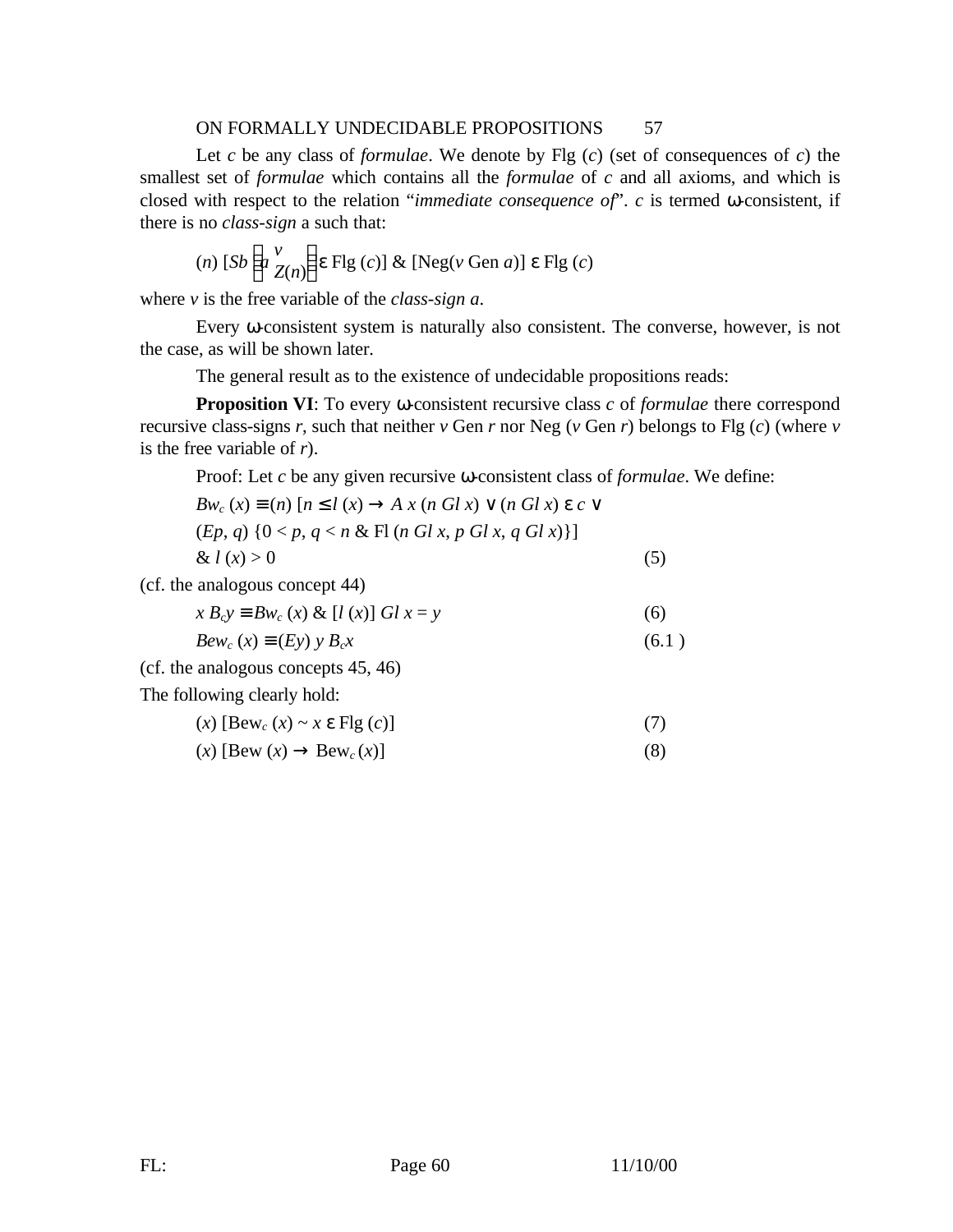[188] We now define the relation:

$$
Q(x, y) = x B_c \left[ Sb \left( y \frac{19}{Z(y)} \right) \right].
$$
 (8.1)

Since x  $B_c$  *y* [according to (6), (5)1 and *Sb*  $y \frac{19}{Z(y)}$ 19  $Z(y)$  (according to definitions 17, 31) are recursive, so also is  $Q(x, y)$ . According to Proposition V and (8) there is therefore a *relation*-*sign q* (with the free variables 17, 19) such that

$$
\overline{xB_c}\left[ Sb\left( y \frac{19}{Z(y)} \right) \right] \to \text{Bew}_c \left[ Sb\left( q \frac{17}{Z(x)} \frac{19}{Z(y)} \right) \right] \tag{9}
$$

$$
x B_c \left[ Sb \left( y \frac{19}{Z(y)} \right) \right] \to \text{Bew}_c \left[ \text{Neg } Sb \left( q \frac{17}{Z(x)} \frac{19}{Z(y)} \right) \right] \tag{10}
$$

We put

$$
p = 17 \text{ Gen } q \tag{11}
$$

(*p* is a *class*-*sign* with the *free variable* 19)

and

$$
r = Sb\left(q \frac{19}{Z(p)}\right) \tag{12}
$$

( $r$  is a recursive *class-sign* with the *free variable* 17).<sup>43</sup> Then

$$
Sb\left(p\frac{19}{Z(p)}\right) = Sb\left[\left[17 \text{ Gen } q\right] \frac{19}{Z(p)}\right)
$$
  
= 17 Gen  $Sb\left(q\frac{19}{Z(p)}\right)$  (13)  
= 17 Gen  $r^{44}$ 

43 *r* is derived in fact, from the recursive relation-sign *q* on replacement of a variable by a determinate number (*p*).

44 The operations Gen and *Sb* are naturally always commutative, wherever they refer to different variables.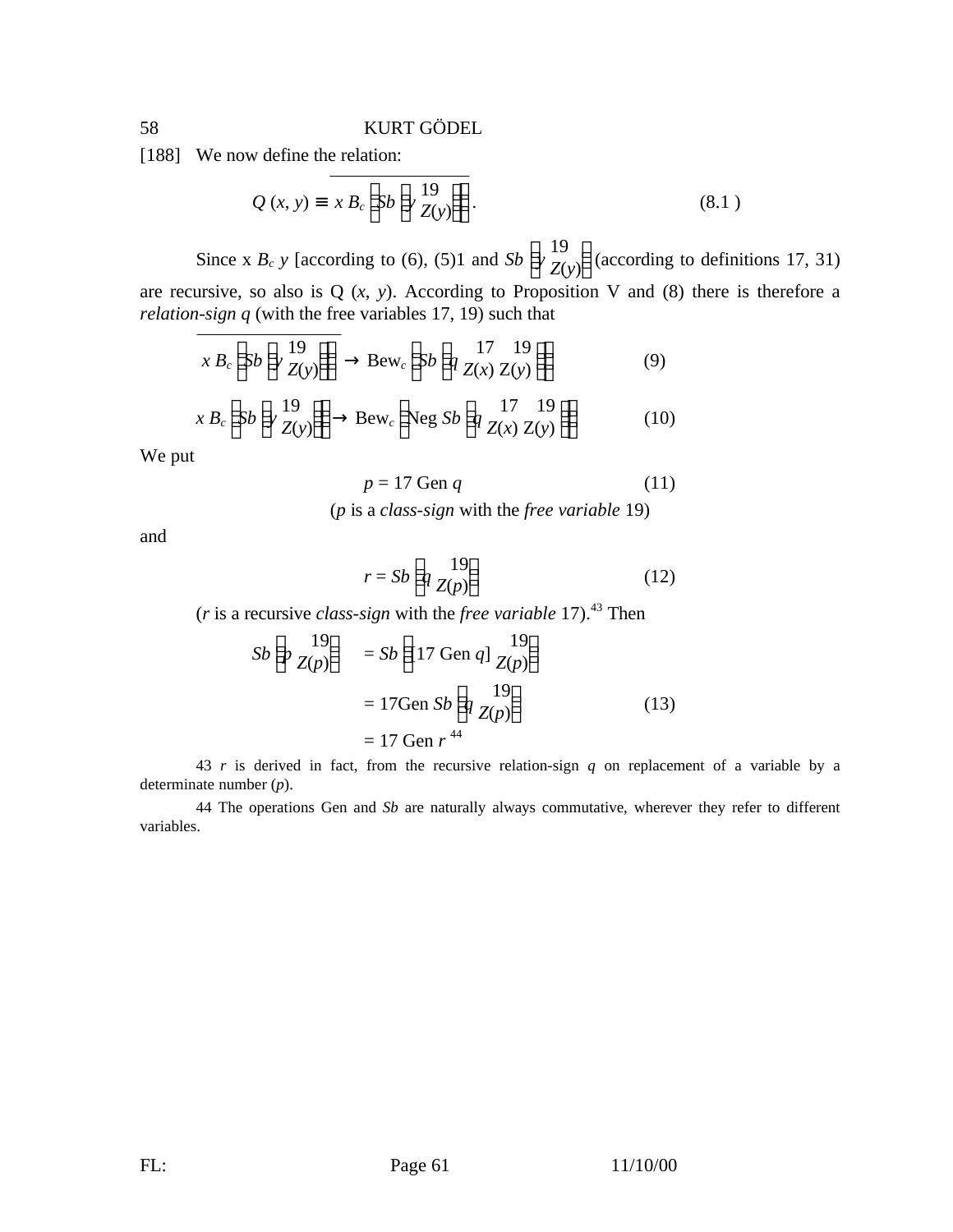[because of (11) and (12)] and furthermore:

$$
Sb\left(q\frac{17}{Z(x)}\frac{19}{Z(p)}\right) = Sb\left(r\frac{17}{Z(x)}\right) \tag{14}
$$

[according to (12)]. If now in (9) and (10) we substitute *p* for *y*, we find, in virtue of (13) and ( 14):

$$
x B_c (17 \text{ Gen } r) \rightarrow \text{Bew}_c \left[ Sb \left( r \frac{17}{Z(x)} \right) \right]
$$
 (15)  

$$
x B_c (17 \text{ Gen } r) \rightarrow \text{Bew}_c \left[ \text{Neg } Sb \left( r \frac{17}{Z(x)} \right) \right]
$$
 (16)

Hence: [189]

1. 17 Gen *r* is not *c*-*provable*. <sup>45</sup> For if that were so, there would (according to 6.1 ) be an *n* such that  $n B_c$  (17 Gen *r*). By (16) it would therefore be the case that:

$$
Bew_c\bigg[Neg Sb\bigg(r\frac{17}{Z(n)}\bigg)\bigg]
$$

while—on the other hand—from the *c*-*provability* of 17 Gen *r* there follows also that of *Sb*  $\bigg($  $\begin{pmatrix} 17 \\ Z(n) \end{pmatrix}$ 17  $Z(n)$  *c* would therefore be inconsistent (and, *a fortiori*, ω-inconsistent).

2. Neg (17Gen *r*) is not *c*-*provable*. Proof: As shown above, 17 Gen *r* is not *c*-*provable*, i.e. (according to 6.1) the following holds: (*n*) *n*  $B_c$  (17 Gen *r*). Whence it follows, by (15), that  $(n)$  Bew<sub>c</sub>  $Sb\left(r\frac{17}{Z(n)}\right)$  $\begin{pmatrix} 17 \\ Z(n) \end{pmatrix}$ 17  $Z(n)$ . which together with Bew<sub>c</sub> [Neg(17Gen *r*)] would conflict with the ω-consistency of *c*.

17 Gen *r* is therefore undecidable in *c*, so that Proposition Vl is proved.

45 "*x* is *c*-*provable*" signifies:  $x \in$  Flg (*c*), which, by (7), states the same as Bew<sub>*c*</sub> (*x*).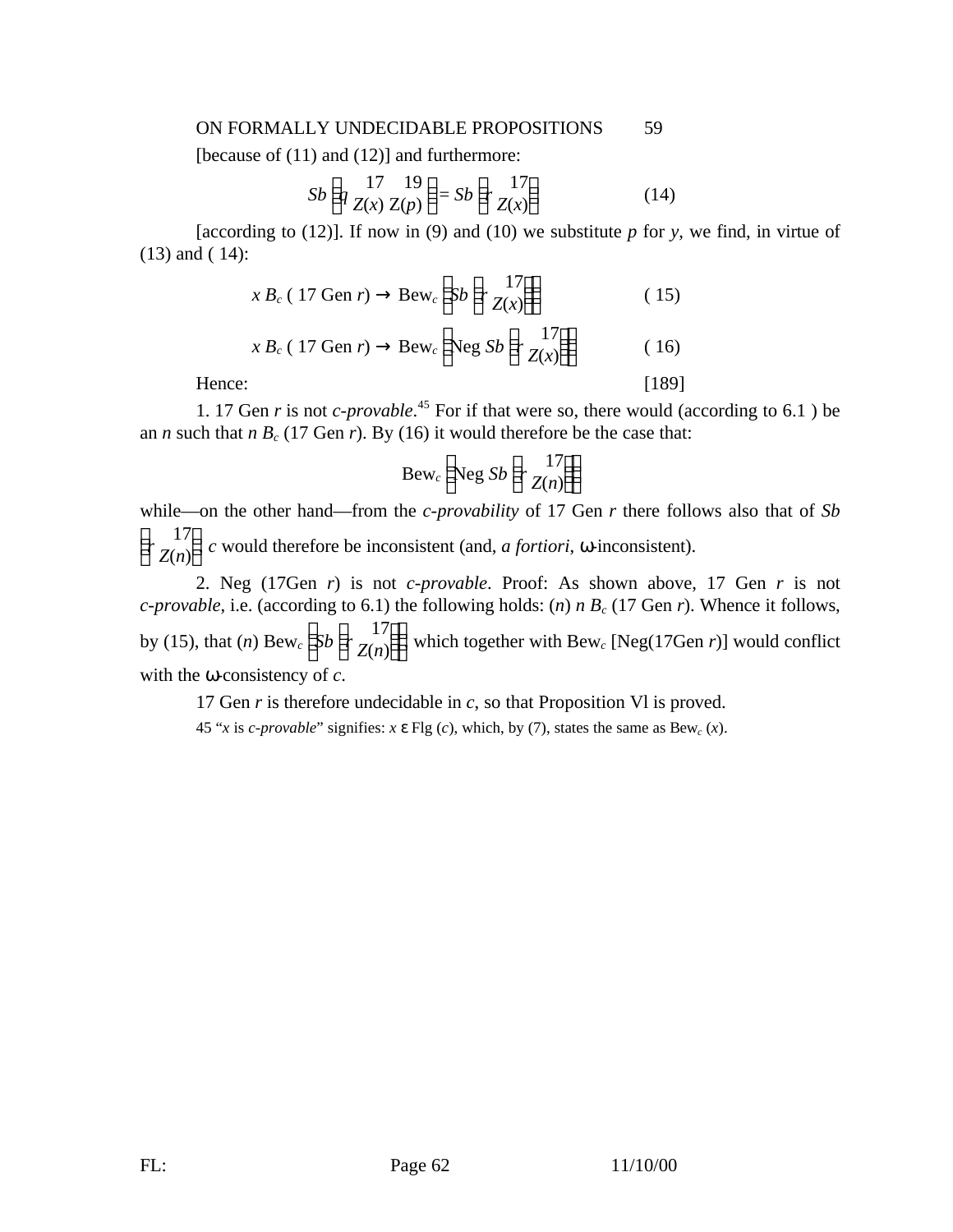One can easily convince oneself that the above proof is constructive,  $45a$  i.e. that the following is demonstrated in an intuitionistically unobjectionable way: Given any recursively defined class *c* of *formulae*: If then a formal decision (in *c*) be given for the (effectively demonstrable) propositional formula 17 Gen *r*, we can effectively state:

1. A *proof* for Neg (17 Gen *r*).

2. For any given *n*, a *proof* for  $Sb$  $\frac{17}{r}$ <br> $\frac{17}{Z(n)}$ 17  $Z(n)$  i.e. a formal decision of 17 Gen *r* would lead to the effective demonstrability of an ω-inconsistency.

We shall call a relation (class) of natural numbers  $R$  ( $x_1$  . . .  $x_n$ ) **calculable** [*entscheidungsdefinit*], if there is an *n*-place *relation*-*sign r* such that (3) and (4) hold (cf. Pro position V). In particulars therefore, by Proposition V, every recursive relation is calculable. Similarly, a *relation*-*sign* will be called **calculable**, if it be assigned in this manner to a calculable relation. It is, then, sufficient for the existence of undecidable propositions, to assume of the class  $c$  that it is  $\omega$ -consistent and calculable. For the property of being calculable carries over from *c* to *x*  $B_c$ *y* (cf. (5), (6)) [190] and to Q (*x*, *y*) (cf. 8.1), and only these are applied in the above proof. The undecidable proposition has in this case the form  $\nu$  Gen  $r$ , where *r* is a calculable *class*-*sign* (it is in fact enough that *c* should be calculable in the system extended by adding *c*).

If, instead of  $\omega$ -consistency, mere consistency as such is assumed for  $c$ , then there follows, indeed, not the existence of an undecidable proposition, but rather the existence of a property (*r*) for which it is possible neither to provide a counter-example nor to prove that it holds for all numbers.

45a Since all existential assertions occurring in the proof are based on Proposition V, which, as can easily be seen, is intuitionistically unobjectionable.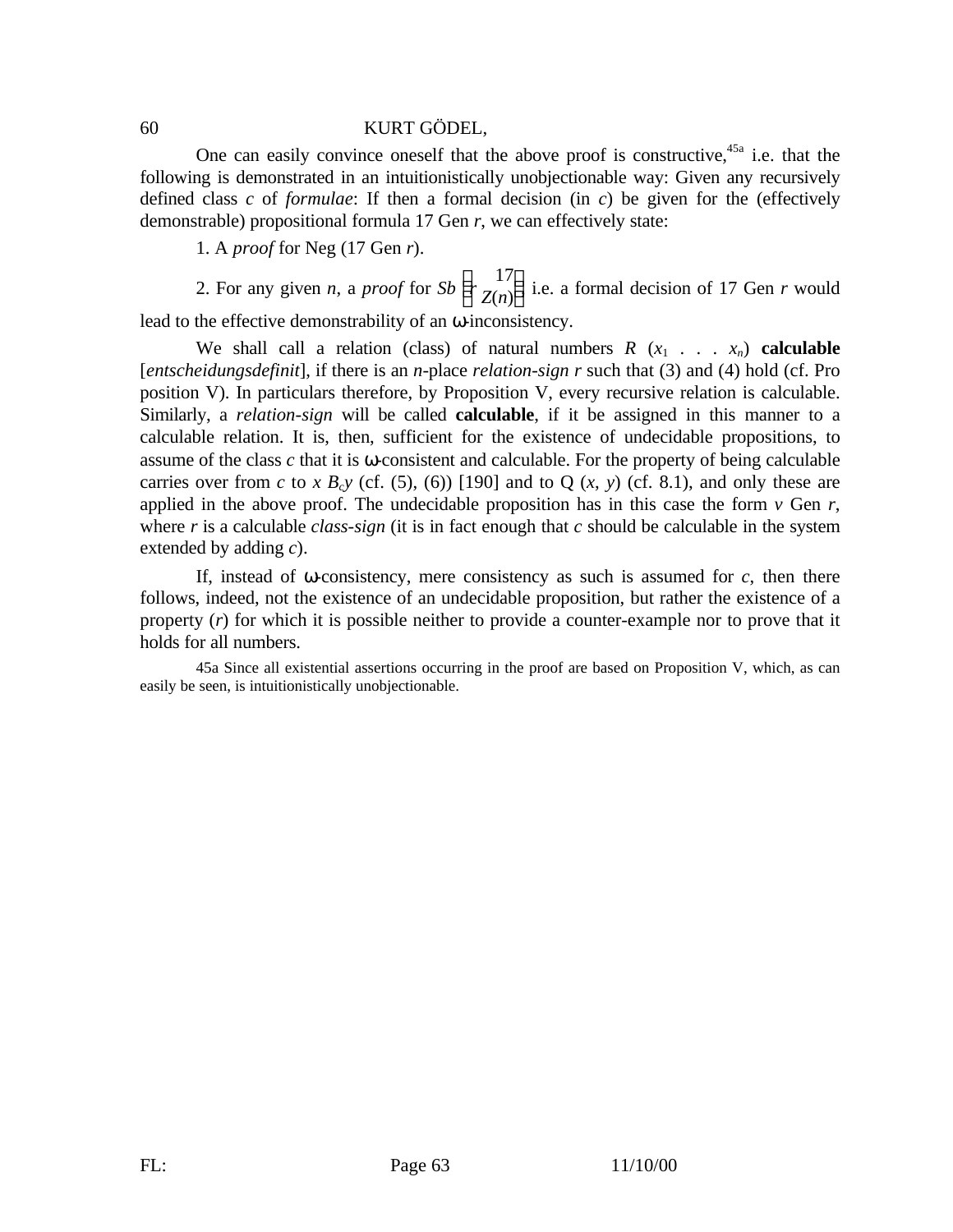For, in proving that 17 Gen *r* is not *c*-*provable*, only the consistency of *c* is employed (cf. p. 59) and from  $\overline{Bew_c}$  (17 Gen *r*) it follows, according to (15), that for every number *x*, *Sb*  $\Big($  $\frac{17}{r}$ <br>*r Z*(*x*) 17  $\begin{bmatrix} 17 \\ Z(x) \end{bmatrix}$  is *c*-*provable*, and hence that Neg *Sb*  $\begin{pmatrix} 17 \\ Z(x) \end{pmatrix}$ 17  $Z(x)$  is not *c*-*provable* for any number.

By adding Neg (17Gen *r*) to *c*, we obtain a consistent but not ω-consistent class of formulae *c*'. *c*' is consistent, since otherwise 17 Gen *r* would be *c*-*provable*. *c*' is not how ever ω-consistent, since in virtue of Bew*c* (17 Gen *r*) and

(15) we have: (x) Bew<sub>c</sub> Sb
$$
\left(r \frac{17}{Z(x)}\right)
$$
 and so *a fortiori*:  
(x) Bew<sub>c'</sub> Sb $\left(r \frac{17}{Z(x)}\right)$  and on the other hand, naturally: Bew<sub>c</sub> [Neg (17 Gen *r*)].<sup>46</sup>

A special case of Proposition VI is that in which the class *c* consists of a finite number of formulae (with or without those derived therefrom by *type*-*lift*). Every finite class a is naturally recursive. Let a be the largest number contained in a. Then in this case the following holds for *c*:

$$
x \in c \sim (Em, n) [m \le x \& n \le a \& n \in a \& x = m Th n]
$$

*c* is therefore recursive. This allows one, for example, to conclude that even with the help of the axiom of choice (for all types), or the generalized continuum hypothesis, not all propositions are decidable, it being assumed that these hypotheses are ω-consistent.

In the proof of Proposition VI the only properties of the system P employed were the following:

46 Thus the existence of consistent and not ω-consistent *c*'s can naturally be proved only on the assumption that, in general, consistent *c*'s do exist (i.e. that P is consistent).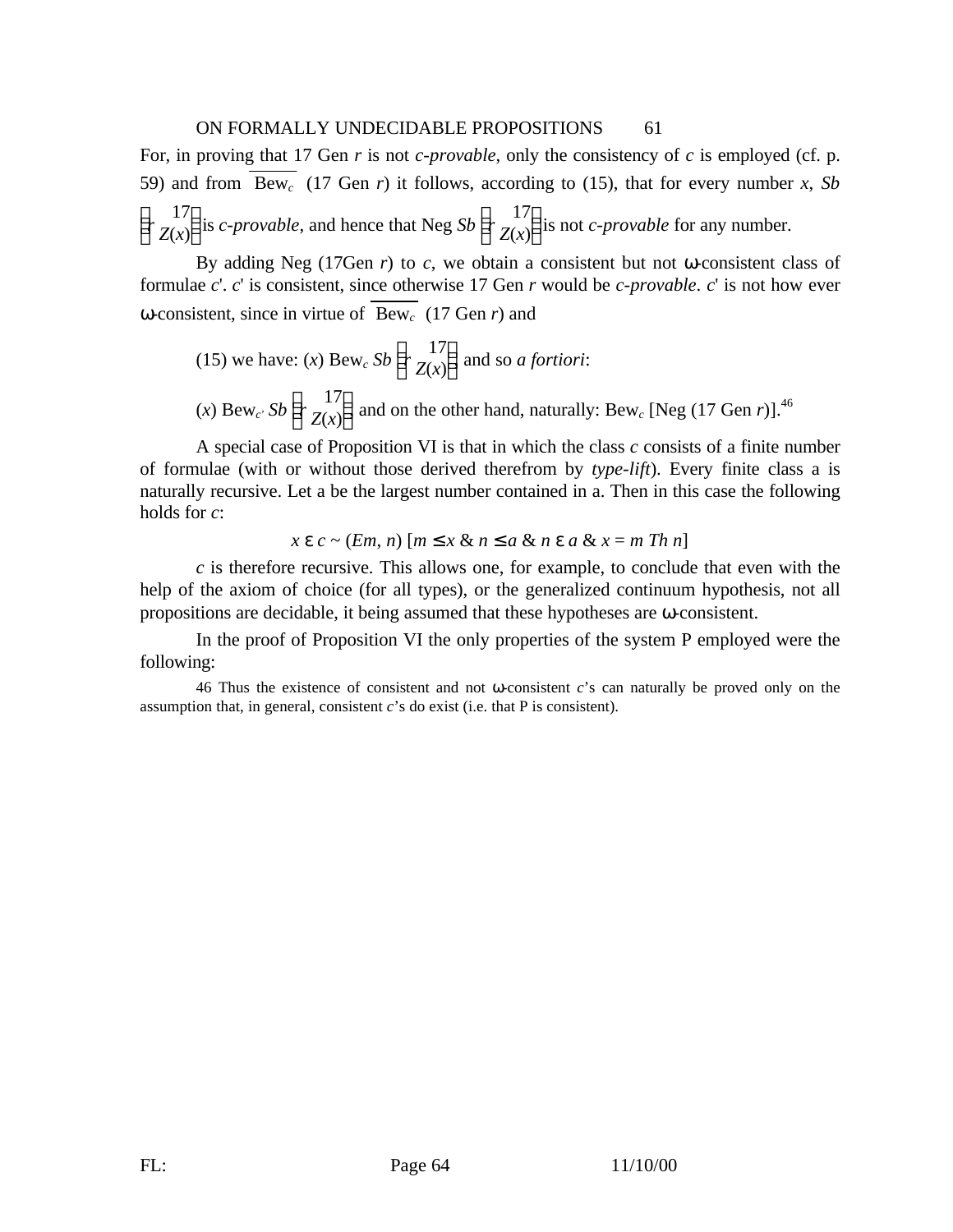1. The class of axioms and the rules of inference (i.e. the relation "immediate consequence of") are recursively definable (as soon as the basic signs are replaced in any fashion by natural numbers).

2. Every recursive relation is definable in the system P (in the sense of Proposition V).

Hence in every formal system that satisfies assumptions 1 and 2 and is  $\omega$ -consistent, undecidable propositions exist of the form  $(x) F(x)$ , where *F* is a recursively defined property of natural numbers, and so too in every extension of such [191] a system made by adding a recursively definable Inconsistent class of axioms. As can be easily confirmed, the systems which satisfy assumptions I and 2 include the Zermelo-Fraenkel and the v. Neumann axiom systems of set theory, $47$  and also the axiom system of number theory which consists of the Peano axioms, the operation of recursive definition [according to schema (2)3] and the logical rules.<sup>48</sup> Assumption 1 is in general satisfied by every system whose rules of inference are the usual ones and whose axioms (like those of P) are derived by substitution from a finite number of schemata.<sup>48a</sup>

47 The proof of assumption 1 is here even simpler than that for the system P, since there is only one kind of basic variable (or two for J. v. Neumann).

48 Cf. Problem III in D. Hilbert's lecture: 'Probleme der Grundlegung der Mathematik', *Math*. *Ann*. 102.

48a The true source of the incompleteness attaching to all formal systems of mathematics, is to be found—as will be shown in Part II of this essay—in the fact that the formation of ever higher types can be continued into the transfinite (cf. D. Hilbert, 'Über das Unendliche' *Math*. *Ann*. 95, p. 184), whereas in every formal system at most denumerably many types occur. It can be shown, that is, that the undecidable propositions here presented always become decidable by the adjunction of suitable higher types (e.g. of type ω for the system P). A similar result also holds for the axiom system of set theory.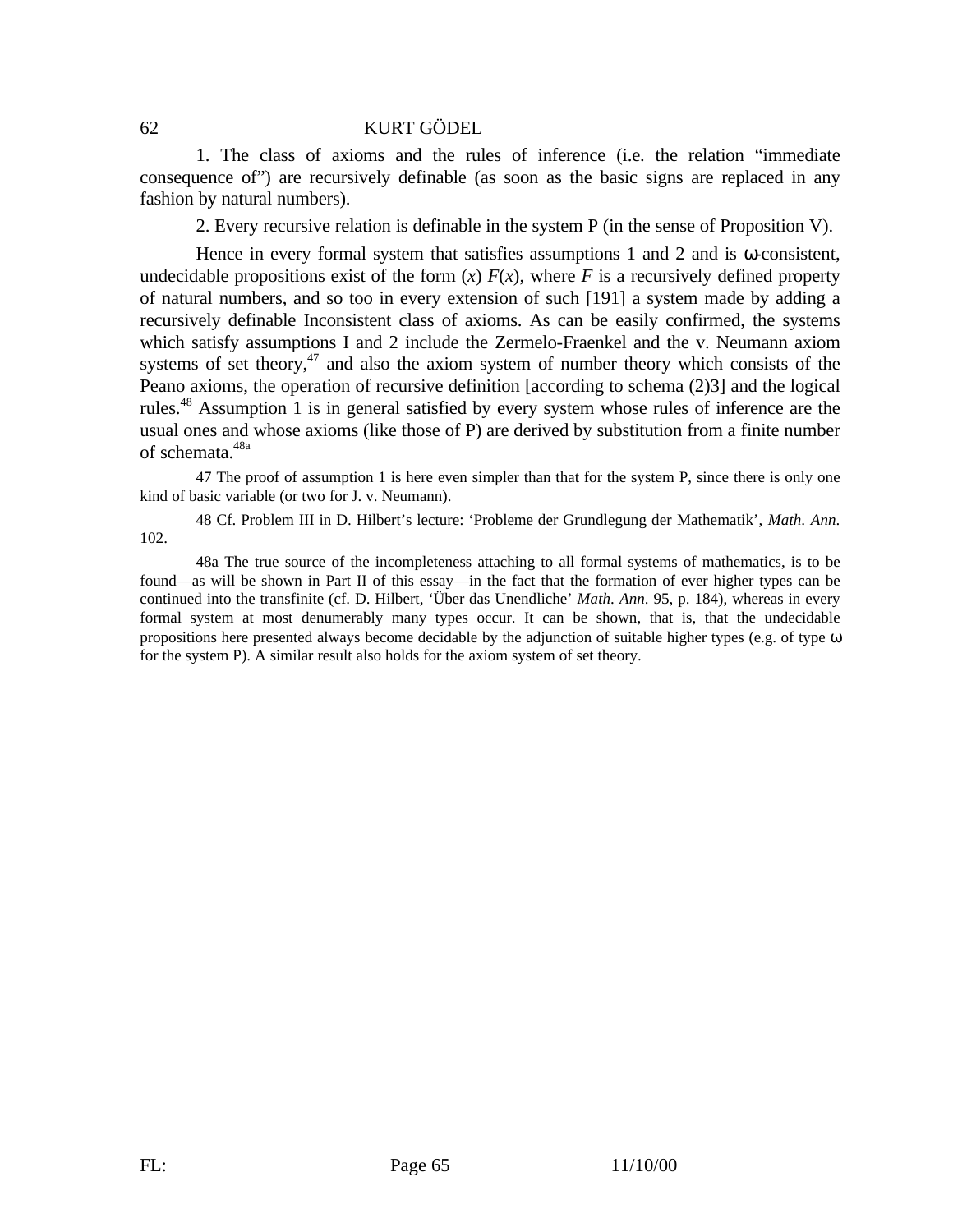3

From Proposition VI we now obtain further consequences and for this purpose give the following definition:

A relation (class) is called arithmetical, if it can be defined solely by means of the concepts +,  $\cdot$  [addition and multiplication, applied to natural numbers]<sup>49</sup> and the logical constants  $\vee$ ,  $(x)$ ,  $=$ , where  $(x)$  and  $=$  are to relate only to natural numbers.<sup>50</sup> The concept of "arithmetical proposition" is defined in a corresponding way. In particular the relations "greater" and "congruent to a modulus" are arithmetical, since

$$
x > y \sim (\overline{Ez}) [y = x + z]
$$
  

$$
x \equiv y \pmod{n} \sim (Ez) [x = y + z \cdot n \vee y = x + z \cdot n]
$$

We now have:

**Proposition VII**: Every recursive relation is arithmetical.

We prove this proposition in the form: Every relation of the form  $x_0 = \phi(x_1 \dots x_n)$ , where  $\phi$  is recursive, is arithmetical, and apply mathematical induction on the degree of  $\phi$ . Let  $\phi$  be of degree *s* (*s* > 1). Then either

1. 
$$
\phi(x_1 \ldots x_n) = \rho [\chi_1(x_1 \ldots x_n),
$$
  
\n
$$
\chi_2(x_1 \ldots x_n) \ldots \chi_m(x_1 \ldots x_n)]
$$
 [192]

(where ρ and all the χ's have degrees smaller than *s*) or

2. 
$$
\phi (0, x_2 ... x_n) = \psi [\chi_1 (x_2 ... x_n)
$$
  
 $\phi (k + 1, x_2 ... x_n) = \mu [k, \phi (k, x_2 ... x_n), x_2 ... x_n]$ 

(where ψ, μ are of lower degree than *s*).

49 Here, and in what follows, zero is always included among the natural numbers.

50 The definiens of such a concept must therefore be constructed solely by means of the signs stated, variables for natural numbers *x*, *y* . . . and the signs 0 and 1 (function and set variables must not occur). (Any other number-variable may naturally occur in the prefixes in place of *x*.)

53 It is not of course necessary that all  $x_1 \ldots x_n$  should actually occur in  $x_i$  [cf. the example in footnote 27].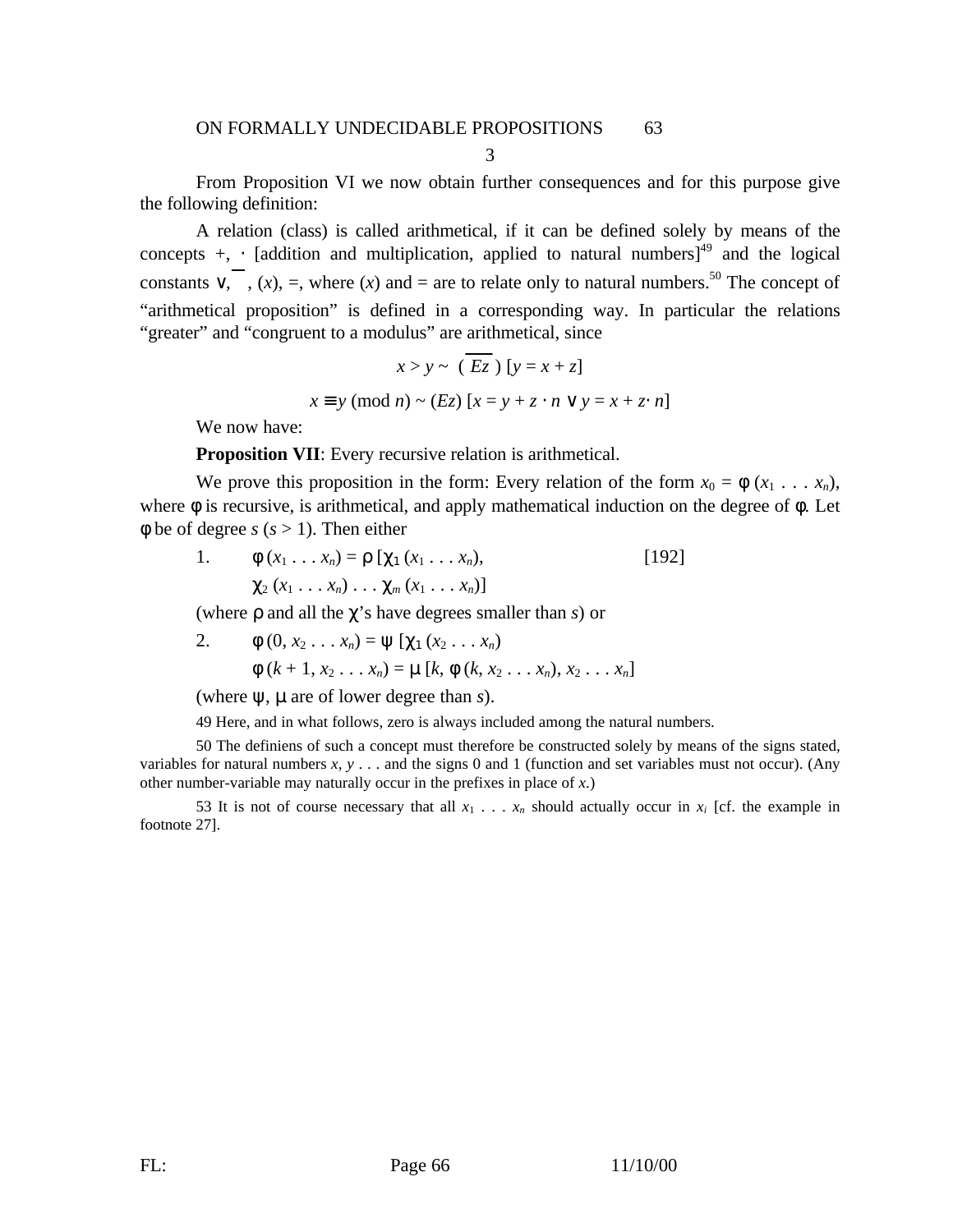In the first case we have:

$$
x_0 = \phi (x_1 \ldots x_n) \sim (Ey_1 \ldots y_m) [R (x_0 y_1 \ldots y_m) & S_1 (y_1, x_1 \ldots x_n) & \ldots & S_m (y_m, x_1 \ldots x_n)],
$$

where  $R$  and  $S$ ; are respectively the arithmetical relations which by the inductive assumption exist, equivalent to  $x0 = \rho$  ( $y_1 \ldots y_m$ ) and  $y = \chi_i(x_1 \ldots x_n)$ . In this case, therefore,  $x_0 = \phi(x_1)$ .  $(x, x_n)$  is arithmetical.

In the second case we apply the following procedure: The relation  $x_0 = \phi(x_1 \dots x_n)$ can be expressed with the help of the concept "series of numbers"  $(f)^{52}$  as follows:

$$
x_0 = \phi (x_1 \dots x_n) \sim (Ef) \{f_0 = \psi (x_2 \dots x_n) \& (k) [k < x_1 \rightarrow f_{k+1} \sim = \sim (k, f_k, x_2 \dots x_n)] \& x_0 = f_{x_1}
$$

If S(*y*,  $x_2$  . . .  $x_n$ ) and T(*z*,  $x_1$  . . .  $x_{n+1}$ ) are respectively the arithmetical relations which by the inductive assumption exist—equivalent to

$$
y = \psi(x_2 \ldots x_n) \text{ and } z = \mu(x_1 \ldots x_{n+1}),
$$

the following then holds:

$$
x_0 = \phi (x_1 \dots x_n) \sim (Ef) \{S (f_0, x_2 \dots x_n) \\ \& (k) [k < x_1 \rightarrow T(f_{k+1}, k, f_k, x_2 \dots x_n)] \\ \& x_0 = f_{x_1} \} (17)
$$

We now replace the concept "series of numbers" by "pair of numbers", by assigning to the number pair *n*, *d* the number series  $f^{(n,d)}(f^{(n,d)} = [n]_{1+(k+1)d}$ , where  $[n]_p$  denotes the smallest non-negative residue of *n* modulo *p*.

52  $f$  signifies here a variable, whose domain of values consists of series of natural numbers.  $f_k$  denotes the  $k + 1$ -th term of a series  $f(f_0)$  being the first).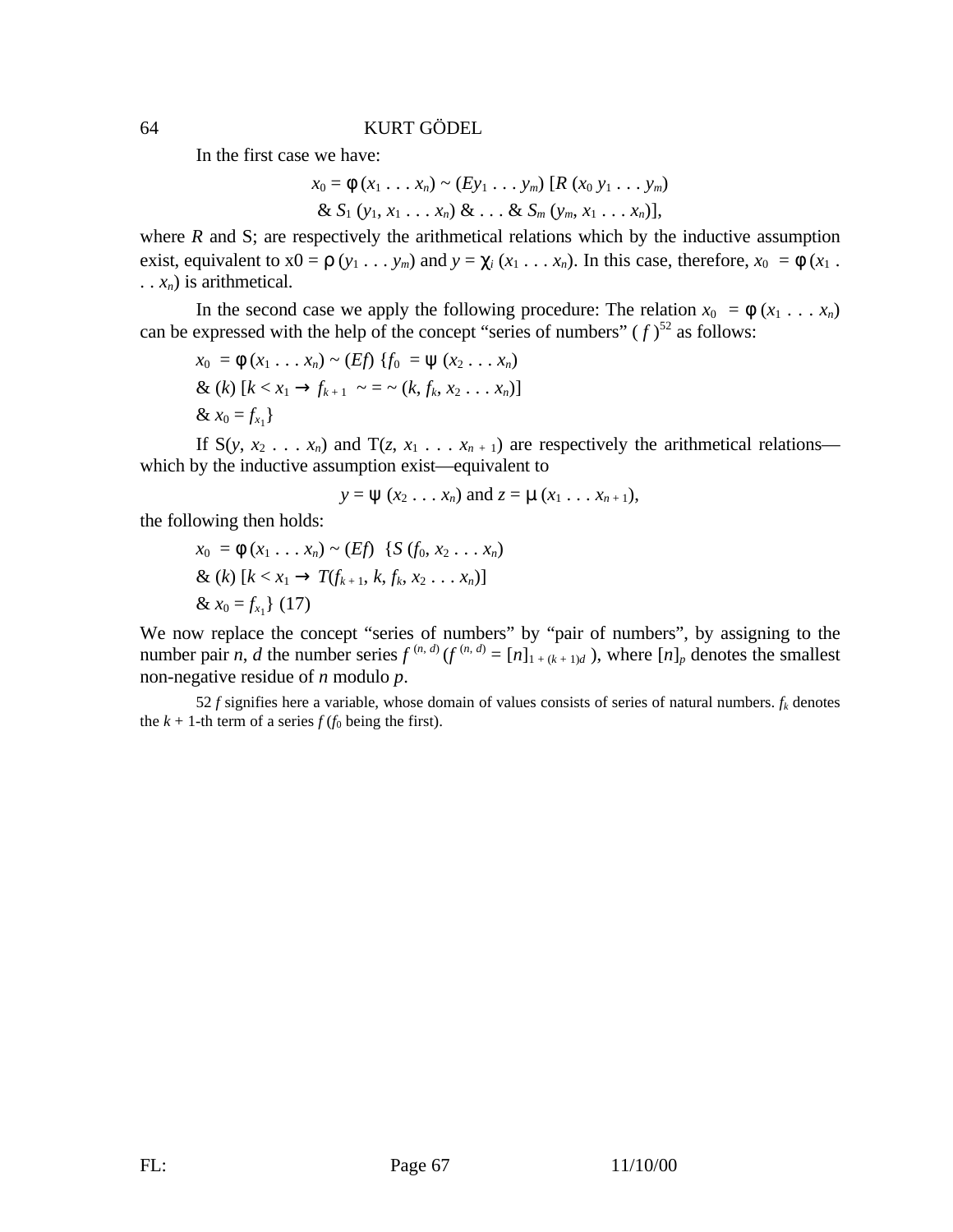We then have the following:

Lemma 1: If *f* is any series of natural numbers and *k* any natural number, then there exists a pair of natural numbers *n*, *d*, such that  $f^{(n,d)}$  end  $f$  agree in the first  $k$  terms.

Proof: Let I be the largest of the numbers  $k, f_0, f_1 \ldots f_{k-1}$ .

Let *n* be so determined that

$$
n = f_i \, (mod \, (1 + (i + 1)l!))
$$
 for  $i = 0, 1 \ldots k - 1$ 

which is possible, since every two of the numbers  $1 + (i + 1)l!$  [193]

 $(0, 1, \ldots, k-1)$  are relatively prime. For a prime number contained in two of these numbers would also be contained in the difference  $(i_1 - i_2)$  *l*! and therefore, because  $[i_1 - i_2] < l$ , in *l*!, which is impossible. The number pair *n*, *l*! thus accomplishes what is required.

Since the relation  $x = [n]_p$  is defined by  $x \equiv n \pmod{p}$  &  $x < p$  and is therefore arithmetical, so also is the relation  $P(x_0, x_1 \ldots x_n)$  defined as follows:

$$
P (x_1 \ldots x_n) = (En, d) \{ S ([n]_{d+1}, x_2 \ldots x_n)
$$
  
& (k)  $[k < x_1 \rightarrow T ([n]_{1+d(k+2)}, k, [n]_{1+d(k+1)}, x_2 \ldots x_n)]$  &  $x_0 = [n]_{1+d(x_1+1)}$ 

which, according to (17) and Lemma 1, is equivalent to  $x_0 = \phi(x_1 \dots x_n)$  (we are concerned with the series *f* in (17) only in its course up to the  $x_1 + 1$ -th term). Thereby Proposition VII is proved.

According to Proposition VII there corresponds to every problem of the form  $(x) F(x)$ (*F* recursive) an equivalent arithmetical problem, and since the whole proof of Proposition VII can be formalized (for every specific *F*) within the system P, this equivalence is provable in P. Hence:

**Proposition VIII**: In every one of the formal systems<sup>53</sup> referred to in Proposition VI there are undecidable arithmetical propositions.

53 These are the ω-consistent systems derived from P by addition of a recursively definable class of axioms.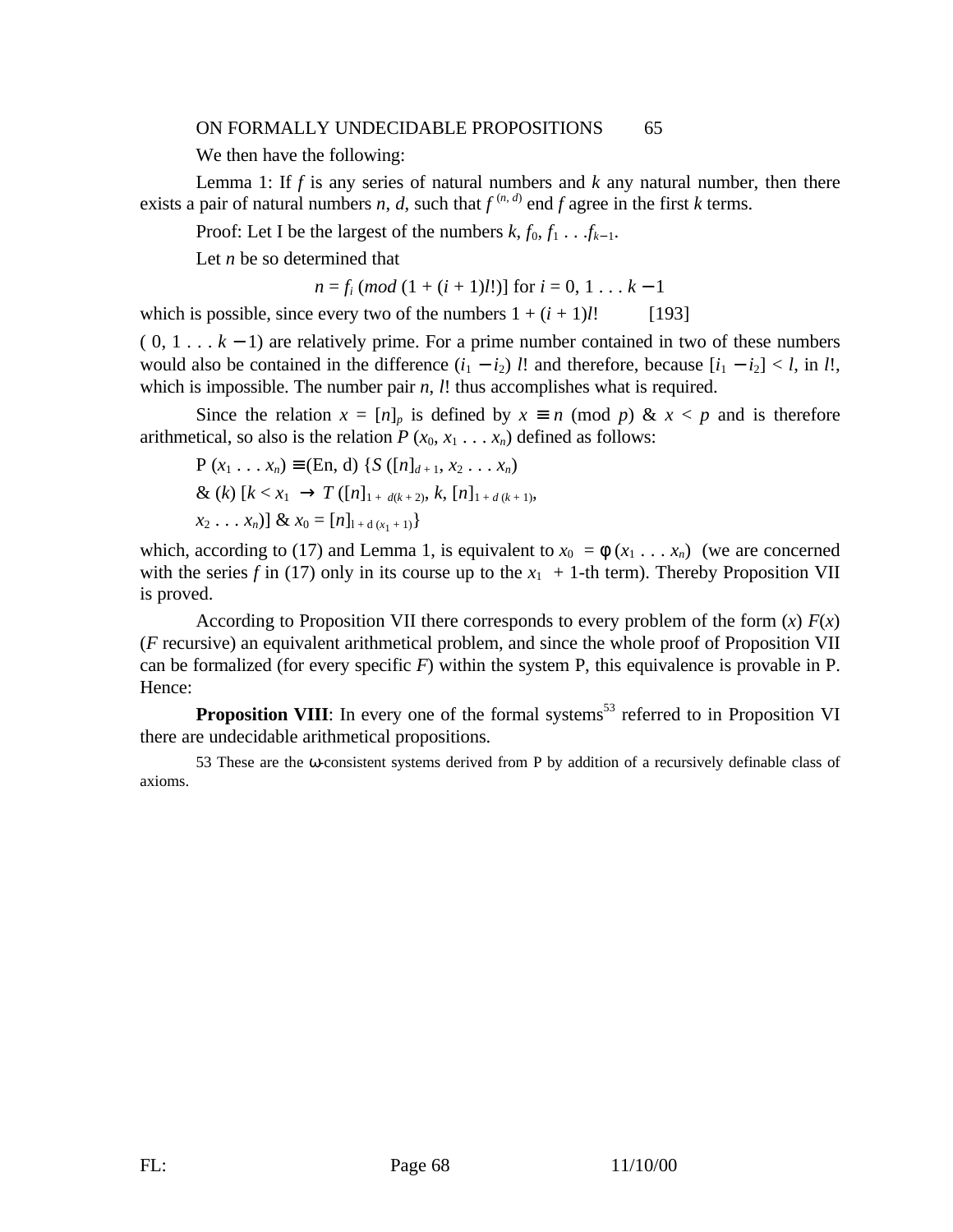The same holds (in virtue of the remarks at the end of Section 3) for the axiom system of set theory and its extensions by ω-consistent recursive classes of axioms.

We shall finally demonstrate the following result also:

**Proposition IX**: In all the formal systems referred to in Proposition  $VI^{53}$  there are undecidable problems of the restricted predicate calculus<sup>54</sup> (i.e. formulae of the restricted predicate calculus for which neither universal validity nor the existence of a counter-example is provable). $55$ 

[194] This is based on

**Proposition X**: Every problem of the form  $(x)$   $F(x)$  (*F* recursive) can be reduced to the question of the satisfiability of a formula of the restricted predicate calculus (i.e. for every recursive *F* one can give a formula of the restricted predicate calculus, the satisfiability of which is equivalent to the validity of  $(x) F(x)$ .

We regard the restricted predicate calculus (r.p.c.) as consisting of those formulae which are constructed out of the basic signs:  $\overline{\phantom{a}}$ ,  $\vee$ ,  $(x)$ ,  $\overline{\phantom{a}}$ ,  $\overline{\phantom{a}}$ ,  $\vee$ ,  $(x)$ ,  $\overline{\phantom{a}}$ ,  $\overline{\phantom{a}}$ ,  $\overline{\phantom{a}}$ ,  $\overline{\phantom{a}}$ ,  $\overline{\phantom{a}}$ ,  $\overline{\phantom{a}}$ ,  $\overline{\phantom{a}}$ ,  $\overline{\phantom{a}}$ ,  $\overline{\phant$ (*x*),  $G(x, y)$ ,  $H(x, y, z)$ ... (property and relation variables)<sup>56</sup> where (*x*) and = may relate only to individuals. To these signs we add yet a third kind of variables  $\phi(x)$ ,  $\psi(x, y)$ ,  $\chi(x, y, z)$  etc. which represent object functions; i.e.

54 Cf. Hilbert-Ackermann, *Grundzüge der theoretischen Logik*. In the system P, formulae of the restricted predicate calculus are to be understood as those derived from the formulae of the restricted predicate calculus of PM on replacement of relations by classes of higher type, as indicated on p. 42.

55 In my article 'Die Vollständigkeit der Axiome des logischen Funktionenkalküls', *Monatsh*. *F*. *Math*. *u*. *Phys*. XXXVII, 2, I have shown of every formula of the restricted predicate calculus that it is either demonstrable as universally valid or else that a counter-example exists, but in virtue of Proposition IX the existence of this counter-example is not always demonstrable (in the formal systems in question).

56 D. Hilbert and W. Ackermann, in the work already cited, do not include the sign = in the restricted predicate calculus. But for every formula in which the sign = occurs, there exists a formula without this sign, which is satisfiable simultaneously with the original one (cf. the article cited in footnote 55).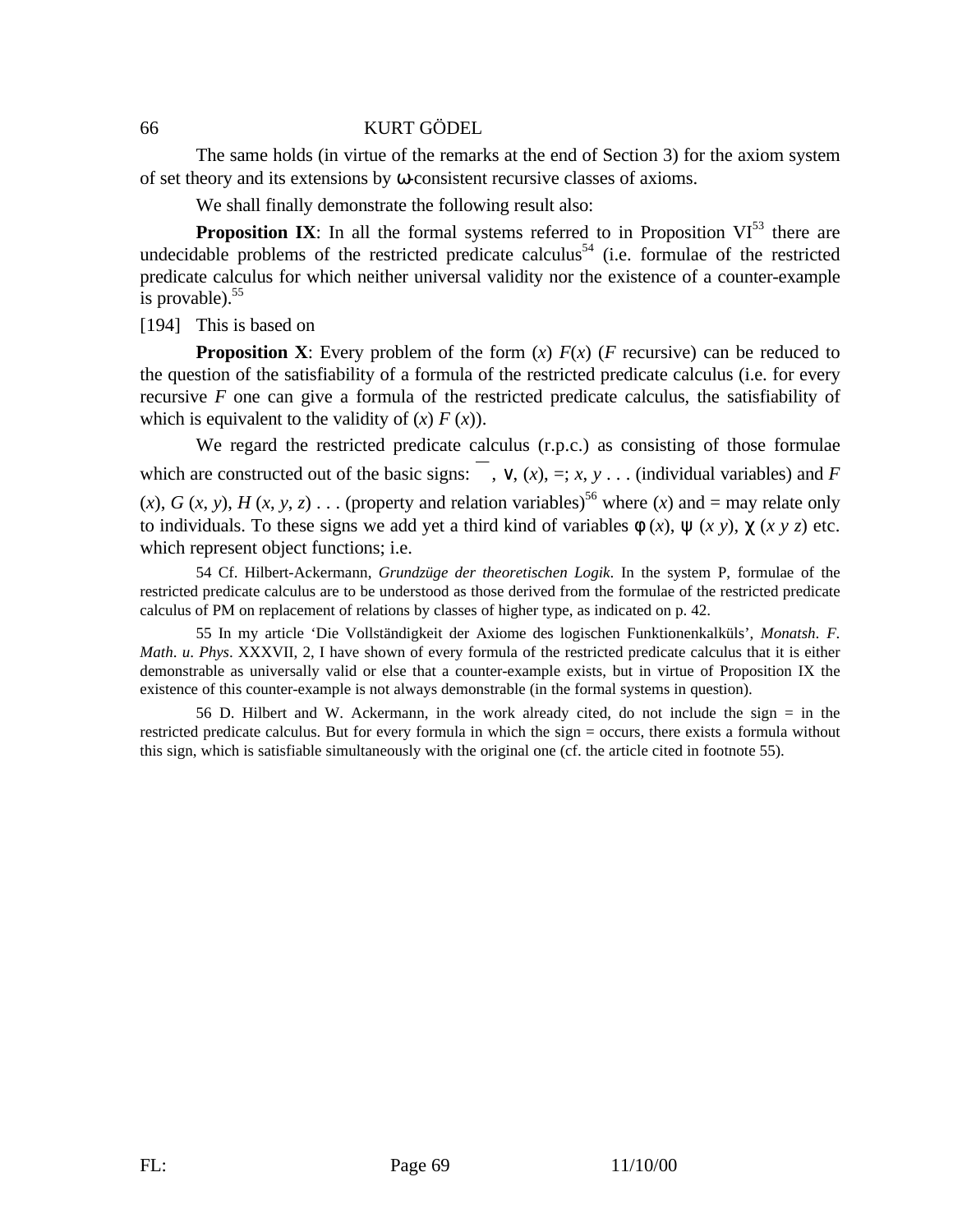$\phi(x)$ ,  $\psi(x, y)$ , etc. denote one-valued functions whose arguments and values are individuals.<sup>57</sup> A formula which, besides the first mentioned signs of the r.p.c., also contains variables of the third kind, will be called a formula in the wider sense  $(i.w.s.)$ <sup>58</sup>. The concepts of "satisfiable" and "universally valid" transfer immediately to formulae i.w.s. and we have the proposition that for every formula i.w.s. A we can give an ordinary formula of the r.p.c. *B* such that the satisfiability of *A* is equivalent to that of *B*. We obtain *B* from *A*, by replacing the variables of the third kind  $\phi(x)$ ,  $\psi(x y)$ ... appearing in *A* by expressions of the form (ι *z*) *F* (*z x*), (ι *z*) *G*  $(z, x, y)$ ..., by eliminating the "descriptive" functions on the lines of PM I  $*$  14, and by logically multiplying<sup>59</sup> the resultant formula by an expression, which states that all the  $F. G.$ ... substituted for the  $\phi$ ,  $\psi$ ... are strictly one-valued with respect to the first empty place.

We now show, that for every problem of the form  $(x) F(x)$  (*F* recursive) there is an equivalent concerning the satisfiability of a formula i.w.s., from which Proposition X follows in accordance with what has just been said.

Since *F* is recursive, there is a recursive function  $\Phi(x)$  such that  $F(x) \sim [\Phi(x) = 0]$ , and for  $\Phi$  there is a series of functions  $\Phi_1, \Phi_2, \ldots, \Phi_n$ , such that In = 4', All (X) = X+ I and for every 4:, $k$  ( $I < k$   $\angle$  *n*) either

1. 
$$
(x_2 \ldots x_m) [\Phi_k (0, x_2 \ldots x_m) = \Phi_p (x_2 \ldots x_m)]
$$
  
\n $(x, x_2 \ldots x_m) {\Phi_k [\Phi_1 (x) x_2 \ldots x_m]}$   
\n $= \Phi_p [x_1 (\Phi_k (x, x_2 \ldots x_m), x_2 \ldots x_m])$   
\n $p, q < k$  (18)

57 And of course the domain of the definition must always be the **whole** domain of individuals.

58 Variables of the third kind may therefore occur at all empty places instead of individual variables, e.g.  $y = \phi(x)$ ,  $F(x, \phi(y))$ ,  $G[\psi(x, \phi(y))$ ,  $x]$  etc.

59 i.e. forming the conjunction.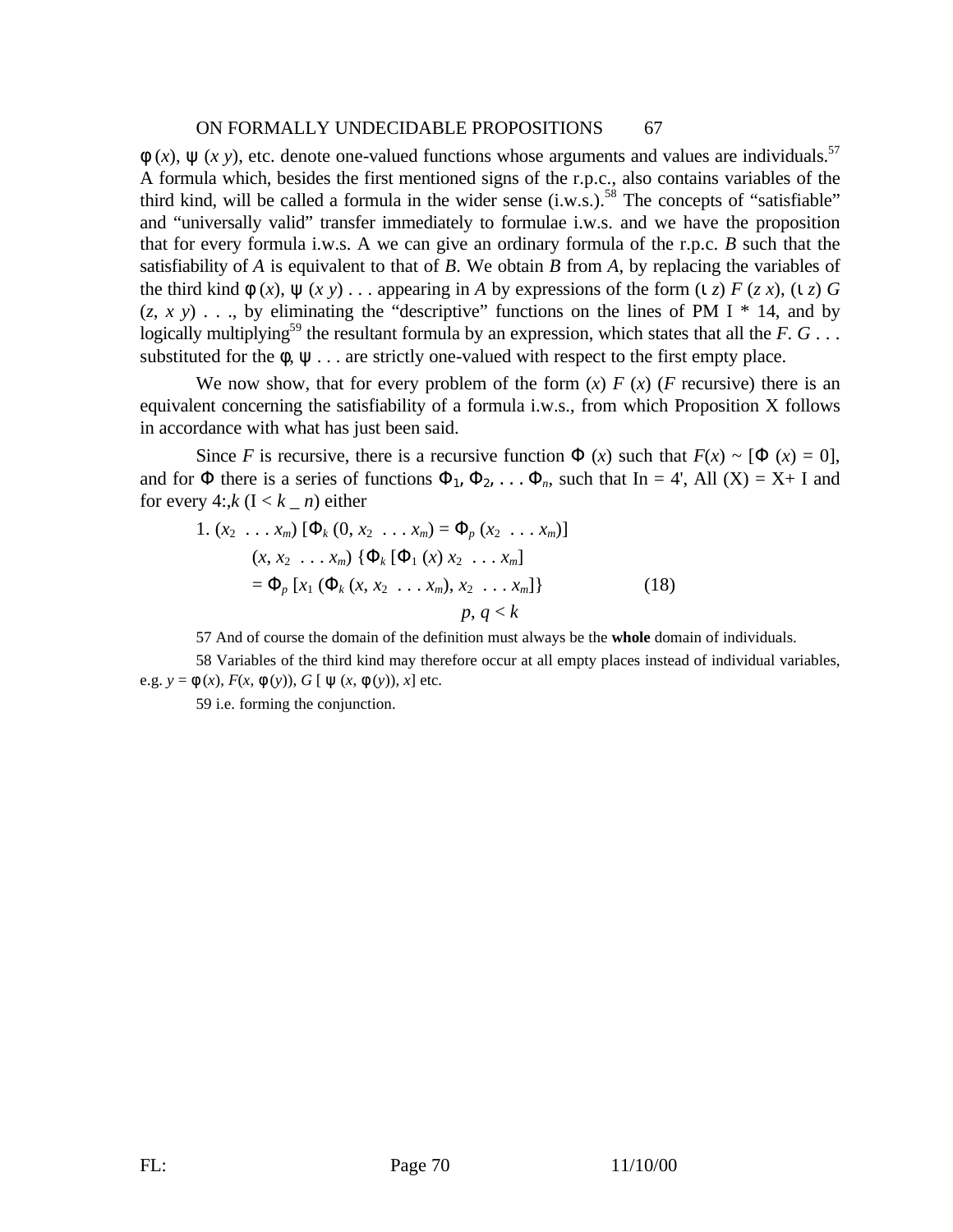[195] or

2. 
$$
(x_1 \dots x_m) [\Phi_k (x_1 \dots x_m) = \Phi_r (\Phi_{i_1}(x_1) \dots \Phi_{i_s}(x_s)]
$$
 (19)  
 $r < k, i_v < k$  (for  $v = 1, 2 \dots s$ )

or

3. 
$$
(x_1 \dots x_m) [\Phi_k (x_1 \dots x_m) = \Phi_1 (\Phi_1 \dots \Phi_1 (0))]
$$
 (20)  
In addition, we form the propositions:

In addition, we form the propositions:

$$
(x) \ \Phi_1(x) = 0 \ \& (x \ y) \ [\Phi_1(x) = \Phi_1(y) \to x = y] \tag{21}
$$
\n
$$
(x) \ [(\Phi_n(x) = 0] \tag{22}
$$

In all the formulae (18), (19), (20) (for  $k = 2, 3, \ldots n$ ) and in (21), (22), we now replace the functions  $Φ<sub>i</sub>$  by the function variable  $φ<sub>i</sub>$ , the number 0 by an otherwise absent individual variable  $x_0$  and form the conjunction C of all the formulae so obtained.

The formula  $(E x_0)$   $C$  then has the required property, i.e.

1. If (*x*)  $[\Phi(x) = 0]$  is the case, then  $(E x_0)$  *C* is satisfiable, since when the functions  $\Phi_1, \Phi_2, \ldots, \Phi_n$  are substituted for  $\phi_1, \phi_2, \ldots, \phi_n$  in  $(E \ x_0)$  *C* they obviously yield a correct proposition.

2. If  $(E x_0)$  *C* is satisfiable, then  $(x)$   $[\Phi(x) = 0]$  is the case.

Proof: Let  $\Psi_1, \Psi_2, \ldots, \Psi_n$  be the functions presumed to exist, which yield a correct proposition when substituted for  $\phi_1, \phi_2, \ldots, \phi_n$  in (*E x*<sub>0</sub>) *C*. Let its domain of individuals be *I*. In view of the correctness of  $(E x_0)$   $C$  for all functions  $\Psi_i$ , there is an individual  $a$  (in *I*) such that all the formulae  $(18)$  to  $(22)$  transform into correct propositions  $(18')$  to  $(22')$  on replacement of the  $\Phi_i$  by  $\Psi_i$  and of 0 by a. We now form the smallest sub-class of *I*, which contains *a* and is closed with respect to the operation  $\Psi_1(x)$ . This subclass (I<sup>'</sup>) has the property that every one of the functions

60  $x_i$  ( $i = 1 \ldots s$ ) represents any complex of the variables  $x_1, x_2 \ldots x_m$ , e.g.  $x_1 x_3 x_2$ .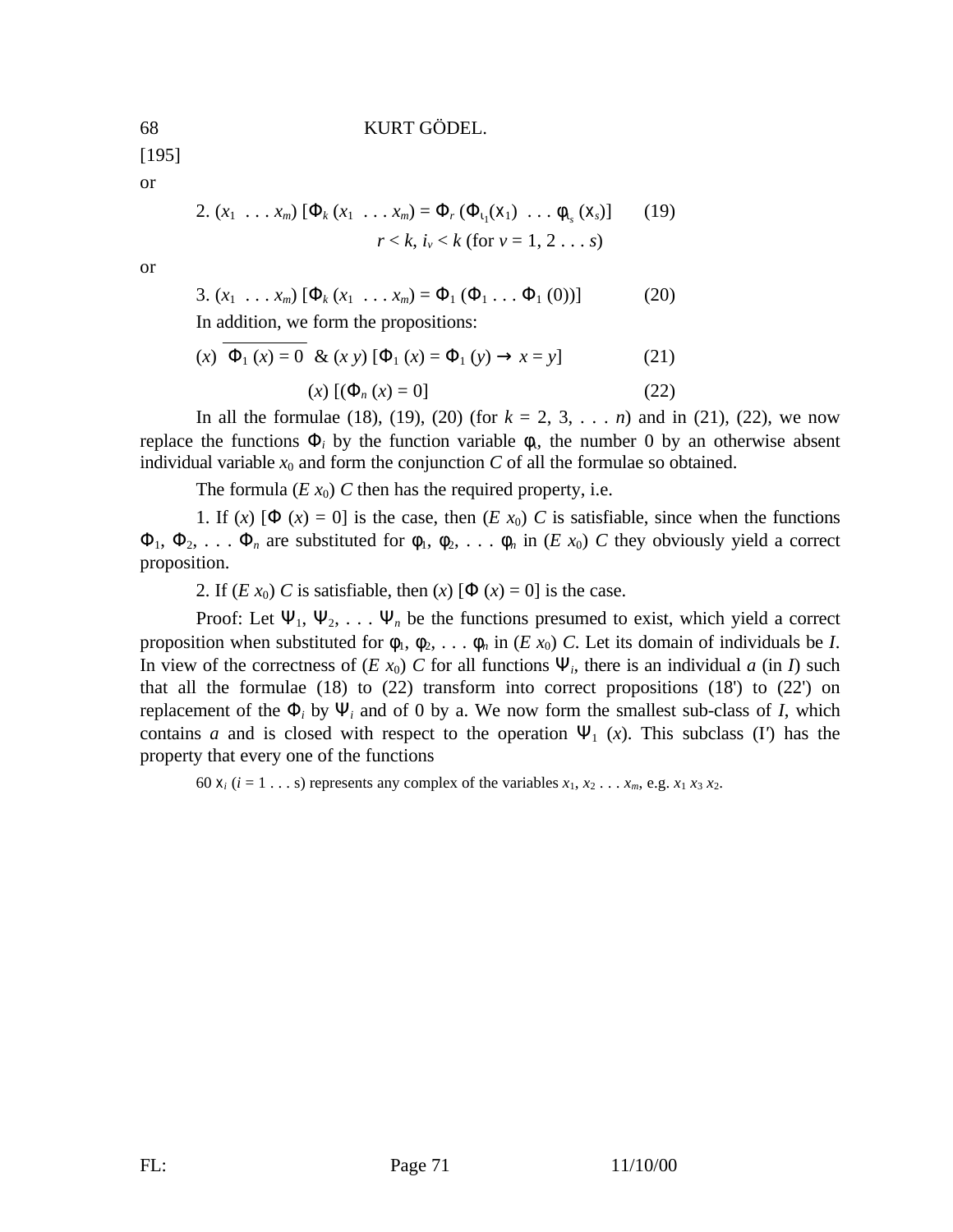$\Psi_i$ , when applied to elements of *I'*, again yields elements of *I'*. For this holds of  $\Psi_1$  in virtue of the definition of *I'*; and by reason of (18'), (19'), (20') this property carries over from  $\Psi_i$ lower index to those of higher. The functions derived from Ψ*i* by restriction to the domain of individuals *I'*, we shall call  $\Psi_i$ . For these functions also the formulae (18) to (22) all hold (on replacement of 0 by *a* and  $\Phi_i$  by  $\Psi_i'$ 

Owing to the correctness of (21) for  $\Psi_i$  and *a*, we can map the individuals of *I'* in one-to-one correspondence on the natural numbers, and this in such a manner that *a* transforms into 0 and the function  $\Psi_i$  into the successor function  $\Phi_1$ . But, by this mapping, all the functions  $\Psi$ <sup>*'*</sup> transform into the functions  $\Phi$ <sup>*i*</sup>, and owing to the correctness of (22) for  $\Psi'$ <sup>*'n*</sup></sup> and *a*, we get (*x*)  $[\Phi_n(x) = 0]$  or [196] (*x*)  $[\Phi(x) = 0]$ , which was to be proved.<sup>61</sup>

Since the considerations leading to Proposition X (for every specific *F*) can also be restated within the system P, the equivalence between a proposition of the form  $(x) F(x)$  (*F* recursive) and the satisfiability of the corresponding formula of the r.p.c. is therefore provable in P, and hence the undecidability of the one follows from that of the other, whereby Proposition IX is proved.<sup>62</sup>

4

From the conclusions of Section 2 there follows a remark able result with regard to a consistency proof of the system

61 From Proposition X it follows, for example, that the Fermat and Goldbach problems would be soluble, if one had solved the decision problem for the r.p.c

62 Proposition IX naturally holds also for the axiom system of set theory and its extensions by recursively definable ω-consistent classes of axioms, since in these systems also there certainly exist undecidable theorems of the form  $(x) F(x)$  (*F* recursive).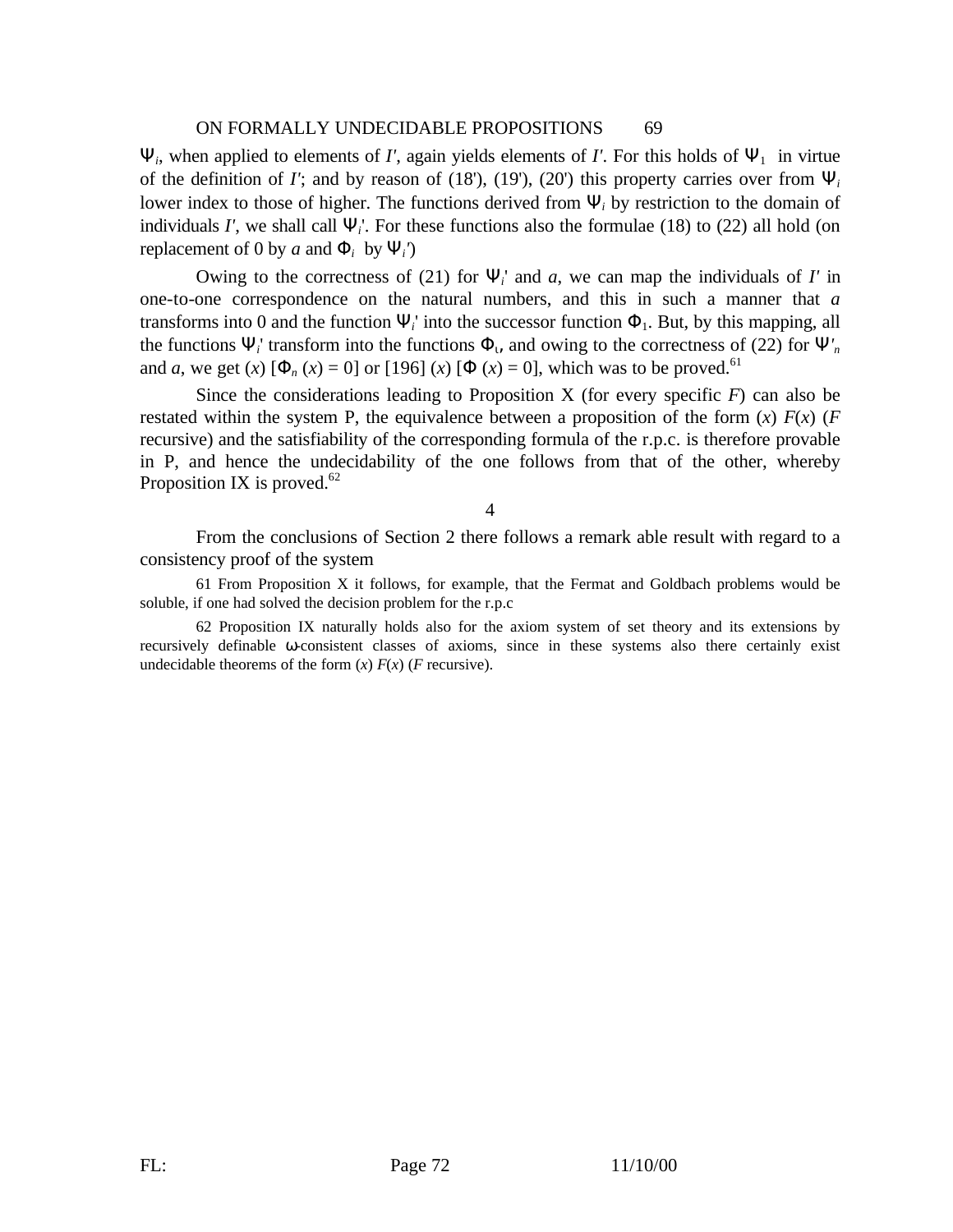## 70 KURT GÖDEL

P (and its extensions), which is expressed in the following proposition:

**Proposition XI:** If *c* be a given recursive, consistent class<sup>63</sup> of *formulae*, then the *propositional formula* which states that *c* is consistent is not *c*-*provable*; in particular, the consistency of P is unprovable in  $P<sub>1</sub><sup>64</sup>$  it being assumed that P is consistent (if not, of course, every statement is provable).

The proof (sketched in outline) is as follows: Let *c* be any given recursive class of *formulae*, selected once and for all for purposes of the following argument (in the simplest ease it may be the null class). For proof of the fact that 17 Gen  $r$  is not  $c$ -provable,<sup>65</sup> only the consistency of *c* was made use of, as appears from 1, page 59; i.e.

$$
\text{Wid}(c) \rightarrow \overline{\text{Bew}_c} \quad (17 \text{ Gen } r) \tag{23}
$$
\n
$$
\text{i.e. by (6.1):}
$$
\n
$$
\text{Wid}(c) \rightarrow (x) \overline{x} B_c \quad (17 \text{ Gen } r)
$$
\n
$$
\text{By (13), 17 Gen } r = Sb \left( p \frac{19}{Z(p)} \right) \text{and hence:}
$$
\n
$$
\text{[197]} \quad \text{Wid}(c) \rightarrow (x) x B_c Sb \left( p \frac{19}{Z(p)} \right)
$$
\n
$$
\text{i.e. by (8.1):}
$$
\n
$$
\text{Wid}(c) \rightarrow (x) Q(x, p) \tag{24}
$$

We now establish the following: All the concepts defined (or assertions proved) in Sections  $2^{66}$  and 4 are also expressible (or provable) in P. For we have employed throughout

63 *c* is consistent (abbreviated as Wid (*c*)) is defined as follows: Wid (*c*) = (*E x*) [Form (*x*) &  $\overline{Bew_c}$ (*x*)].

64 This follows if *c* is replaced by the null class of *formulae*.

65 *r* naturally depends on *c* (just as *p* does).

66 From the definition of "recursive" on p. 46 up to the proof of Proposition VI inclusive.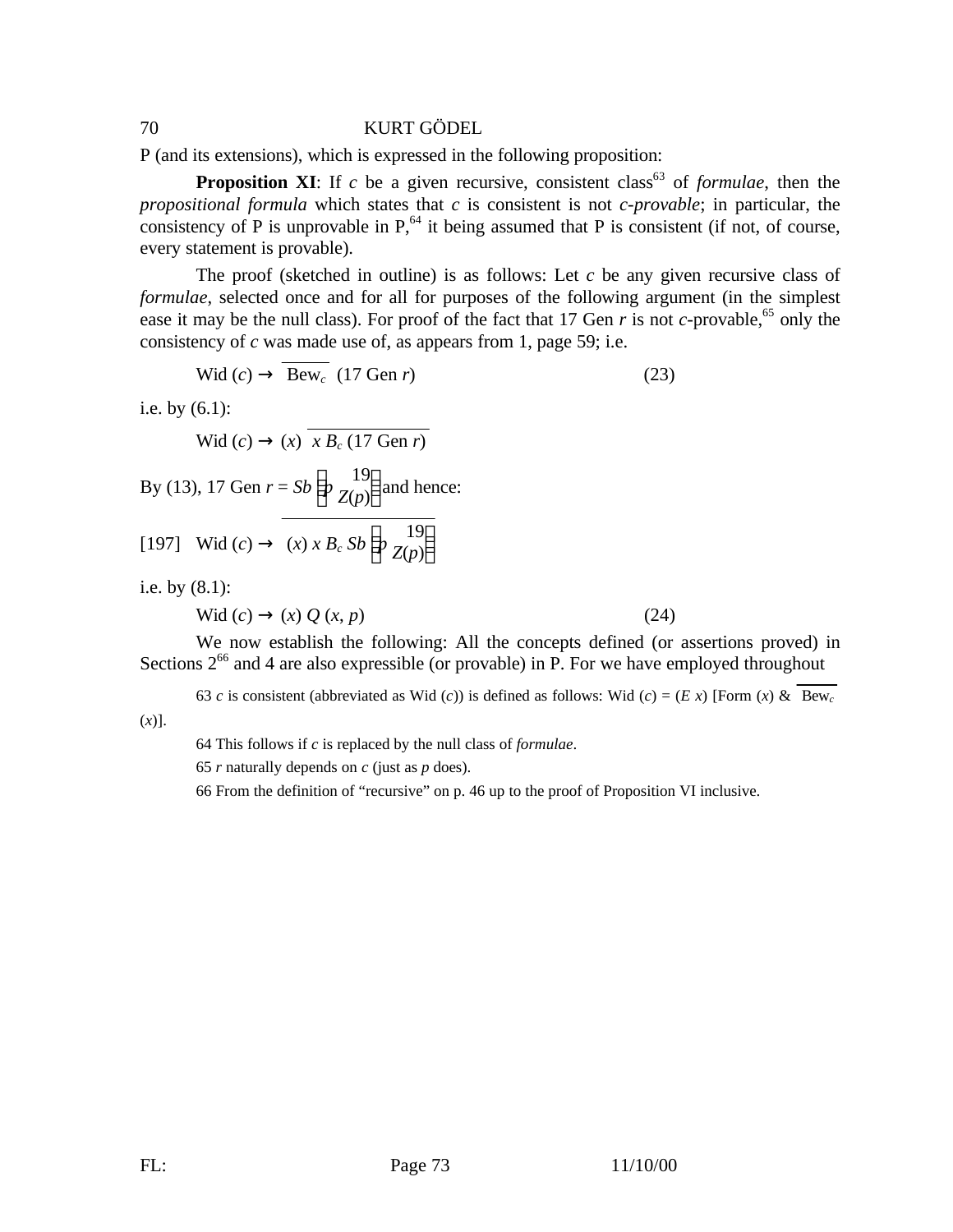## ON FORMALLY UNDECIDABLE PROPOSITIONS 71

only the normal methods of definition and proof accepted in classical mathematics, as formalized in the system P. In particular *c* (like any recursive class) is definable in P. Let *w* be the *propositional formula* expressing Wid (*c*) in P. The relation  $Q(x, y)$  is expressed, in accordance with (8.1), (9) and (10), by the *relation-sign*  $q$ , and  $Q(x, p)$ , therefore, by  $r$  $\overline{\phantom{a}}$ since by (12)  $r = Sb\left(q\frac{19}{Z(p)}\right)$  $\frac{19}{Z(p)}$ 19  $Z(p)$  and the proposition (*x*)  $Q(x, p)$  by 17 Gen *r*.

In virtue of (24) *w* Imp (17 Gen *r*) is therefore provable in  $P^{67}$  (and *a fortiori c*-*provable*). Now if *w* were *c*-*provable*, 17 Gen *r* would also be *c*-*provable* and hence it would follow, by (23), that *c* is not consistent.

It may be noted that this proof is also constructive, i.e. it permits, if a proof from *c* is produced for *w*, the effective derivation from *c* of a contradiction. The whole proof of Proposition XI can also be carried over word for word to the axiom-system of set theory M, and to that of classical mathematics  $A<sub>0</sub><sup>68</sup>$  and here too it yields the result that there is no consistency proof for M or for A which could be formalized in M or A respectively, it being assumed that M and A are consistent. It must be expressly noted that Proposition XI (and the corresponding results for M and A) represent no contradiction of the formalistic standpoint of Hilbert. For this standpoint presupposes only the existence of a consistency proof effected by finite means, and there might conceivably be finite proofs which cannot be stated in P (or in M or in A).

Since, for every consistent class *c*, *w* is not *c*-*provable*, there will always be propositions which are undecidable

67 That the correctness of *w* Imp (17 Gen *r*) can be concluded from (23), is simply based on the fact that—as was remarked at the outset— the undecidable proposition 17 Gen *r* asserts its own unprovability.

68 Cf. J. v. Neumann, 'Zur Hilbertschen Beweistheorie'. *Math*. *Zeitschr*. 26, 1927.